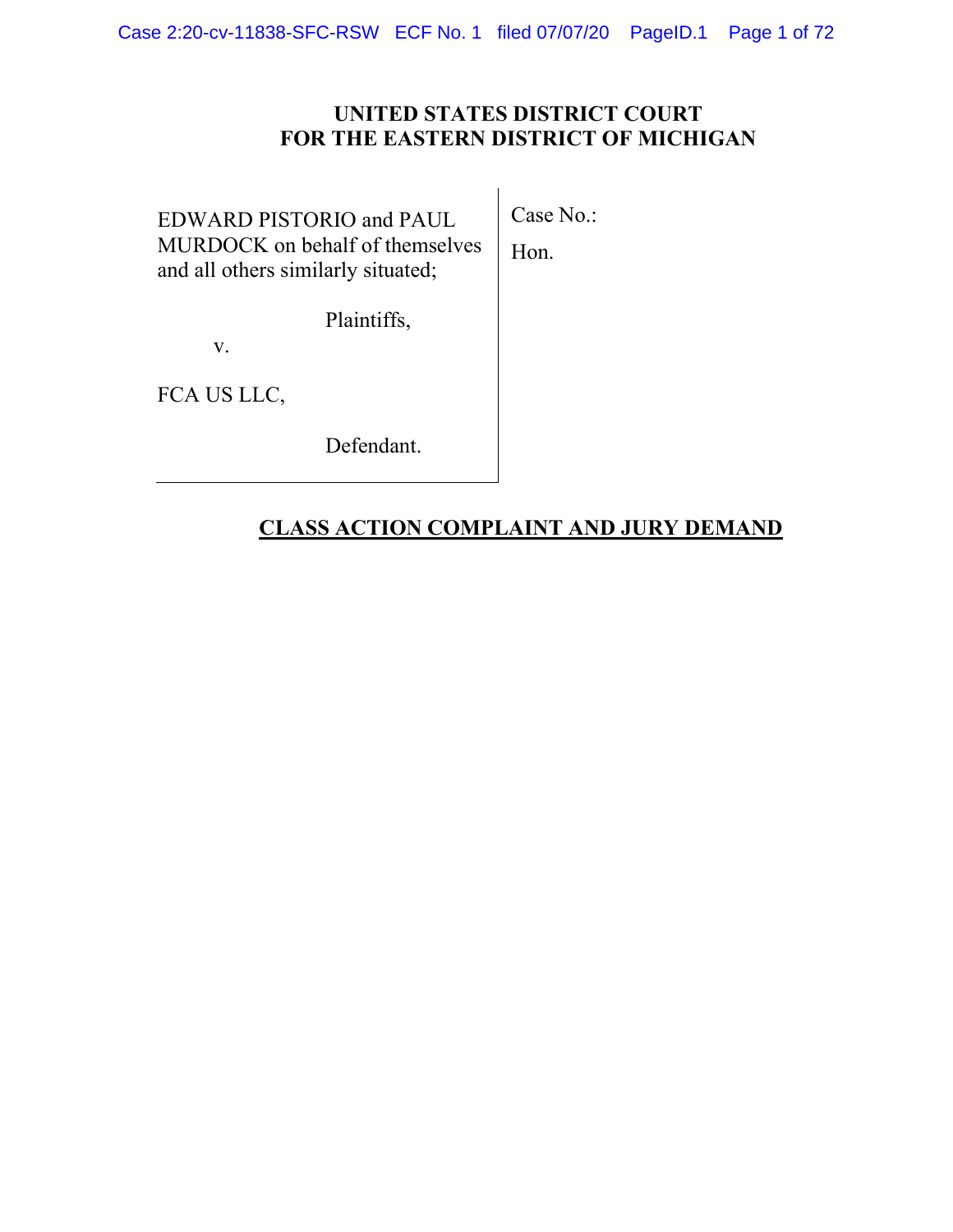1. Plaintiffs Edward Pistorio ("Pistorio") and Paul Murdock ("Murdock") (collectively "Plaintiffs") bring this action for themselves and on behalf of all persons in the United States who purchased or leased any 2017-2019 Chrysler Pacifica or Chrysler 300 vehicles equipped with FCA US LLC's "UConnect" infotainment system ("Class Vehicles") designed, manufactured, marketed, distributed, sold, warranted, and/or serviced by FCA US LLC. ("FCA" or "Defendant"). Plaintiffs allege as follows:

#### **INTRODUCTION**

2. This is a consumer class action concerning FCA's failure to disclose material facts regarding a safety defect in the Class Vehicles sold to consumers and FCA's failure to fulfill its warranty obligations with respect to that defect.

3. There are specific standards that all automobile manufacturers must comply with. This case is based on FCA's breach of these standards. When FCA sells a vehicle, it has a duty to the customer that the vehicle operates properly and safely. When FCA discovers a defect, it must disclose the defect when it sells its vehicles and has an obligation to correct the defect or cease selling the vehicles. When FCA touts the benefits of a new technology in its vehicles, it must test the technology to ensure that it functions properly and as represented. When FCA provides warranties to customers, FCA is bound to stand by them. FCA failed to meet these standards when it sold or leased the putative Class Vehicles equipped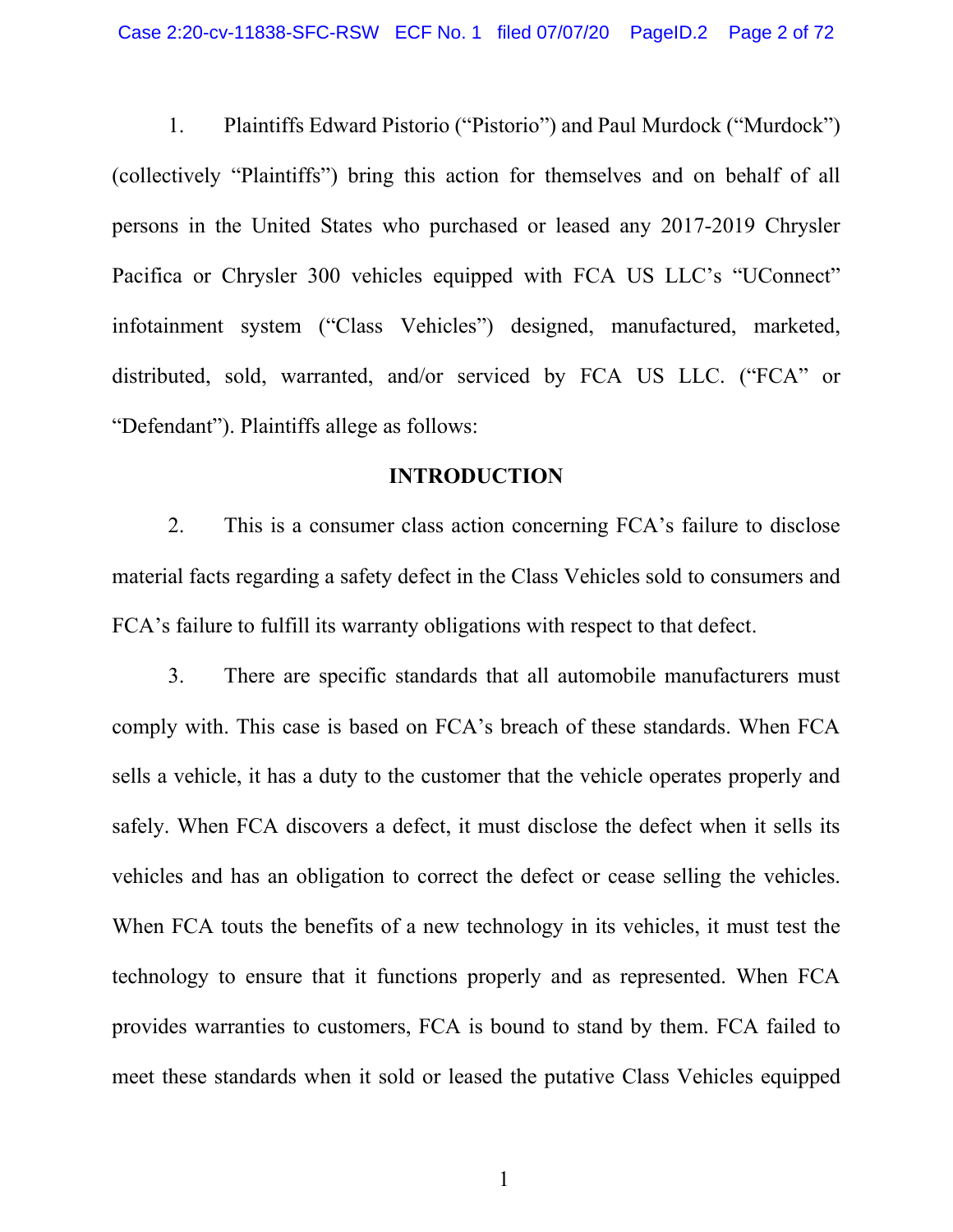with the defective UConnect "infotainment" system.

4. FCA manufactured, marketed, distributed, and sold the Class Vehicles without disclosing that the Class Vehicles' UConnect infotainment system ("Uconnect") was defective. Specifically, the Uconnect system is designed and/or manufactured with screens, including their operating software and routing modules, that suffer from freezing, loss of back up camera functionality, loss of navigation system functionality, black screens, repeated unintentional reboots, and general lack of operation ("Uconnect Defect"). The UConnect Defect results in the need for frequent software updates and expensive replacements of screens and related components. FCA knew about the deficiencies of the UConnect well before Plaintiffs purchased their Class Vehicles.

5. FCA's predecessor, Chrysler Group, first introduced the UConnect in 2002 as an aftermarket Bluetooth system that could be factory-installed.

6. In 2004, Chrysler Group first equipped its UConnect system in Chrysler vehicles. Chrysler Group touted it as an innovative new technology to be introduced in the 2005 Chrysler 300.

7. In 2008, Chrysler, LLC, another predecessor of FCA and successor entity to Chrysler Group, bundled what it called its "innovative consumer technologies under one umbrella – 'uconnect.'" The system included the phone connection, uconnect tunes, uconnect gps, uconnect studios and uconnect web.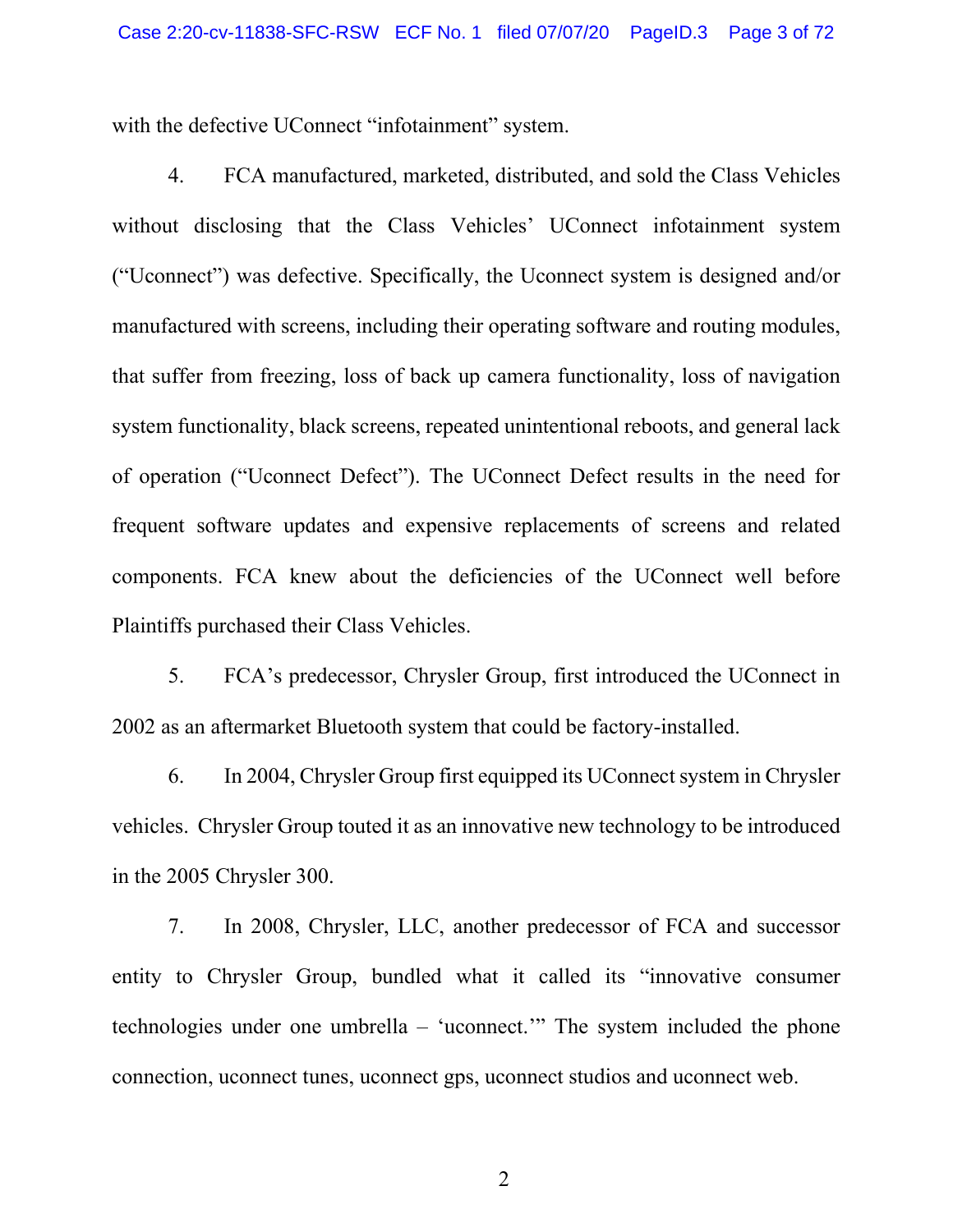8. In 2011, FCA released UConnect Touch, including a touchscreen touted as being easier to use.<sup>1</sup>

9. FCA released the fourth generation of the UConnect in the 2015 Chrysler 300, dubbed the "UConnect 8.4A" and premium "UConnect 8.4AN" systems, with 8.4-inch touchscreen interfaces.

10. On information and belief, all forms of the UConnect 8.4 use the same operating software and routing modules.

11. With the 2017 Chrysler Pacifica, FCA expanded the UConnect system to include what FCA called "UConnect Theater," which was a rear seat entertainment system using the UConnect technology providing two 10-inch touchscreens located on the back of the front seat headrests, in addition to the 8.4 inch UConnect 8.4 and 8.4N systems utilized by the driver.<sup>2</sup>

12. Despite FCA (and its predecessors) consistently touting each iteration of the Uconnect as a technological marvel that provides ease, safety and piece-ofmind for purchasers, the systems have been plagued by problems from the

<sup>2</sup> Press Release, FCA US, *All-new 2017 Chrysler Pacifica Offers Latest, Innovative Uconnect Systems and Services* (Jan. 11, 2016), https://media.fcanorthamerica.com/newsrelease.do?id=17220 (last visited June 26, 2020). Exhibit 2.

<sup>1</sup> Press Release, FCA US, *Customers Drive Development of Uconnect Touch* (June 21, 2011); https://media.fcanorthamerica.com/newsrelease.do?id=11011 (last visited June 26, 2020). Exhibit 1.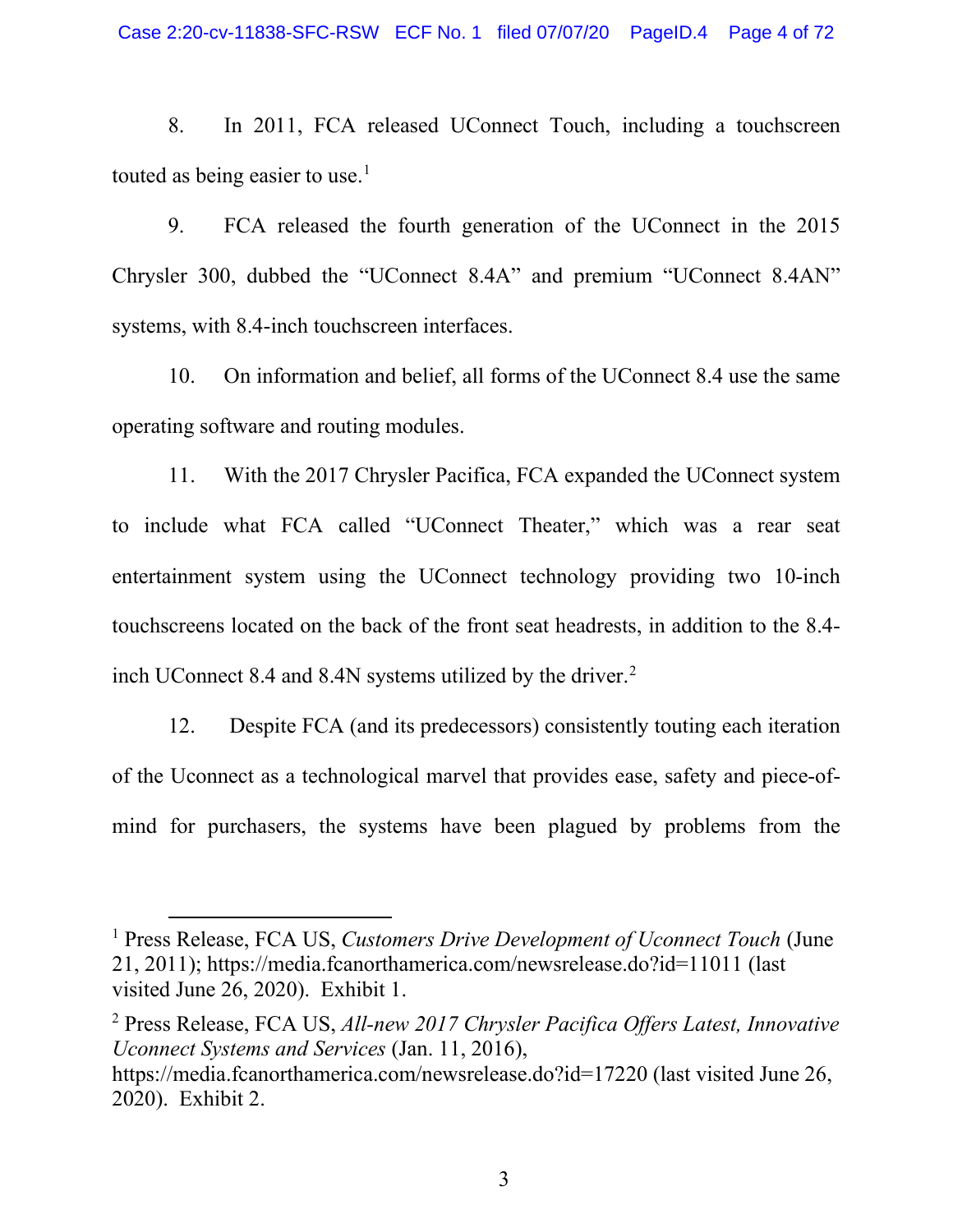beginning. In fact, prior to the fourth generation units in the Class Vehicles, FCA issued at least two (2) Technical Service Bulletins ("TSBs"), which are manufacturer communications to dealers to provide repair instructions for known defects, for the first generation of UConnect, seven (7) for the second generation, and fourteen (14) for the third generation. Though FCA and its predecessors touted each iteration of the Uconnect as an upgrade to the prior generation, the UConnect was actually getting worse, culminating in its worst iteration of all, the fourth generation, which is in the Class Vehicles.

13. The fourth generation Uconnect has been subject to at least seventeen (17) TSBs, manufacturer communications, or recalls since its release, all of which are described in detail below. Several of these communications specifically contemplate safety-related failures like loss of backup camera, which in 2018 the National Highway Traffic Safety Administration ("NHTSA") mandated in all passenger vehicles.

14. The UConnect Defect is inherent in each Class Vehicle and was present at the time of sale in each vehicle.

15. FCA undertook affirmative measures to conceal the UConnect Defect and other malfunctions through, among other things, TSBs, manufacturer communications, recalls and/or software updates, that FCA issues to its authorized repair facilities and dealers. These communications confirmed FCA's knowledge of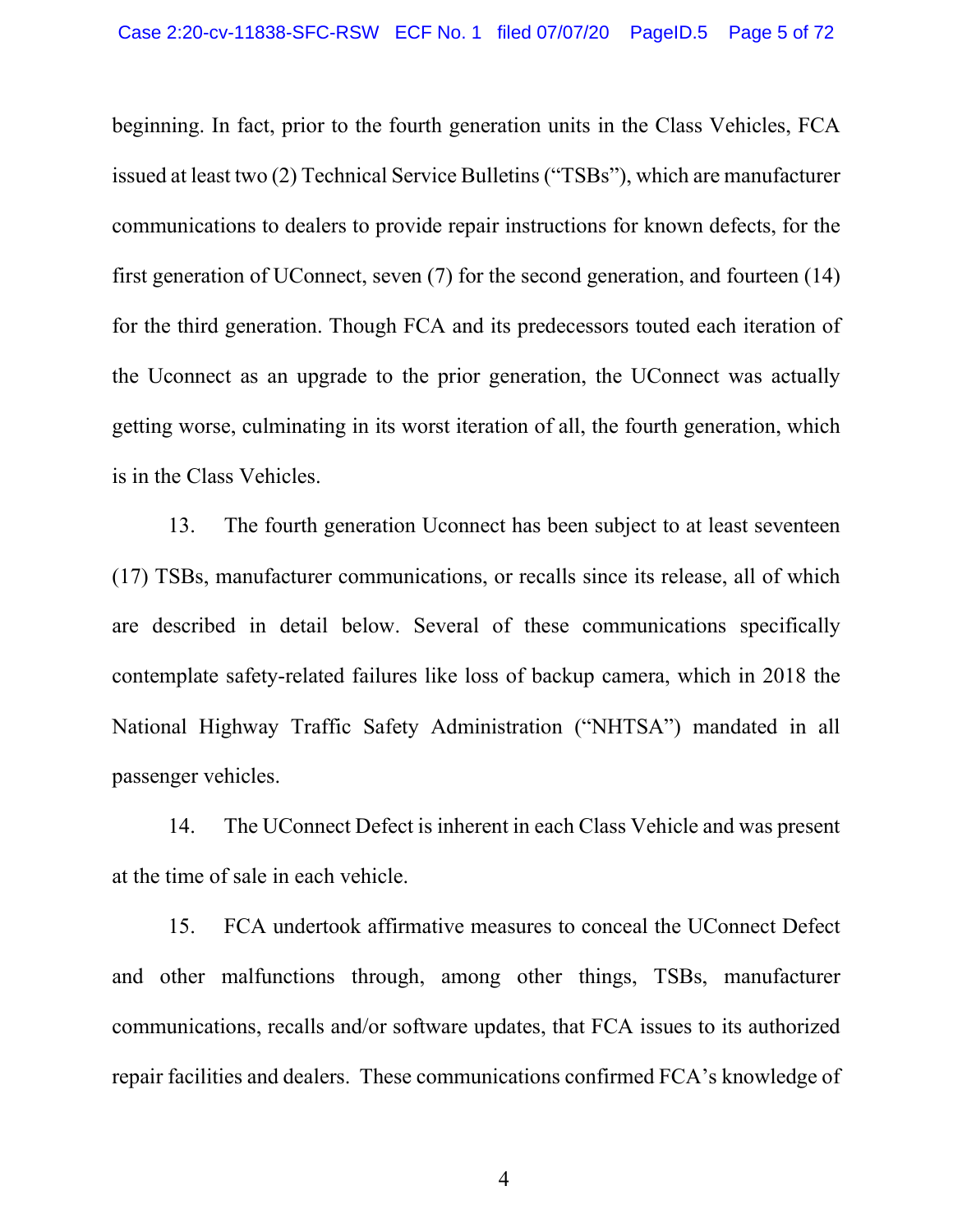the UConnect Defect, but FCA disregarded its importance.

16. FCA was aware of the UConnect Defect from the first three generations of the technology, pre-production testing, design failure mode analysis, calls to its customer service hotline, and customer complaints made to dealers. However, this knowledge and information was exclusively within the possession of FCA and its network of dealers and, therefore, unavailable to consumers.

17. The Uconnect Defect is material to consumers because it poses a serious safety concern. As attested by Class Members in scores of complaints to the National Highway Traffic Safety Administration ("NHTSA"), and other online forums, the UConnect Defect can result in a loss of backup camera, loss of navigation, black screens, and inadvertent reboots among other failure modes. The failure of the backup camera and navigation system puts lives at risk. A faulty backup camera leaves drivers unable to see small children or wheelchair-using adults behind their vehicles. A malfunctioning navigation system requires drivers to rely on their phones for navigation, which increases distraction and the risk of an accident and may violate handsfree laws.

18. The UConnect Defect is also material because consumers incur significant and unexpected repair costs. FCA's failure to disclose, at the time of purchase, the UConnect's marked tendency to fail is material because no reasonable consumer expects to spend hundreds, if not thousands, of dollars to repair or replace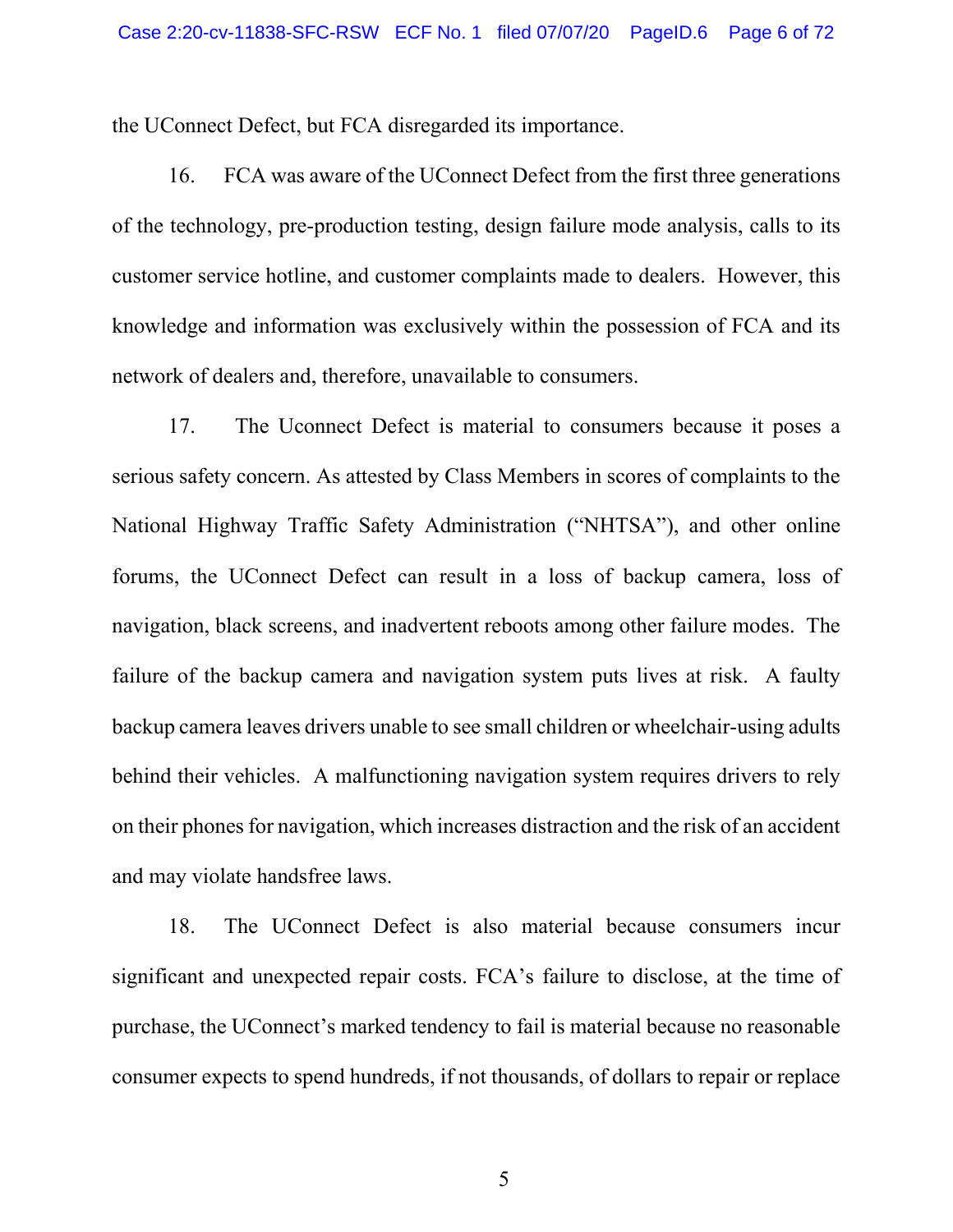the Uconnect Defects in their vehicles.

19. Had FCA disclosed the UConnect Defect, Plaintiffs and Class Members would not have purchased the Class Vehicles or would have paid less for them.

## **THE PARTIES**

# **Plaintiff Edward Pistorio**

20. Plaintiff Edward Pistorio is a citizen of Florida who resides in Cape Coral, Florida.

21. On or around August 25, 2017, Plaintiff Pistorio purchased a new 2017 Chrysler 300S, equipped with a UConnect, from Lakeland Chrysler Dodge Jeep, an authorized FCA dealership in Lakeland, Florida.

22. Plaintiff Pistorio purchased his vehicle primarily for personal, family, or household use.

23. Passenger safety and vehicle reliability were important factors in Plaintiff Pistorio's decision to purchase his vehicle. Specifically, Plaintiff Pistorio's recent adoption of his child informed his decision to purchase a safe vehicle. Before making his purchase, Plaintiff Pistorio conducted online research on the Chrysler 300S, including on Edmunds, Kelley Blue Book, and "Google" searches, visited several dealership websites, frequented Defendant's website to research information about the vehicle, which strongly featured and promoted the UConnect services, including the safety features such as the backup camera and hands free phone use,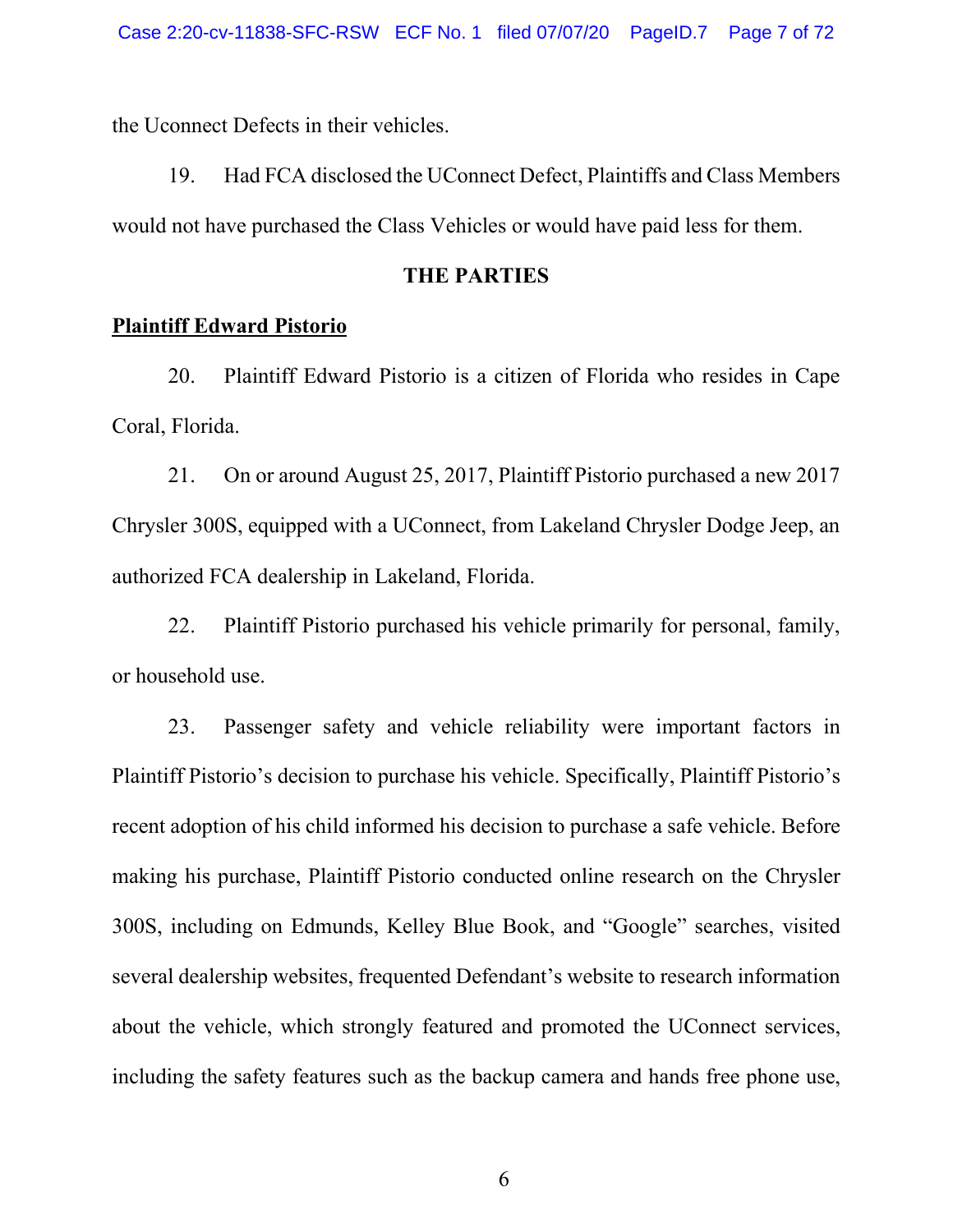and test drove this vehicle with a dealership salesperson. None of these sources disclosed any information about the UConnect Defect. Plaintiff Pistorio believed that the Chrysler 300S would be a safe and reliable vehicle. Plaintiff Pistorio also reviewed the vehicle's Monroney Sticker, or "window sticker", which listed official information about the vehicle, but which also made no reference to the UConnect Defect. Had any of these sources disclosed information about the UConnect Defect, Plaintiff Pistorio would have seen that information.

24. FCA's omissions were material to Plaintiff Pistorio. Had FCA disclosed its knowledge of the UConnect Defect before Plaintiff Pistorio purchased his vehicle, Plaintiff Pistorio would have seen and been aware of the disclosures. Furthermore, had he known of the UConnect Defect, Plaintiff Pistorio would not have purchased his vehicle, or would have paid less for it.

25. Within two months of purchasing his vehicle, Plaintiff Pistorio observed his UConnect malfunctioning. In particular, Plaintiff Pistorio noticed that the screen on his Uconnect device that displays the backup camera would freeze while the vehicle was in reverse, preventing Plaintiff Pistorio from observing whether any person or thing was in the path of his vehicle. The screen would continue to display the frozen image from that backup camera, even after Plaintiff Pistorio had started driving forward.

26. Plaintiff Pistorio's UConnect screen would also turn completely black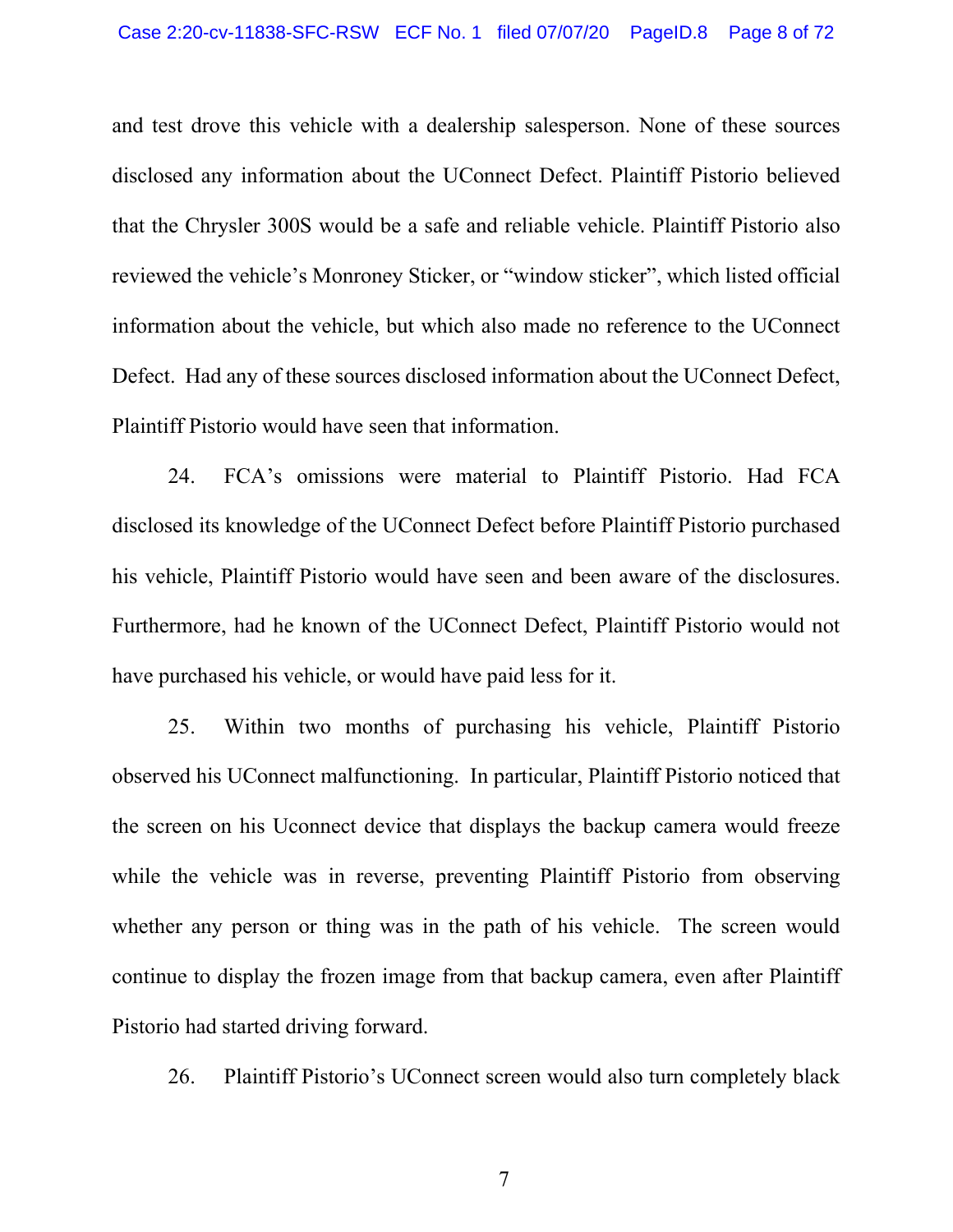and then reboot while Plaintiff Pistorio was operating the vehicle. Often that cycle would repeat more than once during a single trip.

27. Plaintiff Pistorio's UConnect also lacked reliable Bluetooth connectivity.

28. Because the UConnect in his vehicle was malfunctioning, Plaintiff Pistorio sought repairs, under his vehicle's warranty, from Galeana Chrysler Dodge Jeep Ram Fiat ("Galeana Chrysler"), an authorized FCA dealership, on November 6th, 2017, at 3,277 miles. However, Plaintiff Pistorio was informed by a representative of Galeana Chrysler that they could not replicate his complaints.

29. Plaintiff Pistorio's UConnect system continued to malfunction without remedy, so he returned to Galeana Chrysler in September 2018, at 14,929 miles.

30. In response to Plaintiff Pistorio's complaint, a technician at Galeana purportedly performed a software update on Plaintiffs' UConnect on September 6th, 2018. However, this did not repair the UConnect Defect.

31. Plaintiff Pistorio's UConnect system continued to malfunction in the same manner it had prior to the software update. Because Galeana Chrysler refused to repair Plaintiff Pistorio's UConnect unless they observed the malfunction, he sought repairs from Cape Coral Chrysler Dodge Jeep Ram ("Cape Coral Chrysler"), an authorized FCA dealership, on August 5th, 2019, at 26,372 miles.

32. However, Plaintiff Pistorio was informed by a representative of Cape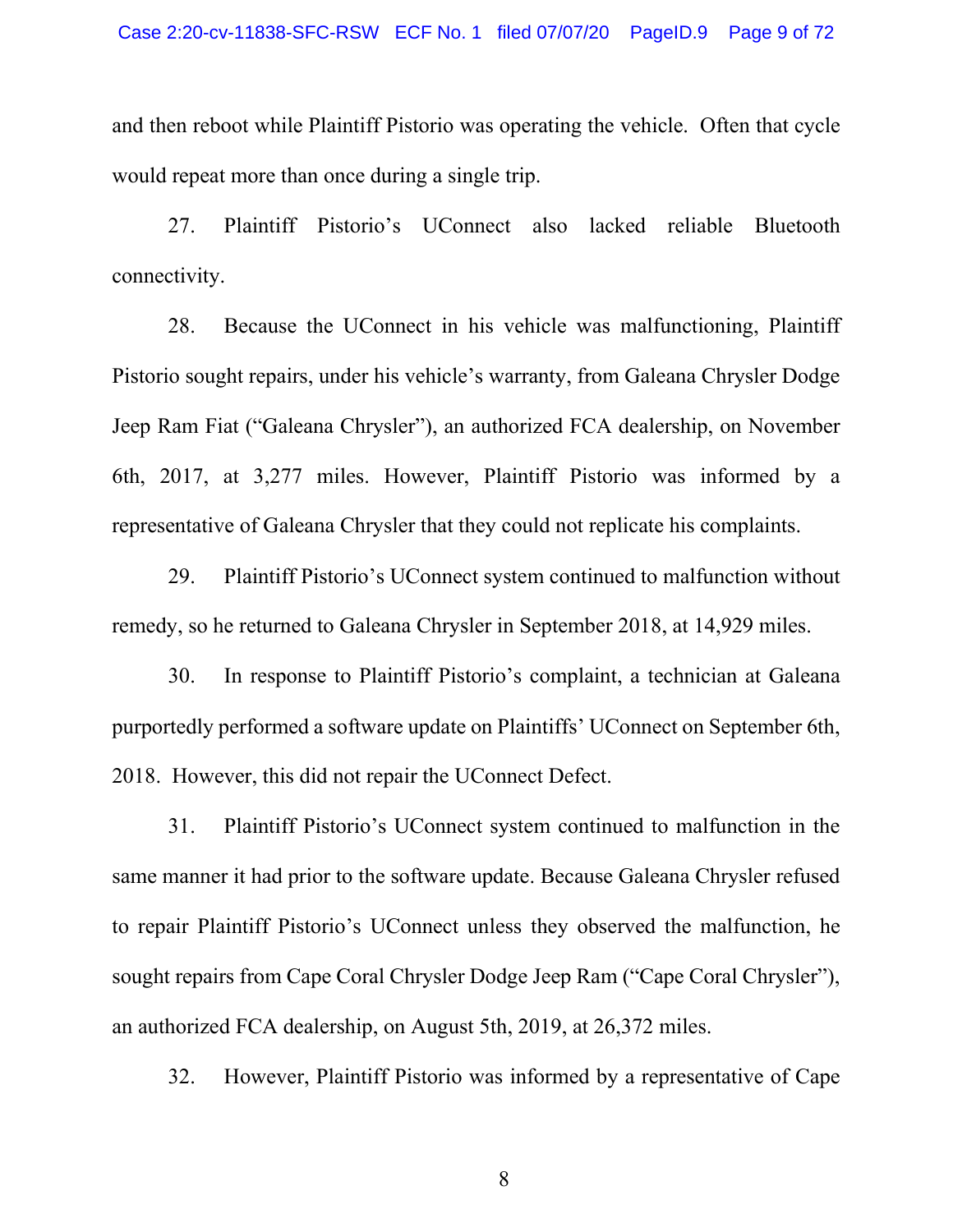Coral Chrysler that there was nothing they could do unless they observed the malfunction. Cape Coral Chrysler, just as Galeana Chrysler, refused to address the UConnect Defect in Plaintiff Pistorio's vehicle.

33. On August 10th, 2019, at 26,958 miles, Plaintiff Pistorio returned to Cape Coral Chrysler to convince the dealership that the UConnect system in his vehicle required repair by showing a service technician the video Plaintiff Pistorio had taken of his UConnect system malfunctioning.

34. After viewing the video, the Cape Coral Chrysler service technician refused to repair Plaintiff Pistorio's UConnect system. The service technician informed Plaintiff Pistorio that the dealership would not repair his UConnect system, unless a representative of the dealership witnessed the malfunction happen while in the vehicle.

35. Plaintiff Pistorio's vehicle continues to exhibit the UConnect Defect and has never been repaired by Defendant.

36. At all times, Plaintiff Pistorio, like all Class Members, has driven his vehicle in a manner both foreseeable and in which it was intended to be used.

## **Plaintiff Paul Murdock**

37. Plaintiff Paul Murdock is a citizen of Pennsylvania who resides in Langhorne, Pennsylvania.

38. On or around December 2016, Plaintiff Murdock purchased a new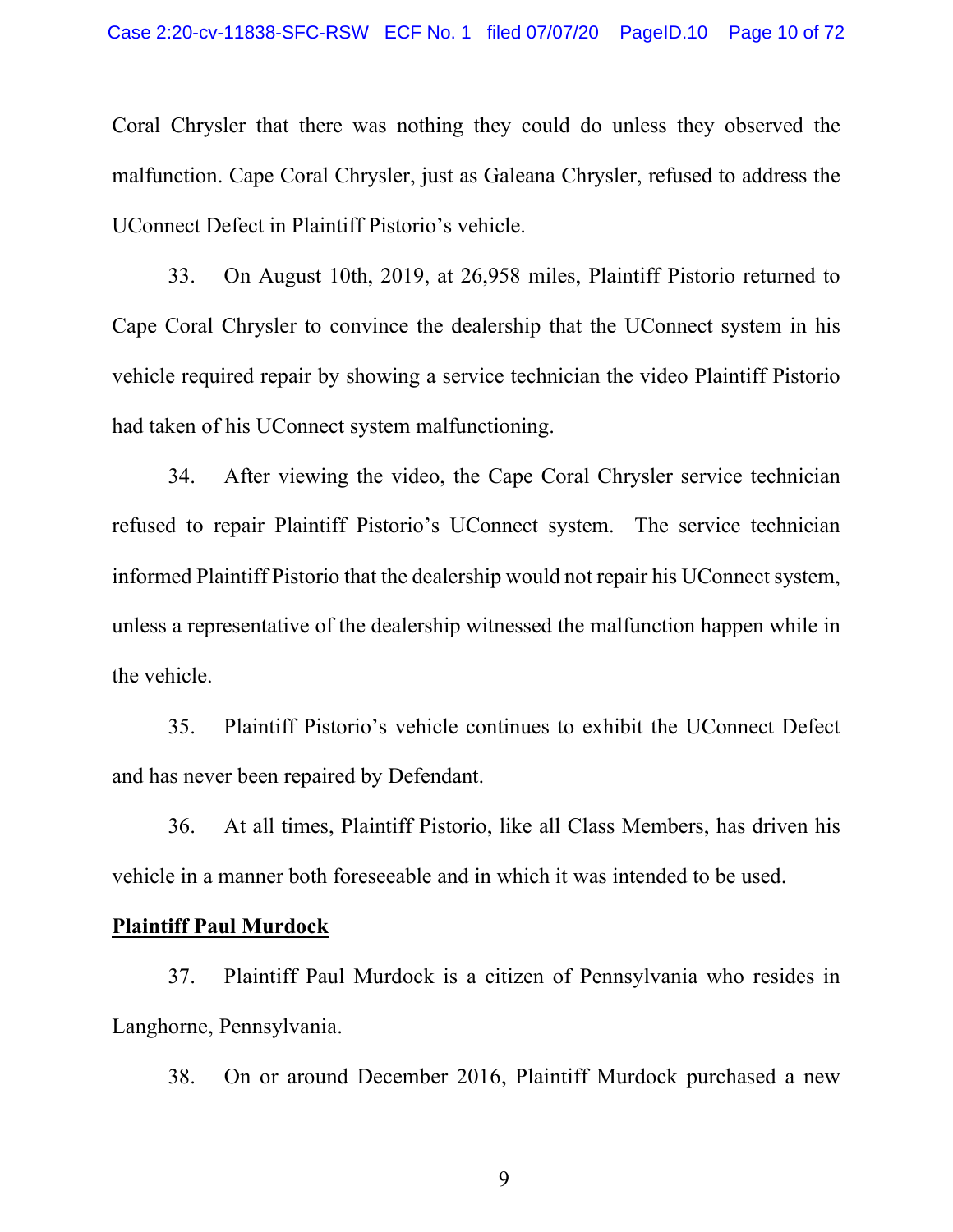2017 Chrysler Pacifica equipped with UConnect from Reedman Toll Auto World ("Reedman Toll"), an authorized FCA dealer in Langhorne, Pennsylvania.

39. Plaintiff Murdock purchased his vehicle primarily for personal, family, or household use.

40. Passenger safety and vehicle reliability were important factors in Plaintiff Murdock's decision to purchase his vehicle. Before making his purchase, Plaintiff did an online search for the vehicle, including on "Google", visited several dealership websites to research information about the vehicle, and test drove this vehicle with a dealership salesperson. None of these sources disclosed any information about the UConnect Defect. Plaintiff Murdock believed that the Pacifica would be a safe and reliable vehicle. Plaintiff Murdock also reviewed the vehicle's Monroney Sticker, or "window sticker", which listed official information about the vehicle, but which also made no reference to the UConnect Defect. Had any of these sources disclosed information about the UConnect Defect, Plaintiff Murdock would have seen that information.

41. FCA's omissions were material to Plaintiff Murdock. Had FCA disclosed its knowledge of the UConnect Defect before Plaintiff Murdock purchased his vehicle, Plaintiff Murdock would have seen and been aware of the disclosures. Furthermore, had he known of the UConnect Defect, Plaintiff Murdock would not have purchased his vehicle, or would have paid less for it.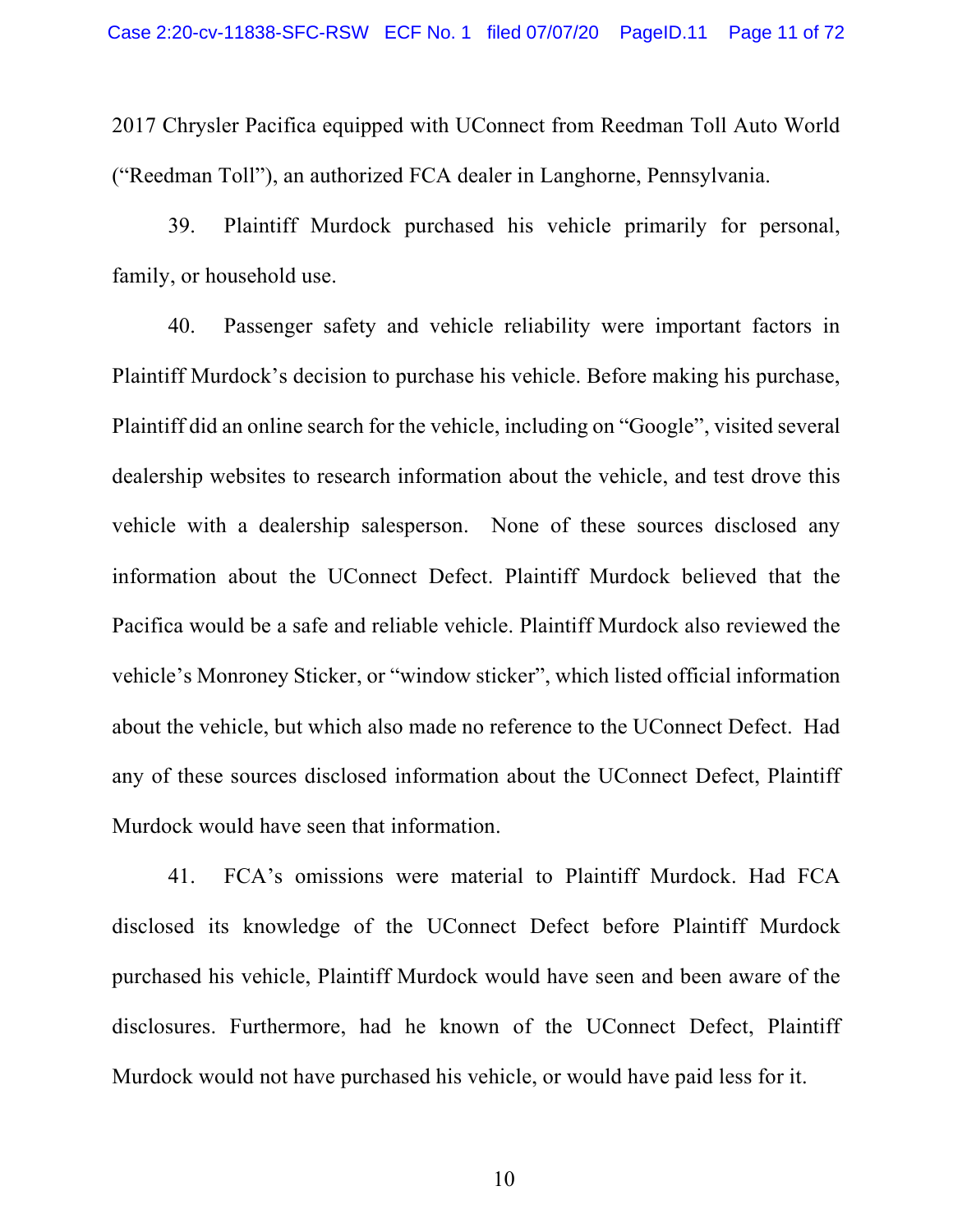42. Within a few months of purchasing his vehicle, Plaintiff Murdock observed his UConnect malfunctioning. In particular, the screen in UConnect device that displays, among other things, the backup camera would, without input from any passenger in the vehicle, turn black and reboot. This malfunction occurred frequently, at least weekly and often more than once during a single trip.

43. Plaintiff Murdock's UConnect system also had chronic issues with the GPS, Bluetooth and audio system functionality.

44. Because the UConnect in his vehicle was malfunctioning, Plaintiff Murdock took the vehicle to Reedman Toll on March 18, 2017, at 3,773 miles, to obtain repair under FCA's warranty. However, a representative of Reedman Toll told Plaintiff Murdock they could not replicate Plaintiff Murdock's complaints.

45. Plaintiff Murdock sought repairs for his UConnect on multiple occasions while taking his Chrysler Pacifica in for regular maintenance checks, including visits on October 23, 2017 (at 15,918 miles), January 3, 2018, May 11, 2018 (at 25,124 miles), September 27, 2018 (at 30,200 miles), and December 28, 2018 (at 33,695 miles). Because Reedman Toll refused to repair Plaintiff Murdock's UConnect unless they observed the malfunction, despite repeated complaints to the dealership, Plaintiff's UConnect system continued to malfunction.

46. On or around August 2019, Plaintiff Murdock's UConnect system received an over-the-air remote software update without warning, during which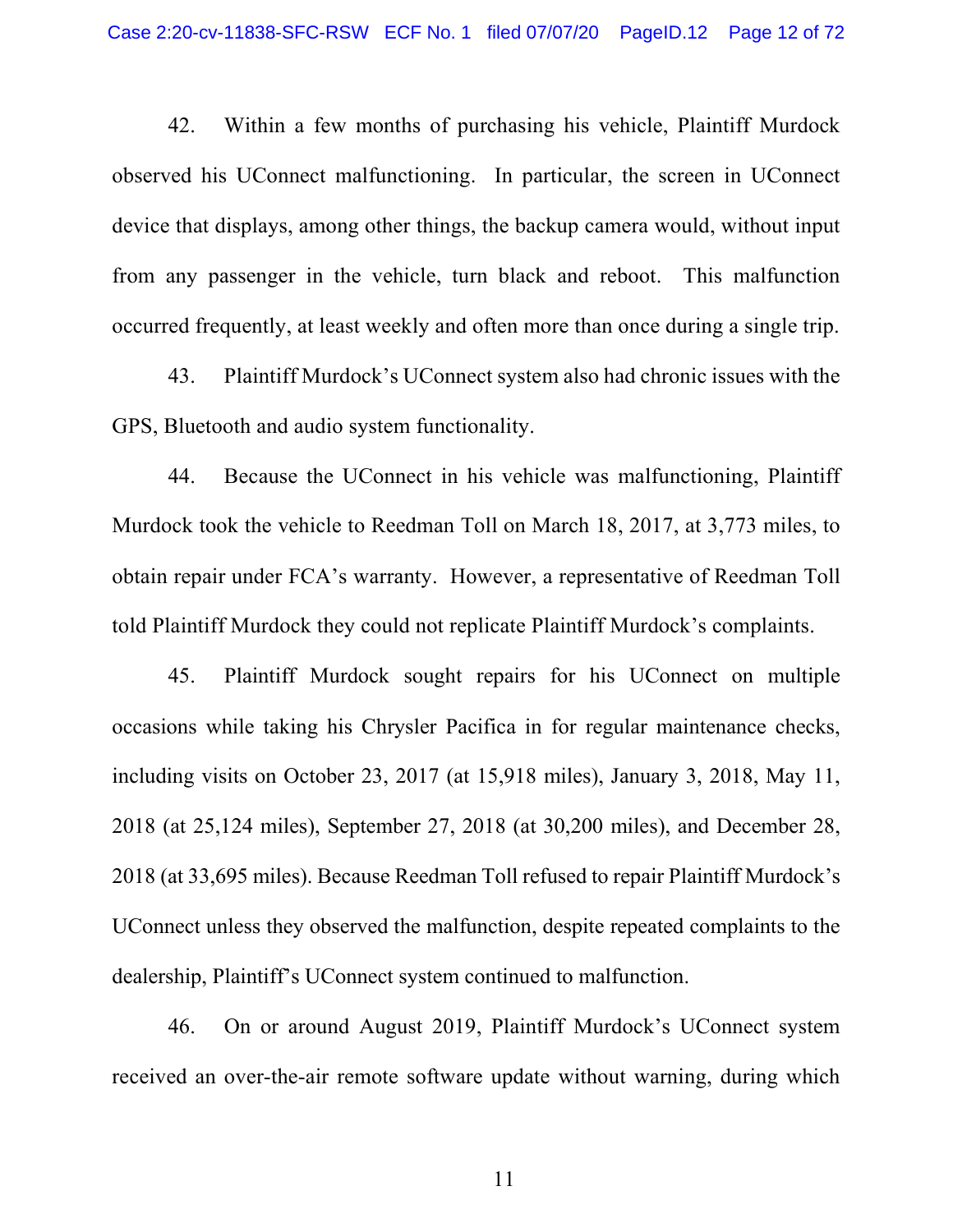Plaintiff Murdock parked his vehicle for about 30 minutes to allow for the update. However, the remote software update did not cure Plaintiff Murdock's UConnect defect. In fact, the performance of the GPS in the UConnect significantly deteriorated after the update.

47. Plaintiff Murdock again sought repairs from Reedman Toll on January 20, 2020. This time, Reedman Toll kept Plaintiff Murdock's vehicle for over a week while trying to remedy the defects in the UConnect system. Ultimately, Reedman Toll restored functionality of the GPS, but was not able to provide a complete repair of Plaintiff Murdock's UConnect system. Several aspects of Plaintiff Murdock's UConnect system continue to malfunction, including the backup camera.

48. Accordingly, Plaintiff Murdock's vehicle continues to exhibit the UConnect Defect and has never been repaired by Defendant.

49. At all times, Plaintiff Murdock, like all Class Members, has driven his vehicle in a manner both foreseeable and in which it was intended to be used.

#### **Defendant FCA US LLC**

50. Defendant FCA is a limited liability company organized and in existence under the laws of the State of Delaware. FCA's principal place of business is in Michigan. Its Corporate Headquarters are located at 1000 Chrysler Drive, Auburn Hills, Michigan 48326. FCA designs, manufactures, markets, distributes,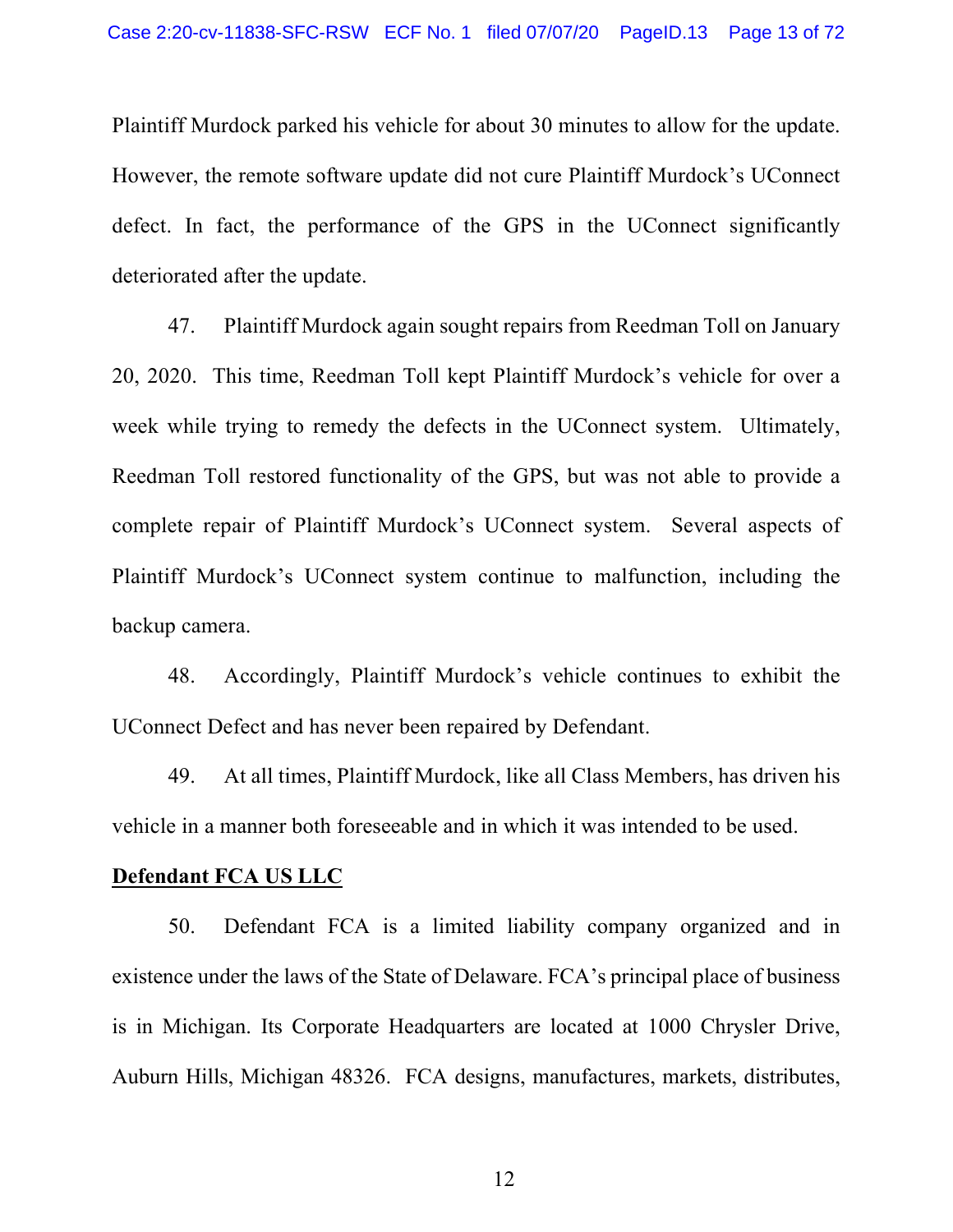services, repairs, sells, and leases passenger vehicles, including the Class Vehicles, nationwide. Defendant FCA is the warrantor and distributor of the Class Vehicles in the United States.

51. At all relevant times, Defendant FCA was and is engaged in the business of designing, manufacturing, constructing, assembling, marketing, distributing, and/or selling automobiles and motor vehicle components throughout the United States of America.

#### **JURISDICTION**

52. This Court has subject matter jurisdiction of this action pursuant to 28 U.S.C. § 1332 of the Class Action Fairness Act of 2005 because: (i) there are 100 or more Class members, (ii) there is an aggregate amount in controversy exceeding \$5,000,000, exclusive of interest and costs, and (iii) there is minimal diversity between Plaintiffs and Defendant. This Court has supplemental jurisdiction over the alleged state law claims pursuant to 28 U.S.C. § 1367.

53. This Court has personal jurisdiction over Defendant because Defendant has its United States headquarters in this District. Defendant also conducts business in Michigan, has purposefully availed itself of the benefits and protections of Michigan by continuously and systematically conducting substantial business in this judicial district, directing advertising and marketing materials to districts within Michigan, and intentionally and purposefully placing Class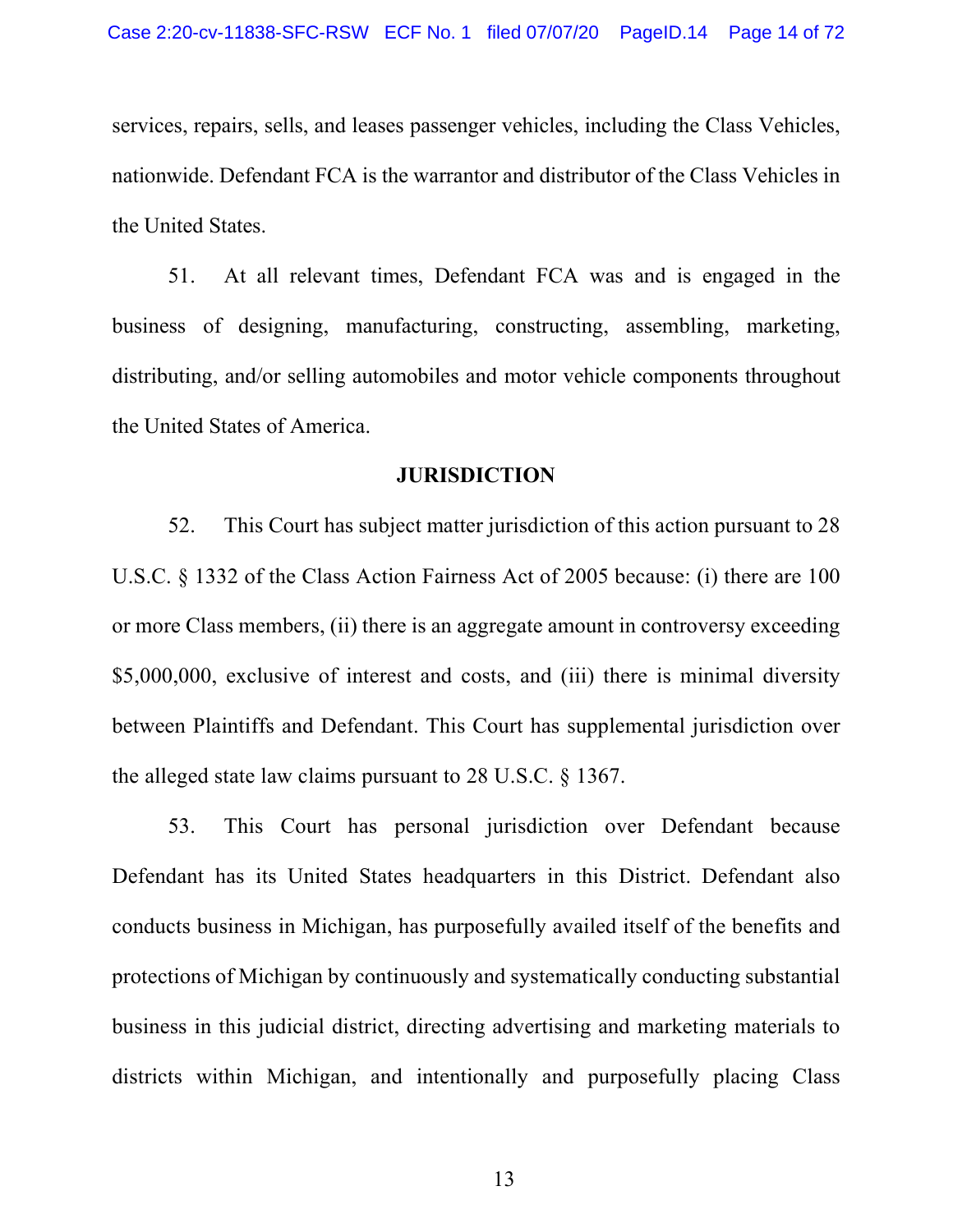Vehicles into the stream of commerce within the districts of Michigan and throughout the United States, with the expectation and intent that consumers would purchase them. Thousands of Class Vehicles have been sold in Michigan and are operated within the State and this judicial district.

#### **VENUE**

54. Venue properly lies in this judicial district pursuant to 28 U.S.C. § 1391 because FCA is headquartered in the Eastern District of Michigan and regularly transacts business in this district, is subject to personal jurisdiction in this district and, therefore, is deemed to be a citizen of this district. Additionally, FCA advertises in this district, has received substantial revenue and profits from its sales and/or leasing of Class Vehicles in this district, and a substantial part of the events and/or omissions giving rise to the claims herein occurred within this district.

# **FACTUAL ALLEGATIONS**

55. FCA's predecessor, Chrysler Group, first introduced the UConnect in 2002 as an aftermarket Bluetooth system that could be factory-installed. "'We wanted a name that is easy to remember and truly represents our system'" said Wolfgang Bernhard, Chrysler Group Chief Operating Office. "With U-Connect, the central focus is "U", the user. Our system provides exactly what Chrysler Group customers are looking for – affordable and flexible services that match their specific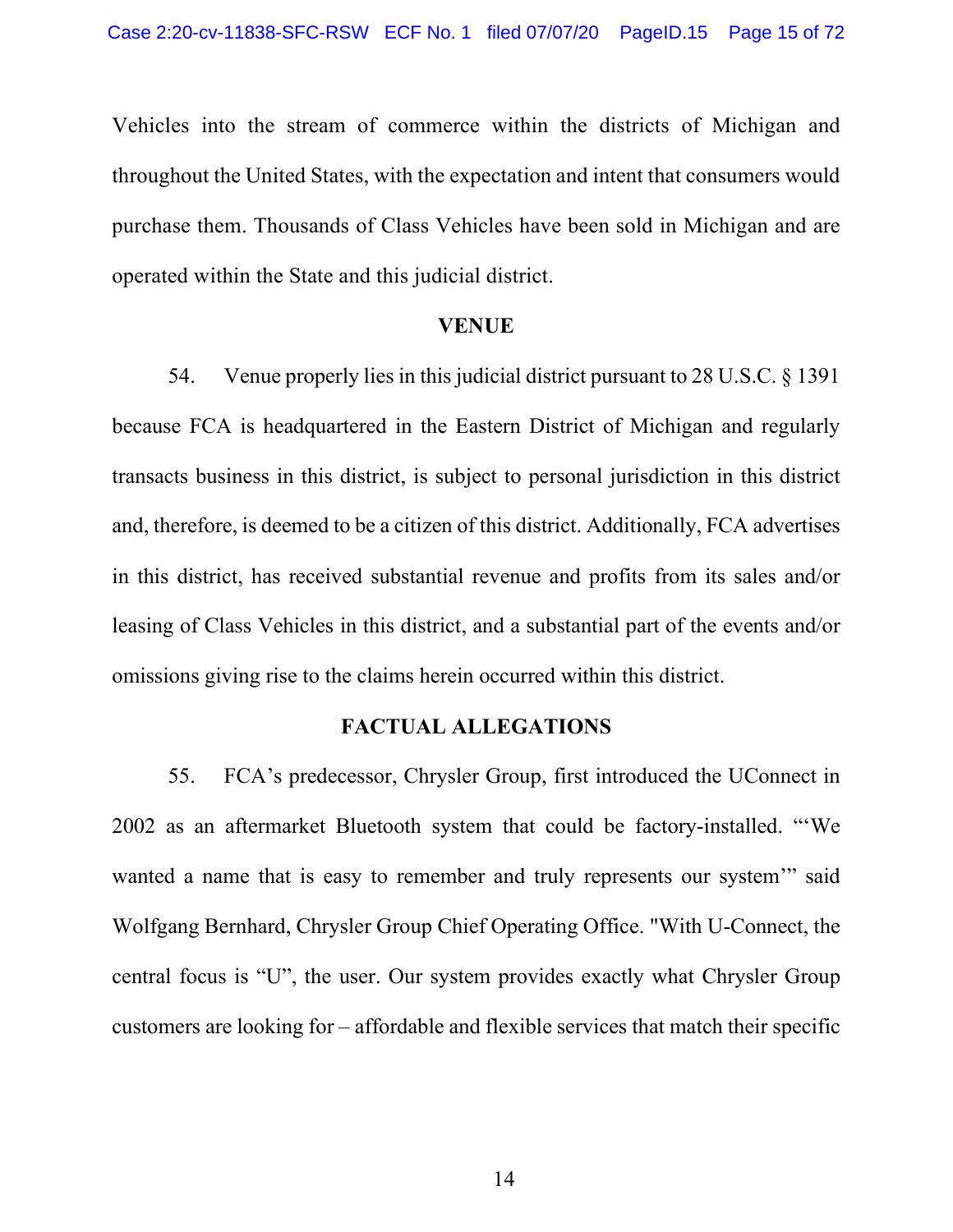lifestyles."<sup>3</sup>

56. Thereafter, Chrysler Group first equipped its UConnect system in Chrysler vehicles in 2004. Chrysler Group touted the Uconnect system as an innovative new technology, to be introduced in the 2005 Chrysler 300, that was "integrated into the vehicle's electrical architecture." The company explained that the Uconnect system promotes "a flexible, 'take-it-anywhere' sense of freedom, so customers are not tied to their vehicles." "'Uconnect is about safety, freedom, flexibility and affordability,' said Jack Withrow, Director – Vehicle Entertainment and Communications, Chrysler Group." UConnect was specifically marketed by Chrysler Group as "adap[tive] to the users' specific needs and lifestyles."4

57. In 2008, Chrysler, LLC, another predecessor of FCA and successor entity to Chrysler Group, bundled "innovative consumer technologies under one umbrella – 'uconnect.' The function of the feature is directly in the name – uconnect phone, uconnect tunes, uconnect gps, uconnect studios and uconnect web." "'We set out to connect customers to the things that matter most to them' said Deborah Meyer,

<sup>3</sup> Press Release, FCA US, *Chrysler Group Announces Name of In-Vehicle Communications System* (Jan. 9, 2002),

https://media.fcanorthamerica.com/newsrelease.do?id=806 (last visited June 26, 2020). Exhibit 3.

<sup>4</sup> Press Release, FCA US, *Innovative Technologies Available on the 2005 Chrysler 300* (Mar. 1, 2004), https://media.fcanorthamerica.com/newsrelease.do?id=80 (last visited June 26, 2020). Exhibit 4.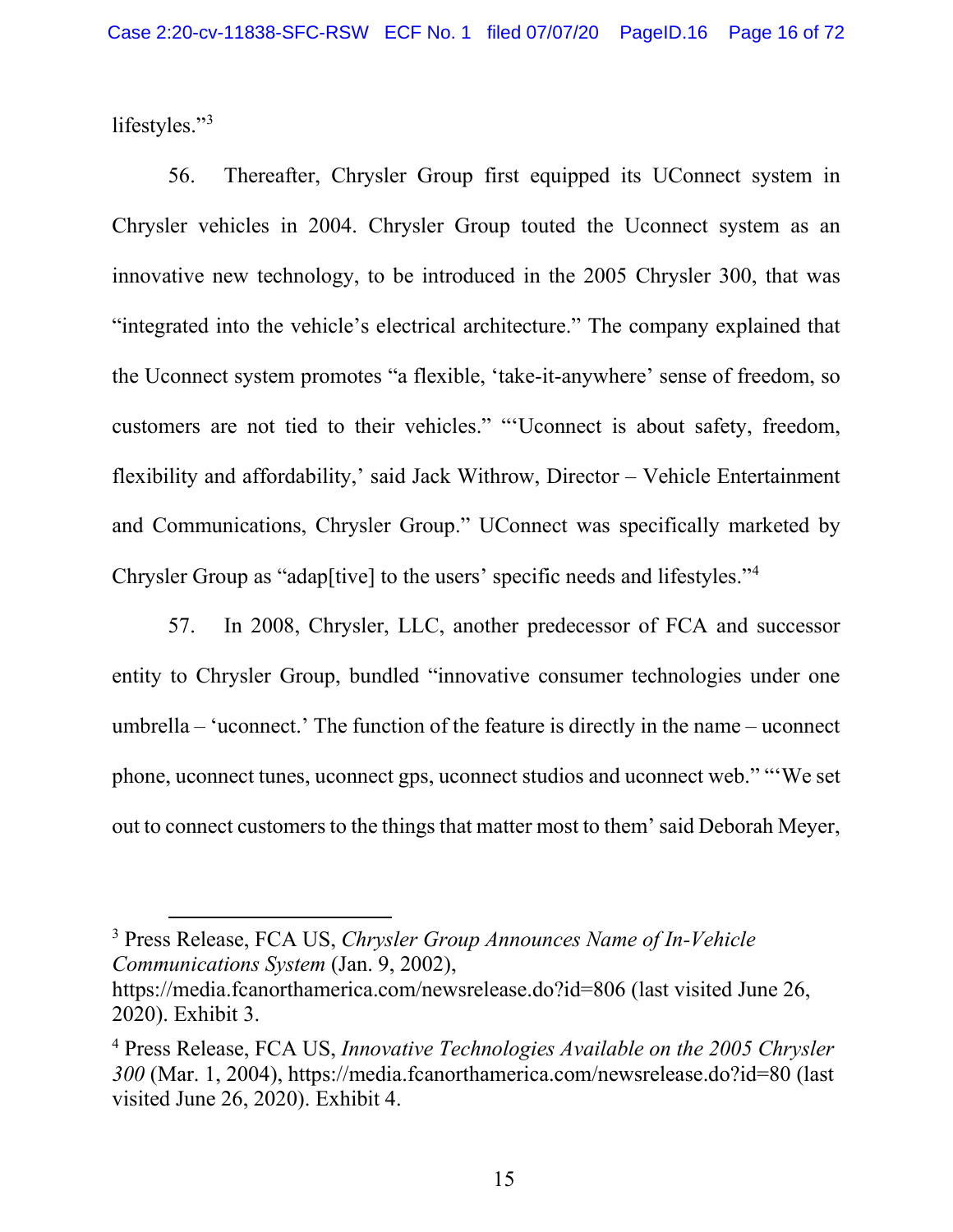Vice President and Chief Marketing Officer – Chrysler LLC. 'The role for "uconnect" in the 2009 model year places the focus on the customer experience and how the features will make their life easier."<sup>5</sup>

58. As technology advanced, so too did UConnect. In 2011, FCA released the next evolution of UConnect, called UConnect Touch. "Customer input – from technophobes as well 'power techies' – is crucial to the ongoing development of Uconnect systems in Ram Truck, Dodge, Chrysler and Jeep Vehicles. Prior to designing the Uconnect Touch system…engineers collected feedback from customers saying they wanted systems that are easy to use, capable and don't distract from their primary task of driving."6

59. According to Mark Zenios, Head of UConnect Systems and Services, Chrysler Group, LLC, "'Chrysler Group has listened to its customers to understand the types of technologies people want in their vehicles … Uconnect offers communication and entertainment systems that are easy to learn, easy to use and enable the driver and passenger to stay connected and entertained in a safe and

<sup>5</sup> Press Release, FCA US, *Chrysler LLC Launces Umbrella 'uconnect' Name for Connectivity Technologies* (June 26, 2008),

https://media.fcanorthamerica.com/newsrelease.do?id=7955 (last visited June 26, 2020). Exhibit 5.

<sup>6</sup> Press Release, FCA US, *Customers Drive Development of Uconnect Touch* (June 21, 2011), https://media.fcanorthamerica.com/newsrelease.do?id=11011 (last visited June 26, 2020). Exhibit 1.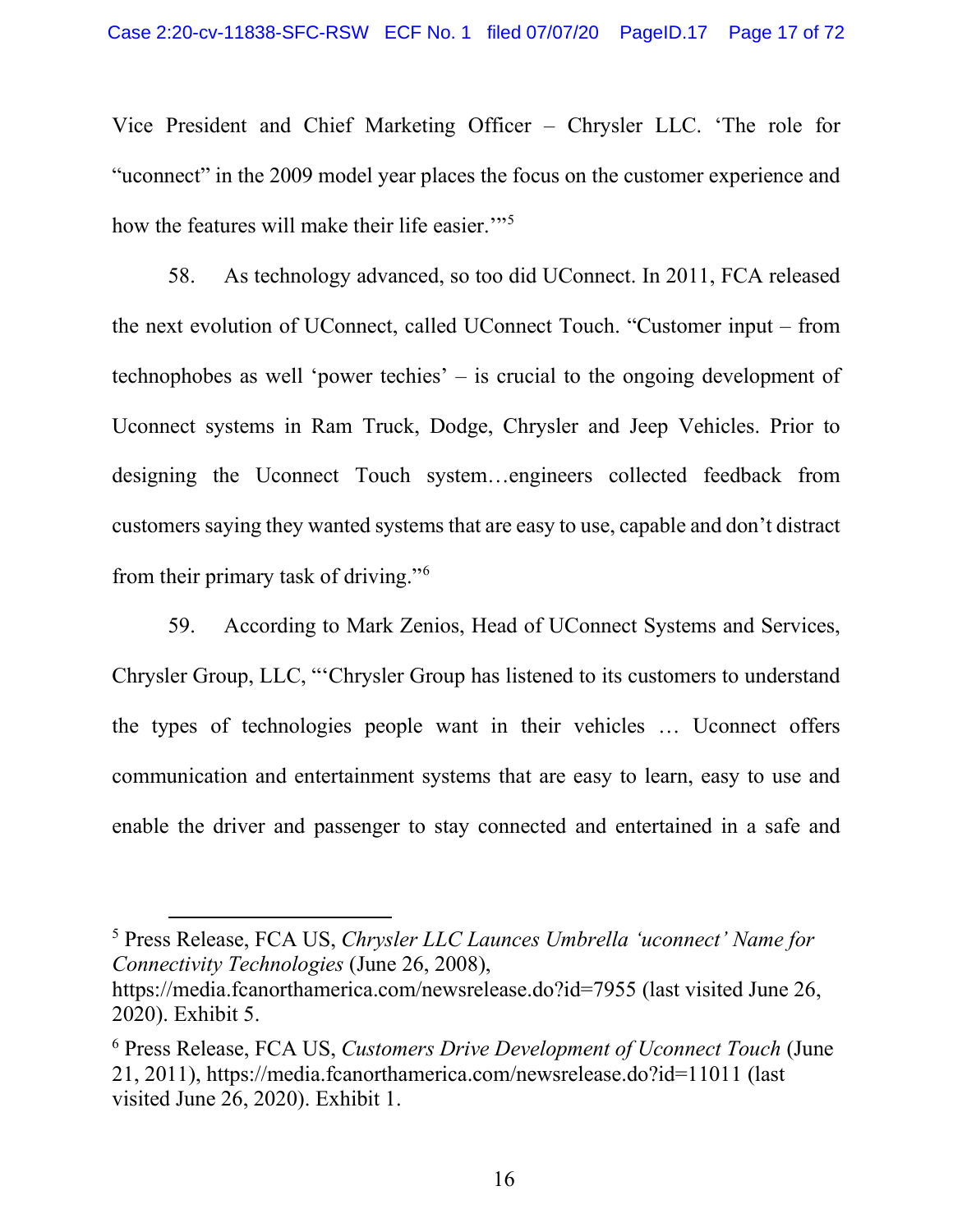responsible manner while on the road.'"7 He also said that "'Chrysler Group has established three pillars as the foundation of Uconnect: speed, accuracy and ease-ofuse…. The goal is to provide drivers with a variety of ways to quickly connect with and easily control the information they want and need, while keeping them focused on the primary task of driving.'"8

60. FCA released the fourth generation of the UConnect in the 2015 Chrysler 300, dubbed the "UConnect 8.4A" and premium "UConnect 8.4AN" systems with 8.4-inch touchscreen interfaces. "The new 2015 Chrysler 300 is loaded with an array of state-of-the-art, innovative and easy-to-use features and services designed to keep consumers connected, engaged and informed, while keeping their hands on the wheel and eyes on the road." Alan Amici, Head of UConnect Systems and Services said that FCA's goal was to "provide drivers with a variety of ways to quickly connect with, and easily control, the information they want and need, while keeping them focused on the primary task of driving."9

<sup>7</sup> Press Release, FCA US, *Chrysler Group LLC Debuts New Uconnect Mobile Exhibit at 2012 International Consumer electronics Show* (Jan. 6, 2012), https://media.fcanorthamerica.com/newsrelease.do?id=11868 (last visited June 26, 2020). Exhibit 6.

<sup>8</sup> Press Release, FCA US, *New Uconnect Access Has Power to Please, With Ease* (Sept. 1, 2012), https://media.fcanorthamerica.com/newsrelease.do?id=12964 (last visited June 26, 2020). Exhibit 7.

<sup>9</sup> Press Release, FCA US, *New 2015 Chrysler 300 Offers Latest, Innovative Uconnect Systems and Services* (Nov. 19, 2014),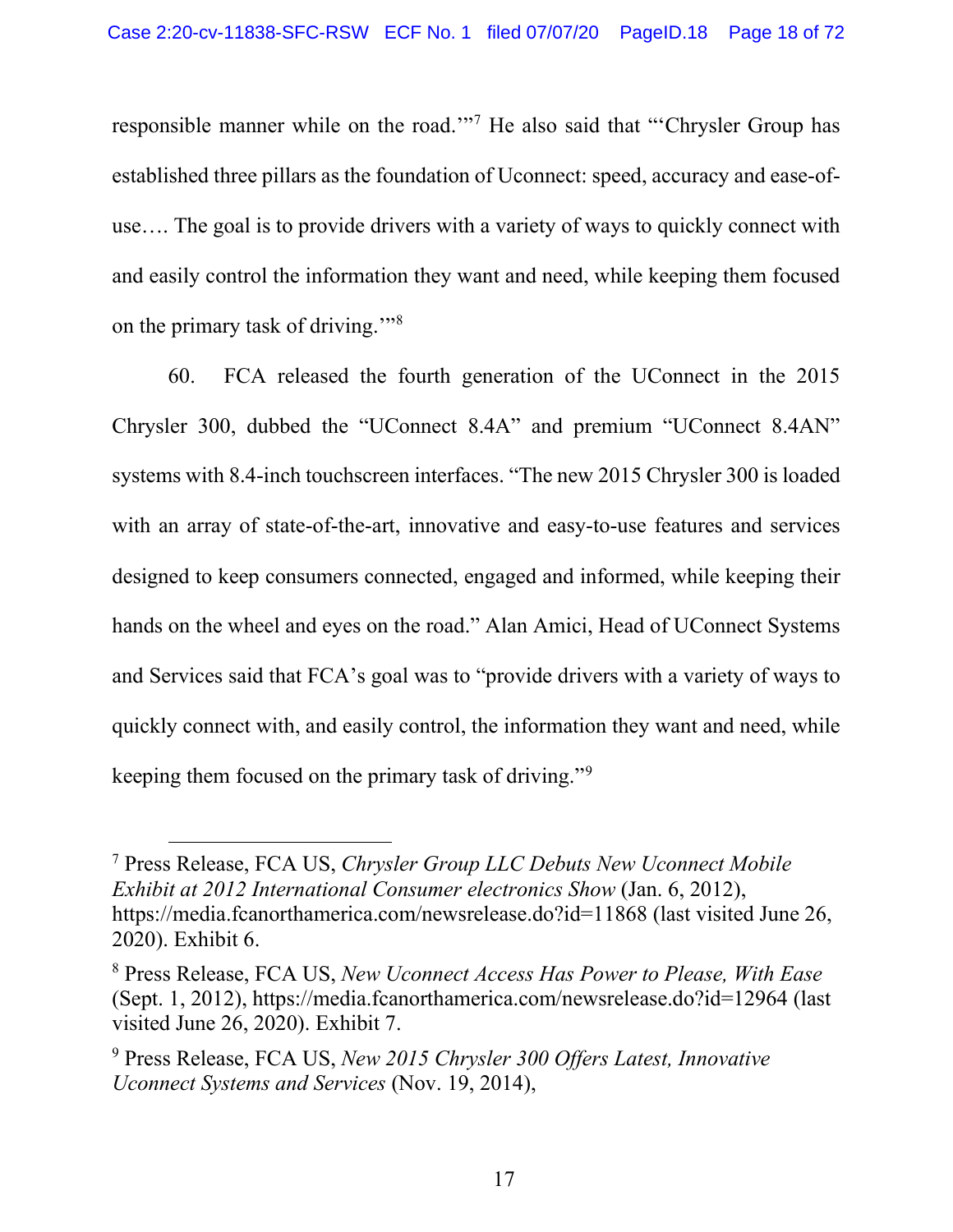61. With the 2017 Chrysler Pacifica, FCA expanded the UConnect system to include what FCA called "UConnect Theater," which was a rear seat entertainment system using the UConnect technology providing two 10-inch touchscreens located on the back of the front seat headrests, in addition to the 8.4 inch UConnect 8.4 and 8.4N systems utilized by the driver.<sup>10</sup>

62. FCA is currently working on their next iteration of the UConnect, called "Uconnect 5" because as FCA's UConnect website states, the "UConnect system is always evolving to help meet your safety, security, information and lifestyle needs."11 However, on information and belief, the Class Vehicles are all equipped with the fourth-generation systems.<sup>12</sup>

63. Though marketed as a technological marvel, that provides ease, safety and piece-of-mind for purchasers, the Uconnect system was anything but. In fact, prior to the fourth generation units, and exclusively based on publicly available

<sup>10</sup> Press Release, FCA US, *All-new 2017 Chrysler Pacifica Offers Latest, Innovative Uconnect Systems and Services* (Jan. 11, 2016), https://media.fcanorthamerica.com/newsrelease.do?id=17220 (last visited June 26, 2020). Exhibit 2.

https://media.fcanorthamerica.com/newsrelease.do?id=16180 (last visited June 26, 2020). Exhibit 8.

<sup>11</sup> Chrysler Uconnect, https://www.chrysler.com/uconnect.html#systems (last visited June 26, 2020). Exhibit 9.

<sup>12</sup> Press Release, FCA US, *FCA's All-new Uconnect 5 Global Platform Is the Most Advanced Uconnect System Ever: Powerful, Personalized, Connected and Easy to Use* (Jan. 20, 2020), https://media.fcanorthamerica.com/newsrelease.do?id=21506 (last visited June 26, 2020). Exhibit 10.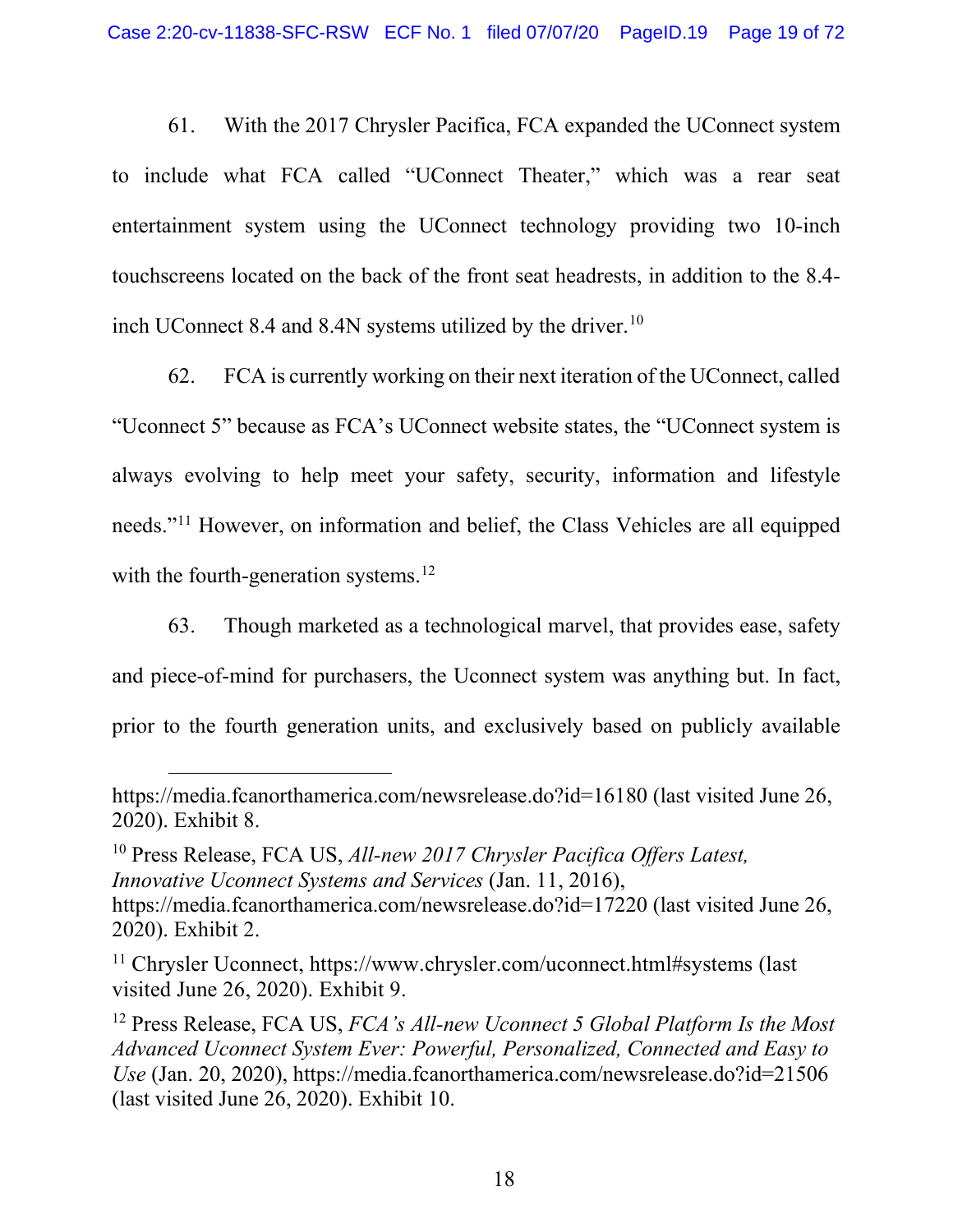information, Defendant issued two (2) Technical Service Bulletins ("TSBs"), manufacturer communications or recalls for the first generation of UConnect since its release,  $^{13}$  seven (7) for the second generation since its release,  $^{14}$  and fourteen (14) for the third generation since its release.<sup>15</sup> Though touted as upgrades to prior

<sup>&</sup>lt;sup>13</sup> NHTSA ID Number 10139704; Manufacture Communication Number 08-069-14 dated August 21, 2014 ("UConnect Hands Free Module Fails To Respond Due To Module Lock Up") which superseded Service Bulletin 08-014-06 dated March 16, 2006.

<sup>14</sup> NHTSA ID Number 10121846, Manufacturer Communication Number 9003220 dated November 30, 2016 (involving gloss of Bluetooth, Hand-Free Calling, and/or Voice Commands); NHTSA ID Number 10140254, Manufacturer Communication Number Z5091195A\$ dated May 4, 2016 (*same*); NHTSA ID Number 10058299; Manufacturer Communication Number SB-08-055-15REVA dated August 13, 2015, superseding Service Bulletin 08-055-15 dated May 16, 2015 (involving various failures including loss of radio reception, muted audio, loss of screen, loss of review camera, frozen screens, incorrect maps graphics, etc.); NHTSA ID Number 10062148; Manufacturer Communication Number 08- 028-14REV.A dated September 12, 2014, superseding Service Bulletin 08-028- 14 Dated March 07, 2014 and replacing Service Bulletin 08-050-13 dated July 11, 2013 (involving various failures including screen going blank, rear view camera going blank, frozen interface, incorrect map icons, navigation icons going backwards, etc.)

<sup>15</sup> NHTSA ID Number 10166584, Manufacturer Communication Number 08-080- 19 dated August 16, 2019, superseding Service Bulletin 08-080-18, dated June 12, 2018 (Hands-free module failures and enhancements); NHTSA ID Number 10121797, Manufacturer Communication Number 08-055-17 REV.A dated September 15, 2017, superseding Service Bulletin 08-055-17 (*same*); NHTSA ID Number 10121670, Manufacturer Communication Number 68234120A\$ dated July 13, 2016, superseding number 68234120A dated April 20, 2016 (Hands free inoperative, radio inoperative, loss of screen, touchscreen display malfunctioning); NHTSA ID Number 10159965, Manufacturer Communication Number 08-114-15 REV A dated November 17, 2015, superseding Service Bulletin 08-114-15 dated November 17, 2015 (display going blank, skipped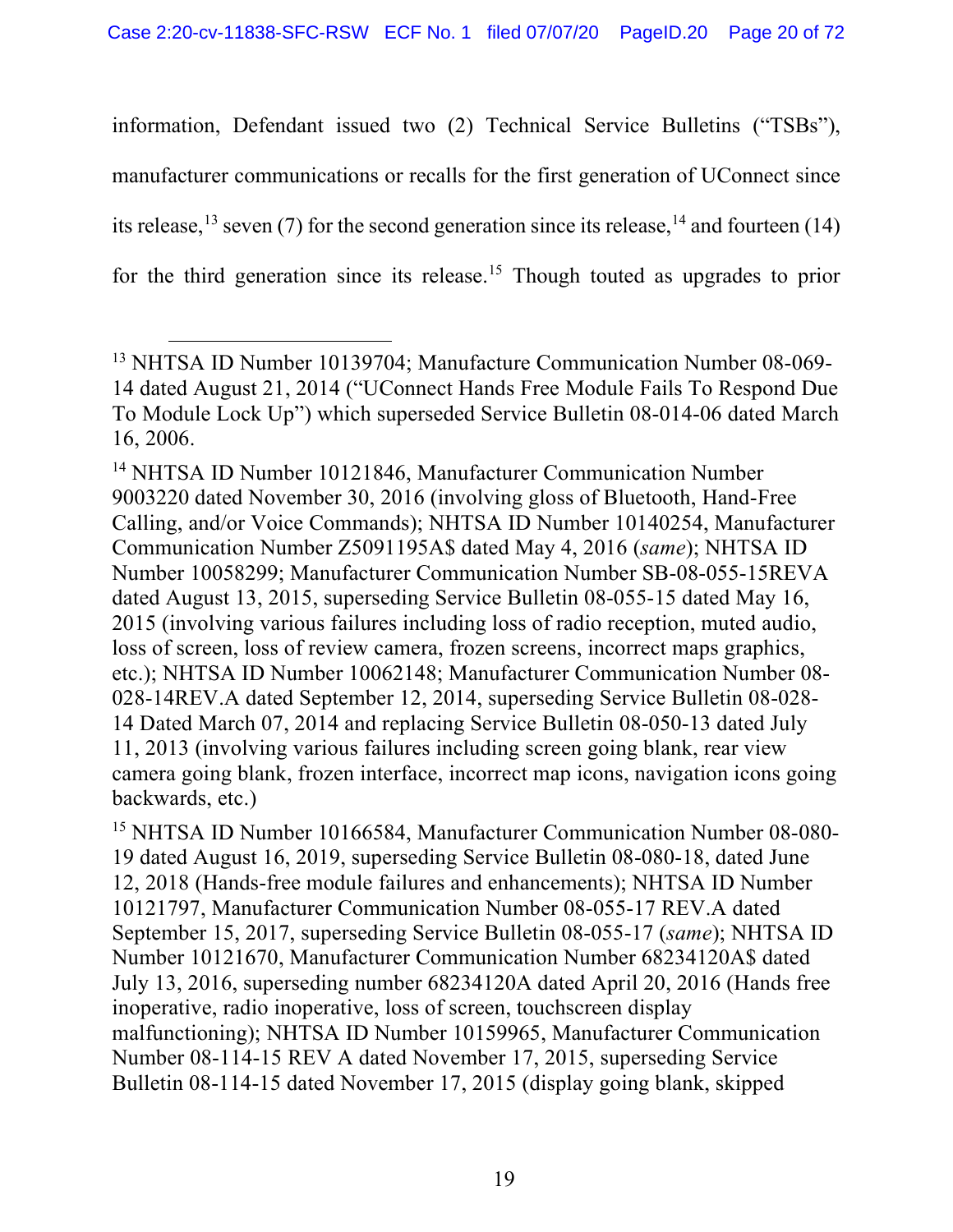generations, it seems that the UConnect was actually getting worse, culminating in its worst iteration of all, the one in the Class Vehicles.

64. The fourth generation has been subject to at least seventeen  $(17)^{16}$ TSBs, manufacturer communications, or recalls since its release, all of which are described in detail below. Several of these specifically contemplate safety-related failures like loss of backup camera, which was mandated by the National Highway Traffic Safety Administration ("NHTSA") in 2018. In NHTSA's own words: "A rearview video system (RVS), also known as a backup camera, is a *safety* technology that helps prevent back-over crashes and protect our most vulnerable people – children and senior citizens. By providing an image of the area behind the vehicle, backup cameras help drivers see behind the vehicle." NHTSA went so far as to refer to backup cameras as "lifesaving technology."17

channels, back up display may not turn off); NHTSA ID Number 10074618, Manufacturer Communication Number 08-033-15REV.B dated November 13, 2015, superseding Service Bulletin 08-033-15 REV.A dated August 11, 2015 (Display goes blank, radio intermittent reset, navigation intermittent reset); NHTSA ID Number 10144865, Manufacturer Communication Number 08-032- 15 dated March 31, 2015, superseding Service Bulletin 08-066-14 dated August 8, 2014 (*same*); NHTSA ID Number 10139696, Manufacturer Communication Number 08-030-14 REV.A dated August 15, 2014, superseding Service Bulletin 08-030-14 dated March 11, 2014 (Radio and Navigation display lock up and go blank, etc.)

<sup>16</sup> *See* ¶ 96 below.

<sup>17</sup> NHTSA, *Driver Assistance Technologies*,

https://www.nhtsa.gov/equipment/safety-technologies#backing-parking-30656 (last visited June 26, 2020). Exhibit 11.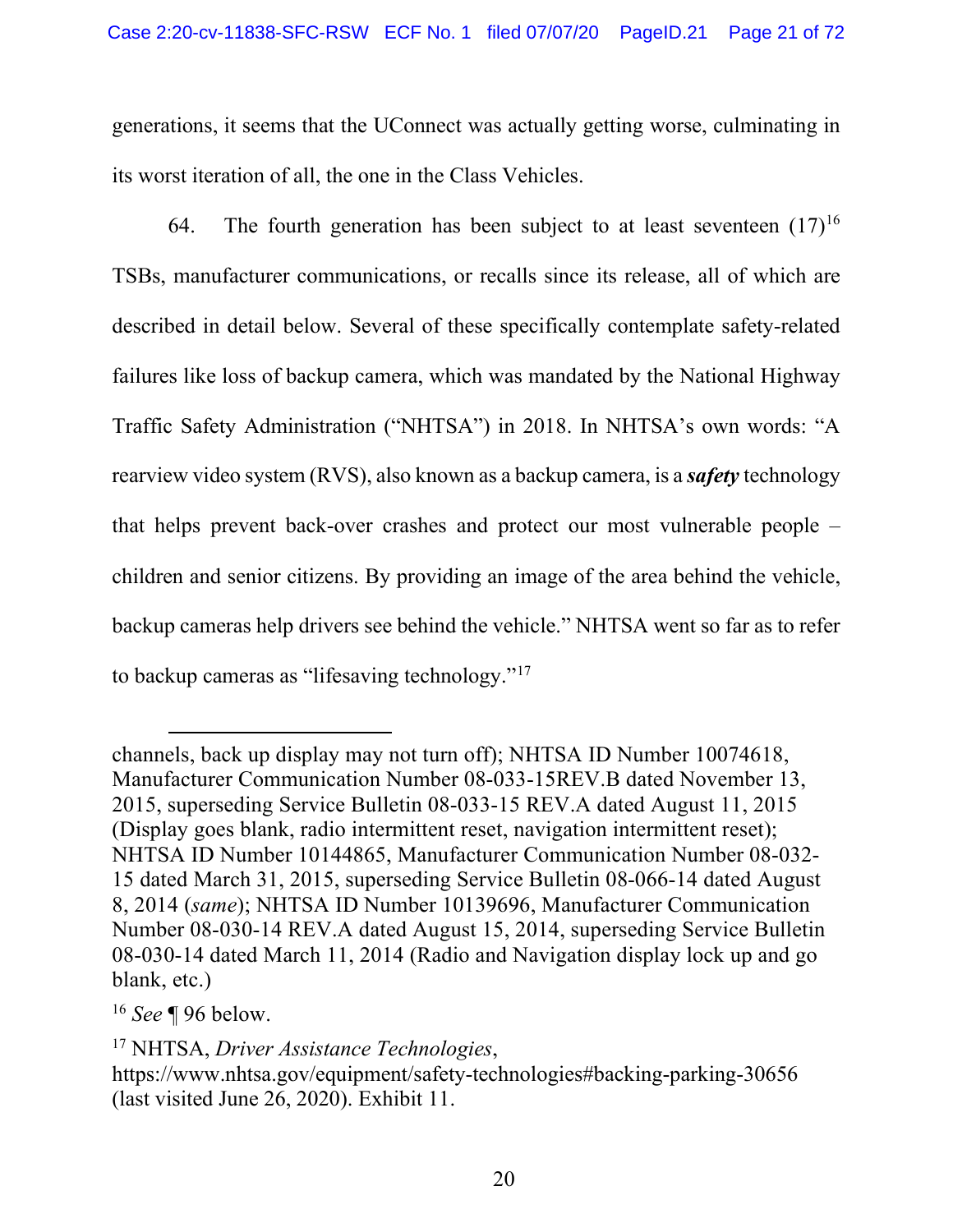65. The illustrations below depict the UConnect 8.4 in the Class Vehicles UConnect Theater, which have been nothing but problematic:

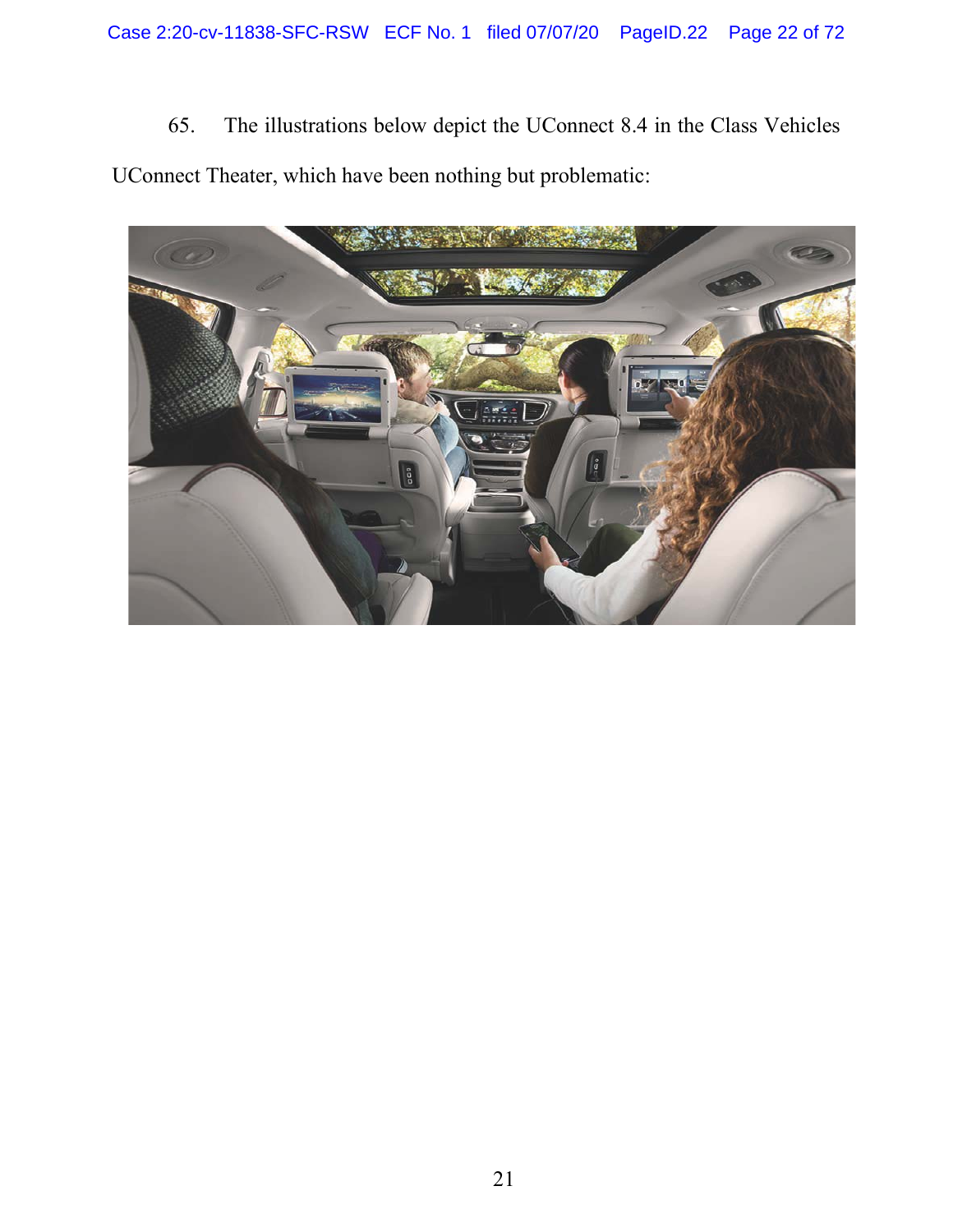

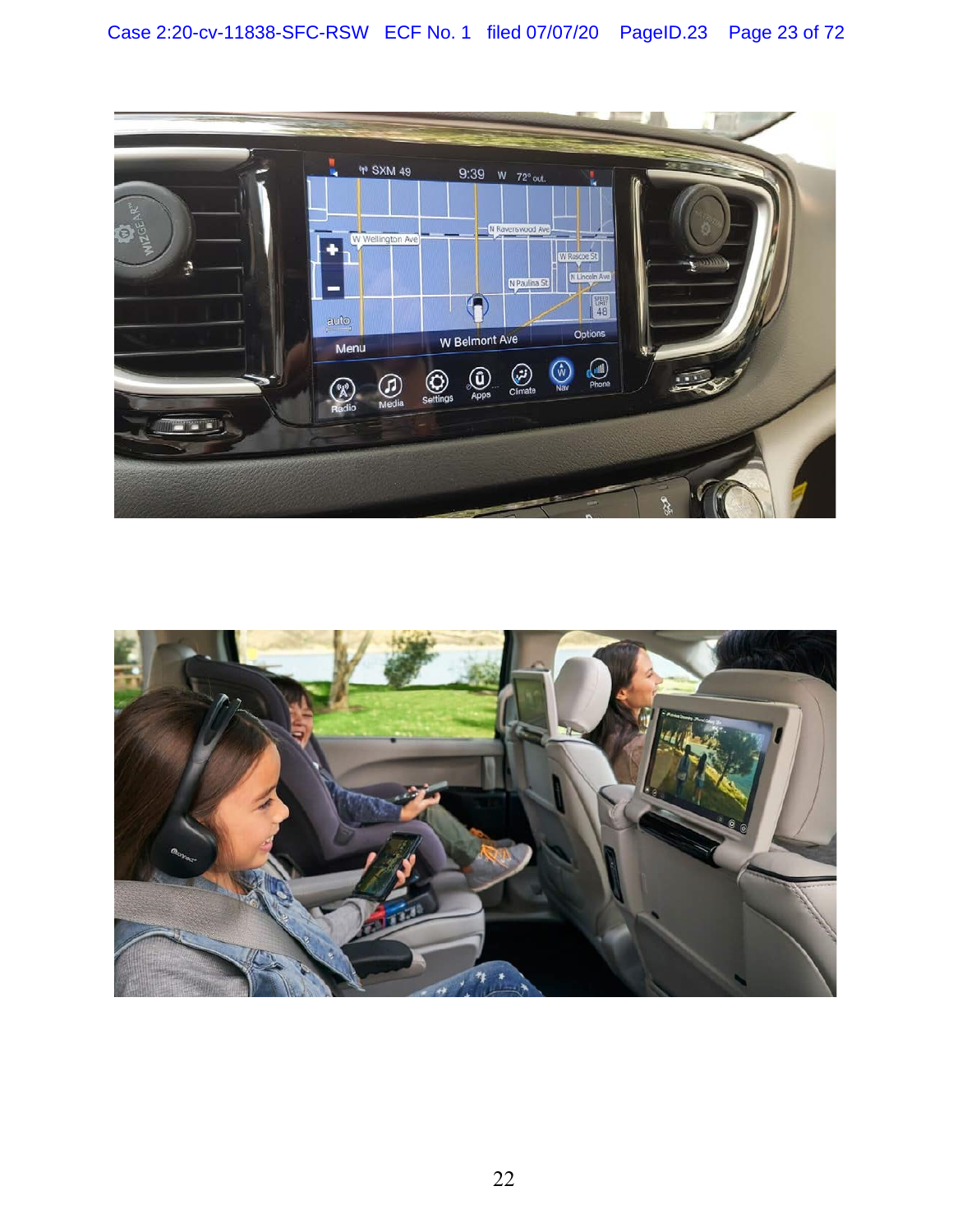66. Specifically, on information and belief, the Uconnect system is designed and or manufactured with screens, including their operating software, that suffer from freezing, loss of back up camera functionality, loss of navigation, black screens, repeated unintentional reboots, and general lack of operation. The UConnect Defect results in the need for frequent software updates and expensive replacements of screens and related components.

# **The UConnect Defect Poses a Serious Safety Concern**

67. The UConnect Defect is material to consumers because it presents a serious safety concern. Class Members have repeatedly reported disturbing failures to the National Highway Traffic Safety Administration ("NHTSA"). This frequently involves screens going black, loss of backup cameras, and loss of navigation. The following are complaints reflecting the safety risk posed:

| Date of Complaint:<br>Date of Incident: | January 16, 2018<br>January 9, 2018<br>11062977 |
|-----------------------------------------|-------------------------------------------------|
| NHTSA ID No.:                           |                                                 |
| VIN:                                    | 2C4RC1EG9JR****                                 |
| Vehicle Type:                           | 2017 Chrysler Pacifica                          |

WHEN BACKING UP IN A NEW POORLY LIGHTED PARKING DECK, THE SAFETY BRAKING SYSTEM AND BACK UP CAMERA WITH ASSOCIATED WARNING BEEPS DID NOT ENGAGE. THE RESULTING CRASH DAMAGED THE BUMPER, REAR LIFTGATE, REAR WINDOW, AND ME.\*BF \*TR

Date of Complaint: September 16, 2019<br>Date of Incident: July 17, 2019<br>NHTSA ID No.: 11255890<br>VIN: 2C4RC1GG6JR\*\*\* VIN: 2C4RC1GG6JR\*\*\*\*<br>Vehicle Type: 2018 Chrysler Pacific 2018 Chrysler Pacifica

… 3 TIMES ALREADY WHEN I PUT MY CAR IN REVERSE MY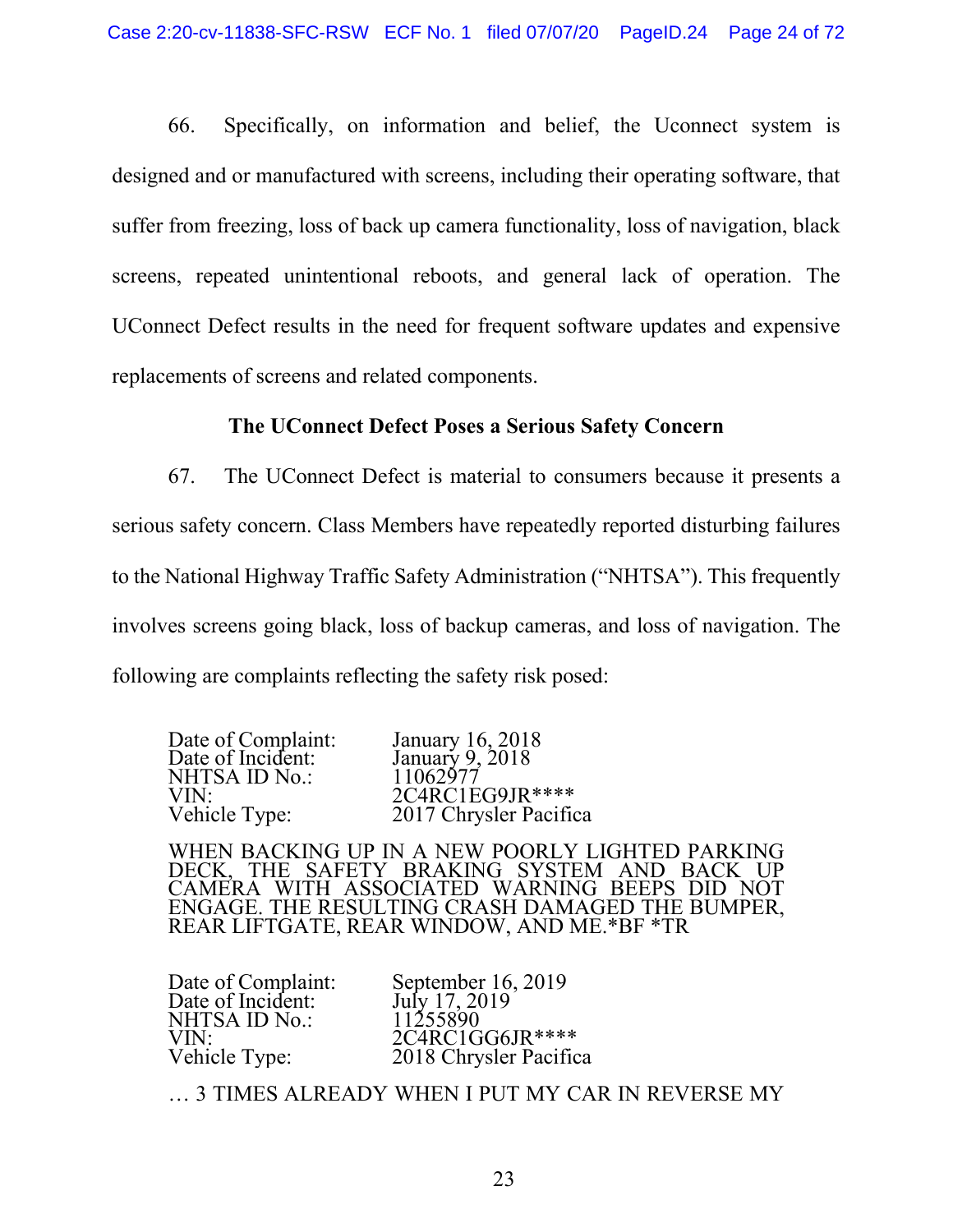BACKUP CAMERA COMES ON BUT DONT GO OFF WHEN I PUT IT IN DRIVE. SO WHILE IM DRIVING DOWN THE ROAD MY BACKUP CAMERA IS ON AND IS VERY DISTRACTING AND DANGEROUS...

NHTSA ID No.:<br>VIN:

Date of Complaint: November 20, 2017<br>Date of Incident: November 4, 2017<br>NHTSA ID No.: 11047511 VIN: 2C4RC1EG3HR\*\*\*\*<br>Vehicle Type: 2017 Chrysler Pacific 2017 Chrysler Pacifica

INFOTAINMENT SCREEN FREEZES AND/OR JUMPS AROUND AND WILL NOT LET THE USER CHANGE TEMPERATURE CONTROLS, ADJUST RADIO FUNCTIONS, ALLOW HANDS- FREE CALLS, OR ACCEPT ANY INPUTS AT ALL. THIS CREATES A DISTRACTING AND EXTREMELY FRUSTRATING EXPERIENCE WITH ABSOLUTELY NO WAY TO CONTROL<br>THE SYSTEM SYSTEM.

THIS ISSUE HAS BEEN PRESENT SINCE PURCHASING THE VEHICLE IN MARCH2017. EVEN AFTER NOTIFYING FCA ABOUT THE ISSUE THROUGH THE DEALER, UCONNECT WEB CUSTOMER SERVICE PORTAL, AND CHRYSLER CARES CONTACTS IT IS STILL UNRESOLVED. A SOFTWARE UPDATE RELEASES IN LATE SEPT 2017 FAILED TO CORRECT THE ISSUE.

NHTSA ID No.:<br>VIN:

Date of Complaint: May 24, 2018<br>Date of Incident: December 10, 2017<br>NHTSA ID No.: 11097723 VIN:<br>Vehicle Type: 2018 Chrysler Pacifi 2018 Chrysler Pacifica

VEHICLE UCONNECT SCREEN LOCKS ONTO FORWARD IMAGE WHILE MOVING FORWARD DOWN THE ROAD OR GOES BLACK ELIMINATING THE ABILITY TO ACCESS ANY OF THE CLIMATE CONTROL OR SOS FEATURES. EXTREMELY DISTRACTING AND REQUIRES VEHICLE TO BE PULLED OVER AND RESTARTED TO CLEAR.

| Date of Complaint: |
|--------------------|
| Date of Incident:  |
| NHTSA ID No.:      |
| VIN:               |
| Vehicle Type:      |

April 16, 2019<br>October 27, 2018 11196663 2C4RC1EG2JR\*\*\*\* 2018 Chrysler Pacifica

THE DRIVERS SCREEN (NAVIGATION , BACK UP CAMERA, DVD,ETC) FREEZES REGULARLY. THIS MEANS THAT OFTEN THE BACKUP CAMERA IS UNAVAILABLE, AT TIMES THE MOVIE SHOWS EVEN WHILE DRIVING. I HAVE REPORTED IT SEVERAL TIMES TO CHRYSLER'S UCONNECT TEAM WITH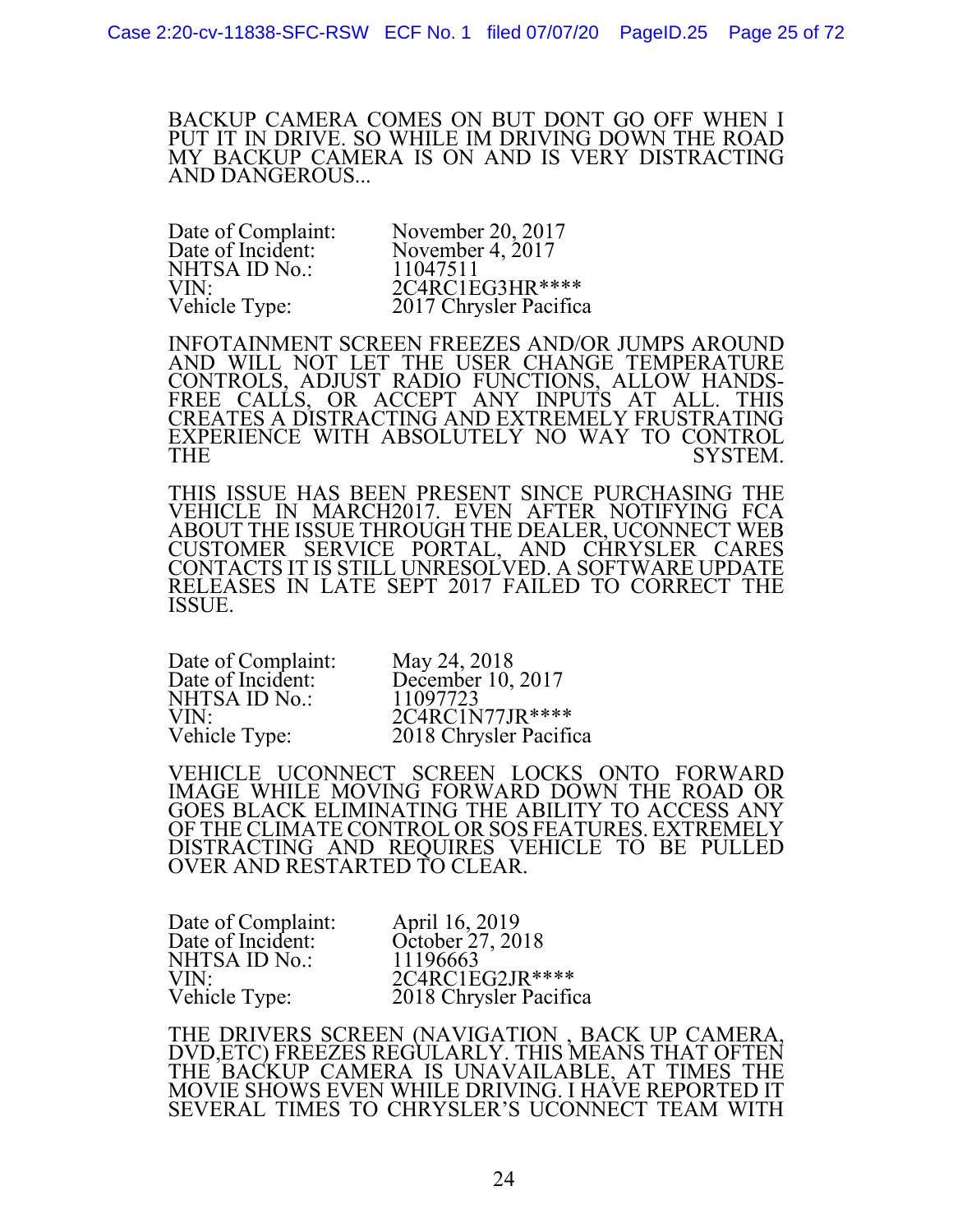NO RESOLUTION. MY CASE MANAGER IS NO LONGER<br>ANSWERING MY CALLS. I HAVE VIDEOS OF THE ANSWERING MY CALLS. I HAVE VIDEOS OF MALFUNCTION. THE DEALERSHIP HAS ASKED ME TO BRING THE CAR IN 5 TIMES ALREADY, WITH NO RESOLUTION, BUT THEIR "PLAN" IS TO JUST HAVE ME KEEP BRINGING IT IN BUT SAID THEY CANNOT REPLACE THE SCREEN /DEVICE. IT IS A SAFETY ISSUE THAT I CANNOT RELIABLY ACCESS MY REAR CAMERA OR CHANGE APPLICATIONS. I HAVE VIDEOS OF MULTIPLE IMSTAMCES

| Date of Complaint:<br>Date of Incident: | August 2, 2019<br>June 20, 2019 |
|-----------------------------------------|---------------------------------|
| NHTSA ID No.:                           | 11241242<br>2C4RC1L79JR****     |
| VIN:<br>Vehicle Type:                   | 2018 Chrysler Pacifica          |

WHILE DRIVING ON A HIGHWAY DURING POURING RAIN, WITH WIPERS ON HIGH AND HEAD LIGHTS ON, DASH AND TOUCH SCREEN WENT OFF/BLACK FOR UP TO 15 MINUTES THEN TURNED BACK ON AGAIN. THIS OCCURRED THREE TIMES WHILE DRIVING. I WAS UNABLE TO PULL OVER ON THE THRUWAY AND WAS UNABLE TO ASSESS IF MY HEAD LIGHTS WERE AFFECTED AS WELL. WE HAD BEEN DRIVING ABOUT AN HOUR WHEN THIS OCCURRED. THE CAR HAD BEEN CHARGED FULLY BEFORE BEGINNING OUR TRAVELS THAT DAY.

| Date of Complaint: |  |
|--------------------|--|
| Date of Incident:  |  |
| NHTSA ID No.:      |  |
| VIN:               |  |
| Vehicle Type:      |  |

September 5, 2019<br>September 5, 2019 11253449 2C4RC1GG0HR\*\*\*\* 2017 Chrysler Pacifica

BACK UP CAMERA HAS START TO MALFUNCTION. MORE TIMES THAN NOT WHEN YOU GO INTO REVERSE THE CAMERA EITHER COMES UP BLACK, BLACK WITH WARNING LINES, BLUE SCREEN, FUZZY PICTURES, GREAT PICTURES THEN YOU MOVE AND IT FREEZES. THIS IS BECOMING RIDICULOUS WITH A PRETTY MUCH BRAND NEW VEHICLE. NEEDS TO BE ADDRESSED AND FIXED PROPERLY.

| Date of Complaint: | July 22, 2019          |
|--------------------|------------------------|
| Date of Incident:  | July 1, 2019           |
| NHTSA ID No.:      |                        |
| VIN:               | 2C4RC1EG5JR****        |
| Vehicle Type:      | 2018 Chrysler Pacifica |

THE ELECTRONICS THROUGH UCONNECT SHUT OFF RANDOMLY OR WILL NOT ALL WORK RANDOMLY. WE HAVE HAD THE SOFTWARE UPDATED BY OURSELVES AND THE DEALERSHIP ON MULTIPLE OCCASIONS. WHILE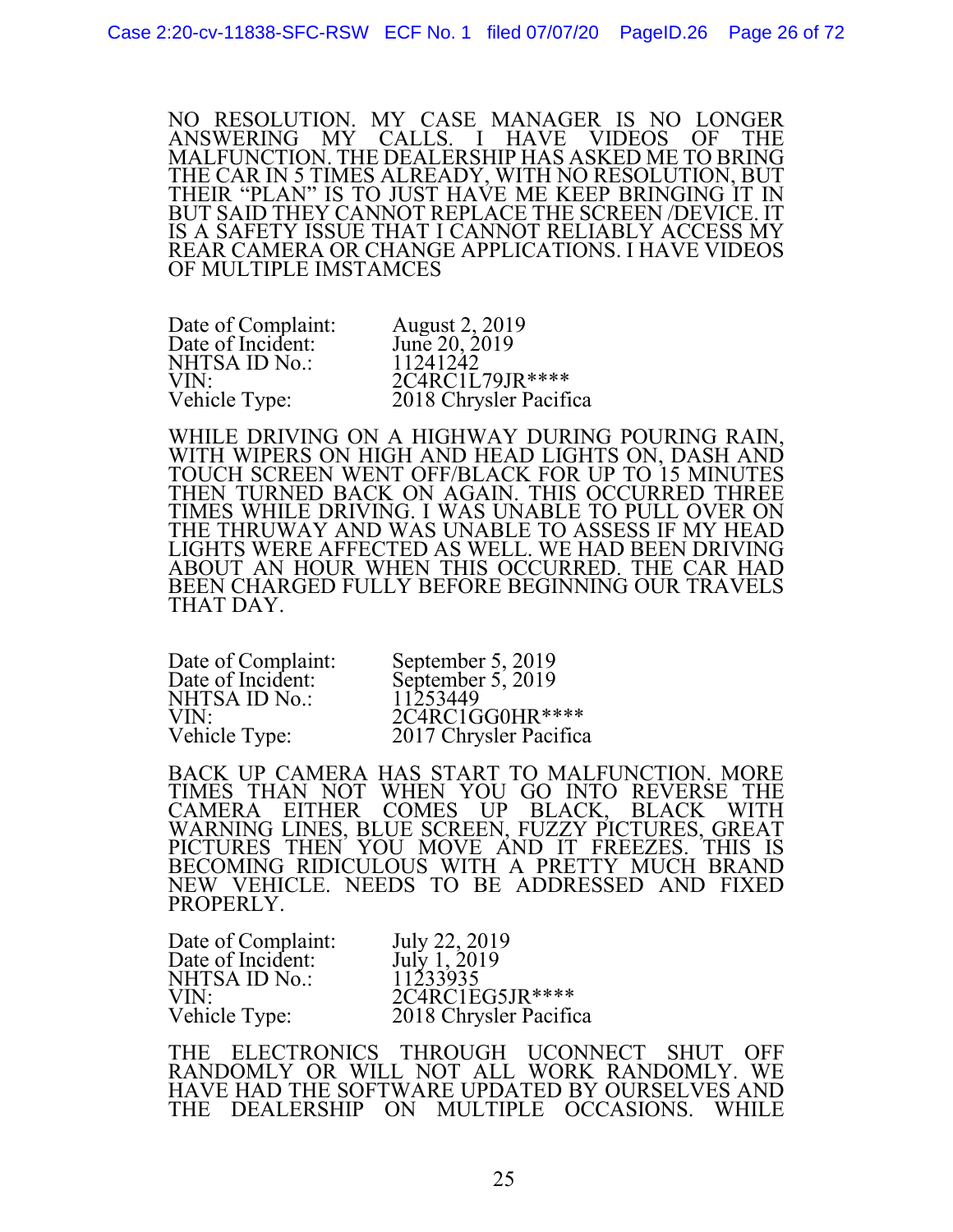## DRIVING OR IN PARK.

| Date of Complaint: | June 18, 2019            |
|--------------------|--------------------------|
| Date of Incident:  | May 31, 2019<br>11182730 |
| NHTSA ID No.:      |                          |
| VIN:               | 2C4RC1BG3HR****          |
| Vehicle Type:      | 2017 Chrysler Pacifica   |

RADIO SCREEN WENT BLACK. NOTHING CONNECTED WITH SCREEN CAN BE USED (RADIO, BACKUP CAMERA, CLIMATE CONTROL, ETC.

Date of Complaint: February 27, 2019<br>
Date of Incident: February 19, 2019<br>
NHTSA ID No.: 11221047<br>
VIN: 2C4RC1EG3HR\*\* VIN:<br>Vehicle Type: 2017 Chrysler Pacific 2017 Chrysler Pacifica

THE UCONNECT SYSTEM HAS GONE OUT IN MY CAR ( SCREEN GOES BLACK) OVER A DOZEN TIMES IN 2 YEARS. WE ARE UNABLE TO USE FEATURES SUCH AS BACKUP CAM, TEMP CONTOLS, NAVIGATION, RADIO ETC. IT HAS BEEN TO THE DEALER 6 TIMES AND NO PERMANENT FIX HAS BEEN FOUND. LAST WEEK I RE-SET THE FUSE IN ORDER TO GET IT TO WORK

| August 15, 2018<br>April 1, 2018<br>11120139 |
|----------------------------------------------|
|                                              |
|                                              |
| N/A                                          |
| 2017 Chrysler 300                            |
|                                              |

BACK UP CAMERA NOT WORKING, HAS BEEN TO THE SHOP TWICE FOR REPAIR. 1ST TIME WAS SOFTWARE UPDATE, DIDN'T RESOLVE AS STILL WORKING RANDOMLY, 2ND TIME U05 RECALL , AGAIN DID'T WORK, WILL BE TAKING TO DEALERSHIP AGAIN FOR RESOLUTION. STARTED DAY AFTER PURCHASE, AND HAS BEEN GOING ON NOW 4 MONTHS

68. In addition to sudden failures, the UConnect Defect presents a further safety concern because it causes the driver to lose concentration on the road to address the loss of navigation, blacked screens, and loss of radio functionality, among other failures, while driving.

# **FCA Had Superior and Exclusive Knowledge of the UConnect Defect**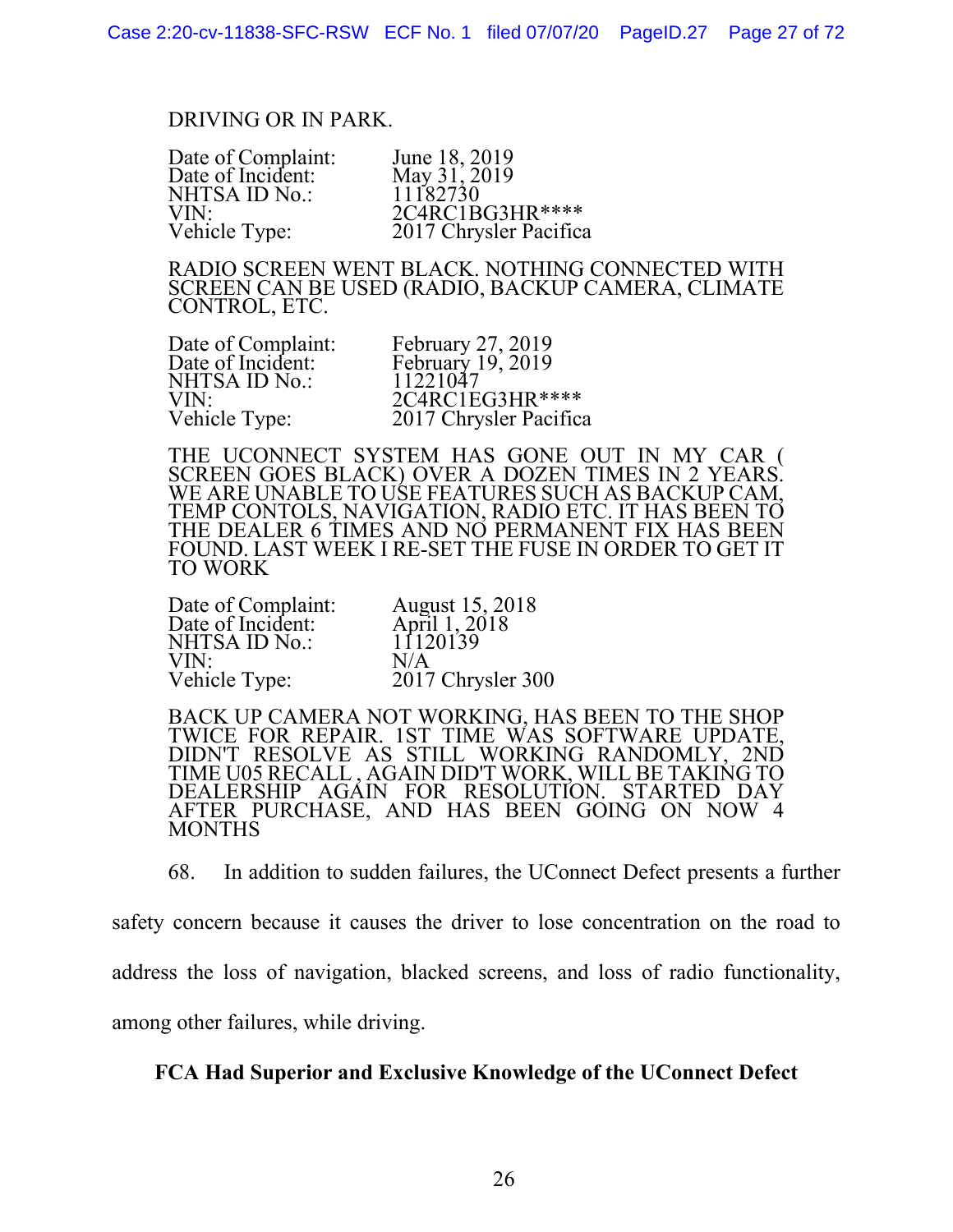69. Since 2017, FCA has designed, manufactured, distributed, sold, and leased the Class Vehicles. However, the fourth generation of UConnect was first equipped in vehicles in 2015. In fact, FCA issued the first communication to dealers regarding the UConnect Defect in August of 2016, well in advance of the Class Vehicles being offered for sale on the market.

70. Based on publicly available information, these are the relevant TSBs, manufacturer communications and/or recalls issued by FCA in chronological order:

- (a) August 31, 2016, GPOP Issue Review System for Part Number 682271688A\$ for: Rear Seat Entertainment System Video Routing Module, requiring a check of the software in the radio head unit prior to replacing the Video Routing Module.
- (b) June 28, 2017, GPOP Issue Review System 9003749 for: requesting that prior to replacing a UConnect for lock up, blank screen, or no sound, to perform a vehicle battery test.
- (c) February 1, 2017, Service Bulletin 08-007-17 REV.A for, among other things: radio resetting, radio controls and touchscreen freezing up or becomes inoperative, rear view camera does not display on screen, inaccurate location of vehicle on the navigation screen, map screen does not return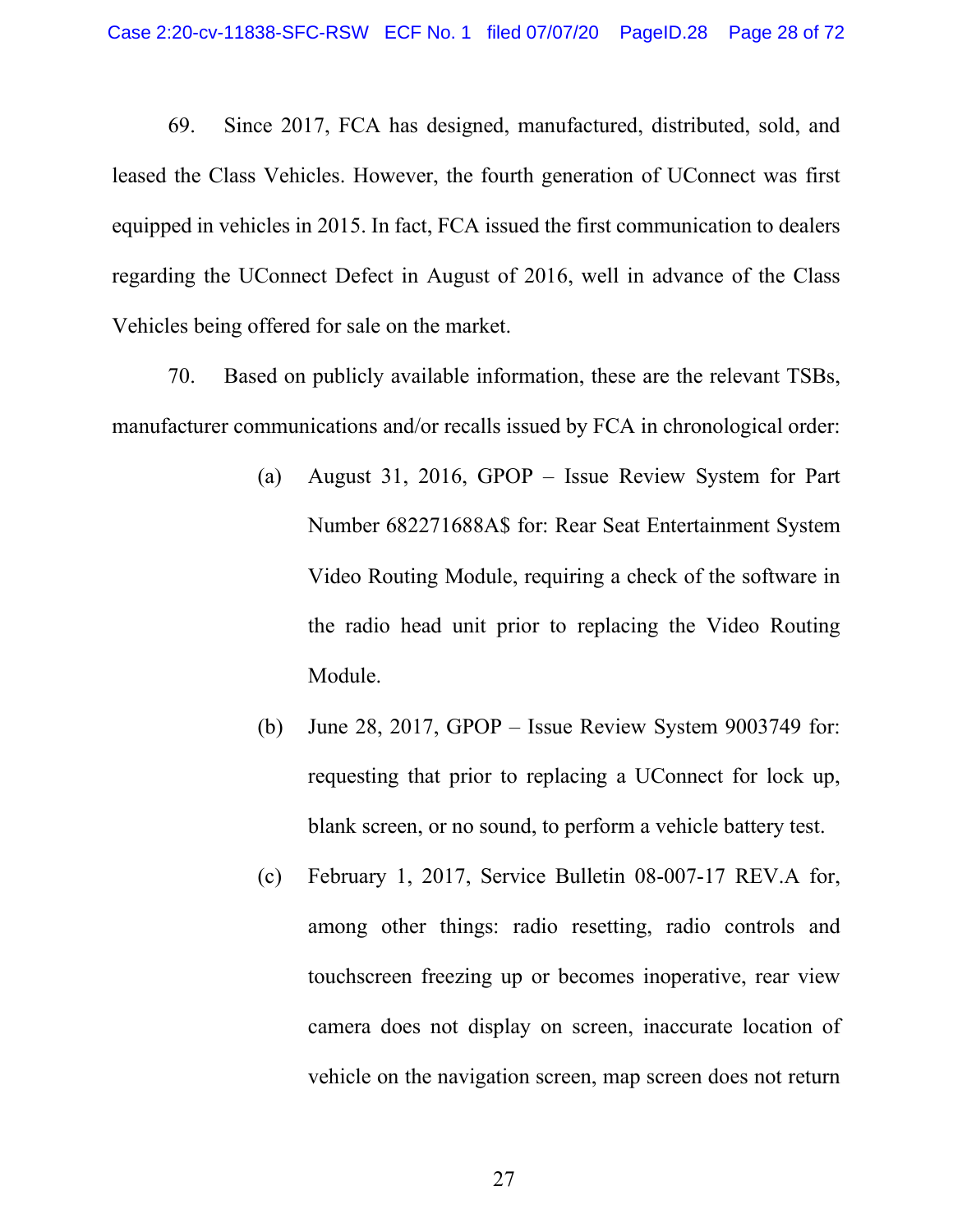after rear view camera clears, navigation GPS not available, no sound or navigation when the radio is in customer mode, when making an SOS call the display shoes the vehicle phone has no service during a good signal strength, etc. Provides a software update to address.

- (d) May 4, 2017, Service Bulletin 08-007-17 REV.B for, among other things: radio resetting, radio controls and touchscreen freezing up or becomes inoperative, rear view camera does not display on screen, inaccurate location of vehicle on the navigation screen, map screen does not return after rear view camera clears, navigation GPS not available, no sound or navigation when the radio is in customer mode, when making an SOS call the display shows the vehicle phone has no service during a good signal strength, etc. Provides a software update to address.
- (e) May 12, 2017, Service Bulletin 08-007-17 REV.C for, among other things: radio resetting, radio controls and touchscreen freezing up or becomes inoperative, rear view camera does not display on screen, inaccurate location of vehicle on the navigation screen, map screen does not return after rear view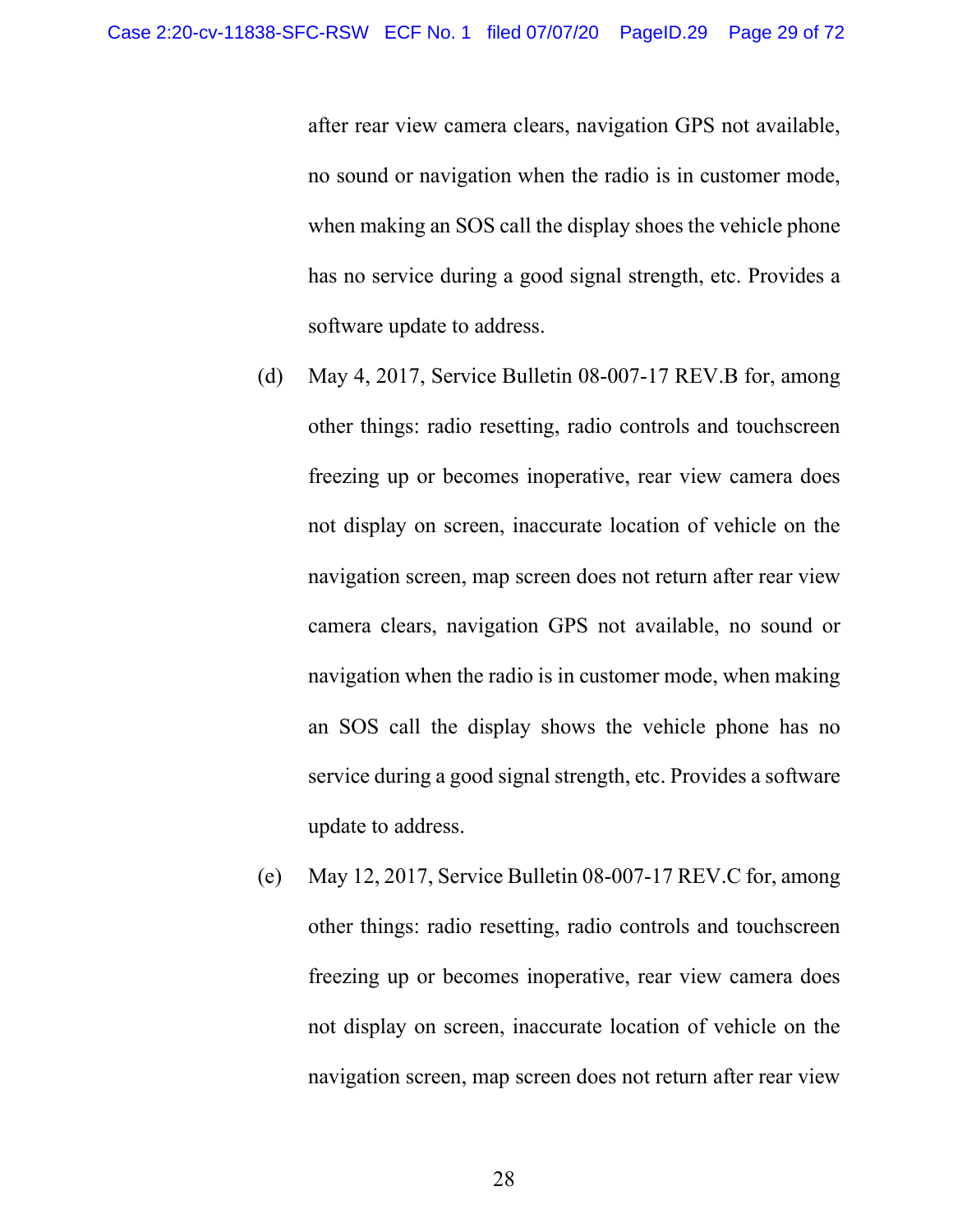camera clears, navigation GPS not available, no sound or navigation when the radio is in customer mode, when making an SOS call the display shoes the vehicle phone has no service during a good signal strength, etc. Provides a software update to address.

- (f) August 10, 2017, Service Bulletin 08-007-17 REV.E for, among other things: radio resetting, radio controls and touchscreen freezing up or becomes inoperative, rear view camera does not display on screen, inaccurate location of vehicle on the navigation screen, map screen does not return after rear view camera clears, navigation GPS not available, no sound or navigation when the radio is in customer mode, when making an SOS call the display shoes the vehicle phone has no service during a good signal strength, etc. Provides a software update to address.
- (g) September 8, 2017, Service Bulletin 08-007-17 REV.F for, among other things: Radio freezes and resets after start-up, navigation will not load when selected on the radio screen, rear view camera does not displace on the screen, applications not launching from the app screen, inaccurate location of the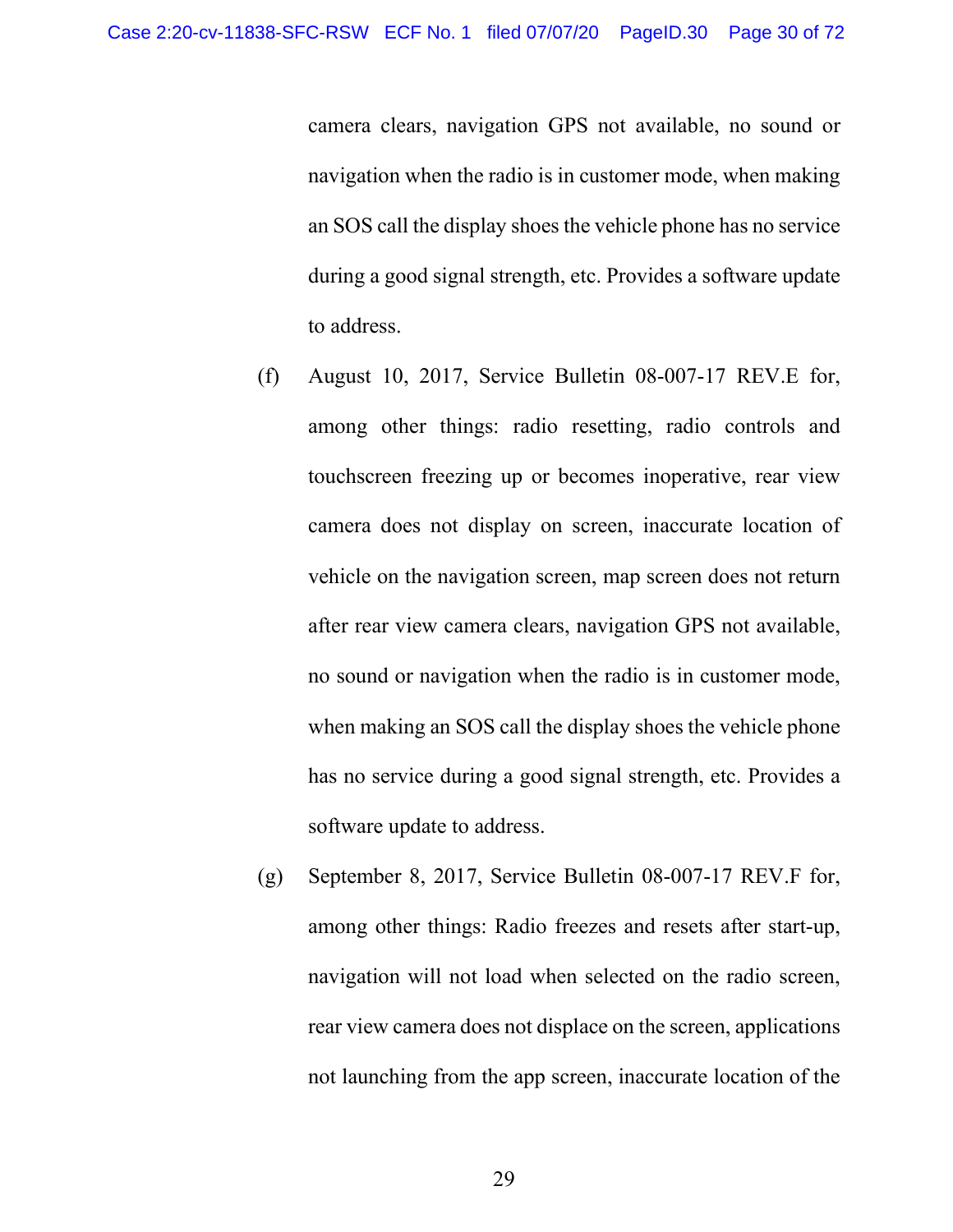vehicle on navigation map, map screen does not return after rear view camera clears, not sound or navigation when the radio is in customer mode, when making an SOS call the display shows the vehicle phone has no service during a good signal strength, etc. Provides a software update to address.

- (h) September 14, 2017, Service Bulletin 08-007-17 REV.G for, among other things: Radio freezes and resets after start-up, navigation will not load when selected on the radio screen, rear view camera does not displace on the screen, applications not launching from the app screen, inaccurate location of the vehicle on navigation map, map screen does not return after rear view camera clears, Navigation GPS not available, when making an SOS call the display shows the vehicle phone has no service during a good signal strength, etc. Provides a software update to address.
- (i) February 19, 2019, Service Bulletin 08-016-19 for, among other things: Warning chimes will not turn off, audio distortion, frozen menu bar, backup camera screen blank, radio control screen is blank or locked, radio resets intermittently, etc. Provides a software update to address.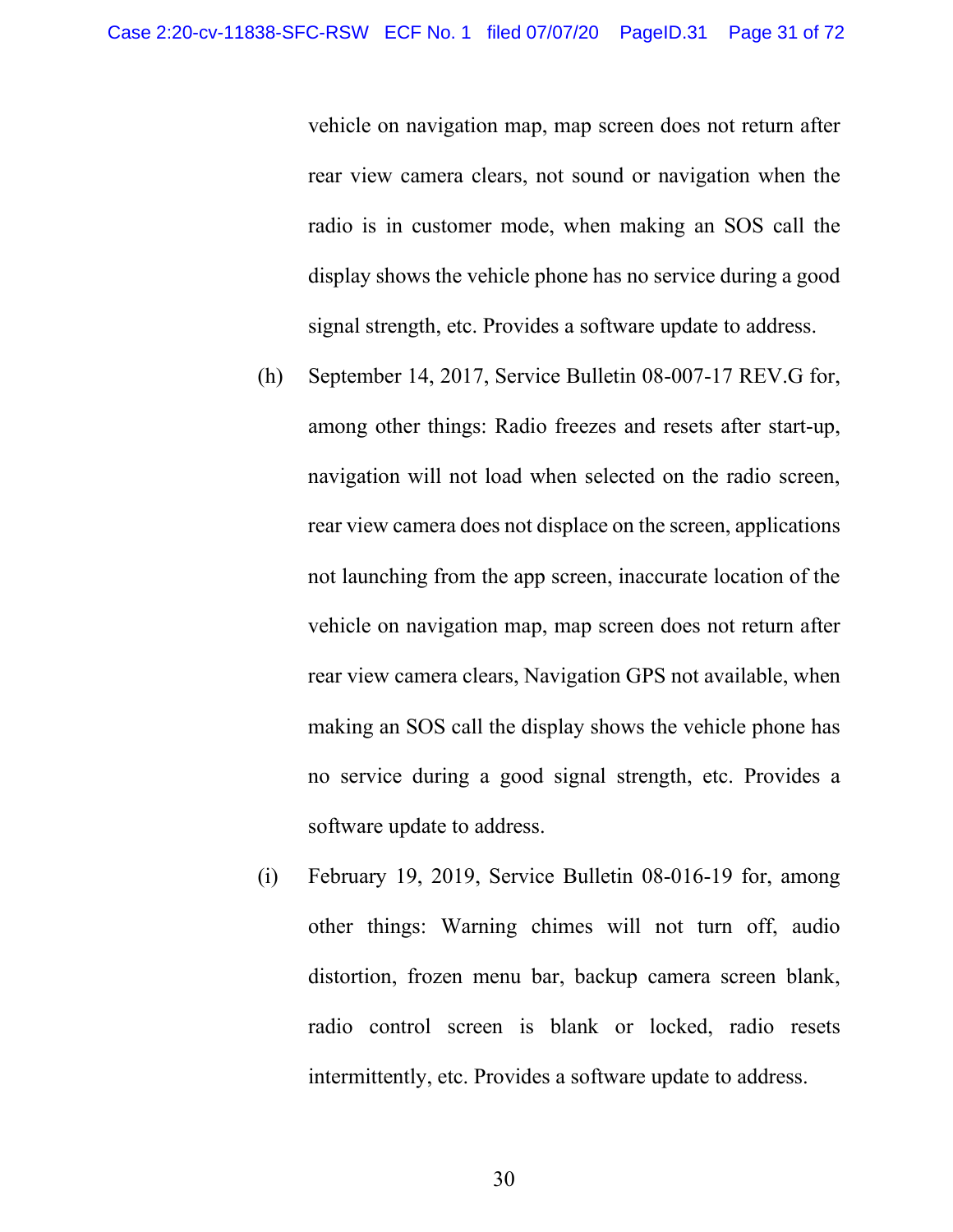- (j) March 21, 2019, Service Bulletin 08-016-19 REV.A for, among other things: Warning chimes will not turn off, audio distortion, frozen menu bar, backup camera screen blank, radio control screen is blank or locked, radio resets intermittently, etc. Provides a software update to address.
- (k) April 10, 2019, Service Bulletin 08-016-19 REV.B for, among other things: Warning chimes will not turn off, audio distortion, frozen menu bar, backup camera screen blank, radio control screen is blank or locked, radio resets intermittently, etc. Provides a software update to address.
- (l) April 17, 2019, Service Bulletin 08-016-19 REV.C for, among other things: Warning chimes will not turn off, audio distortion, frozen menu bar, backup camera screen blank, radio control screen is blank or locked, radio resets intermittently, etc. Provides a software update to address.
- (m) October 2, 2019, Service Bulletin 08-016-19 REV.D for, among other things: Warning chimes will not turn off, audio distortion, frozen menu bar, backup camera screen blank, radio control screen is blank or locked, radio resets intermittently, etc. Provides a software update to address.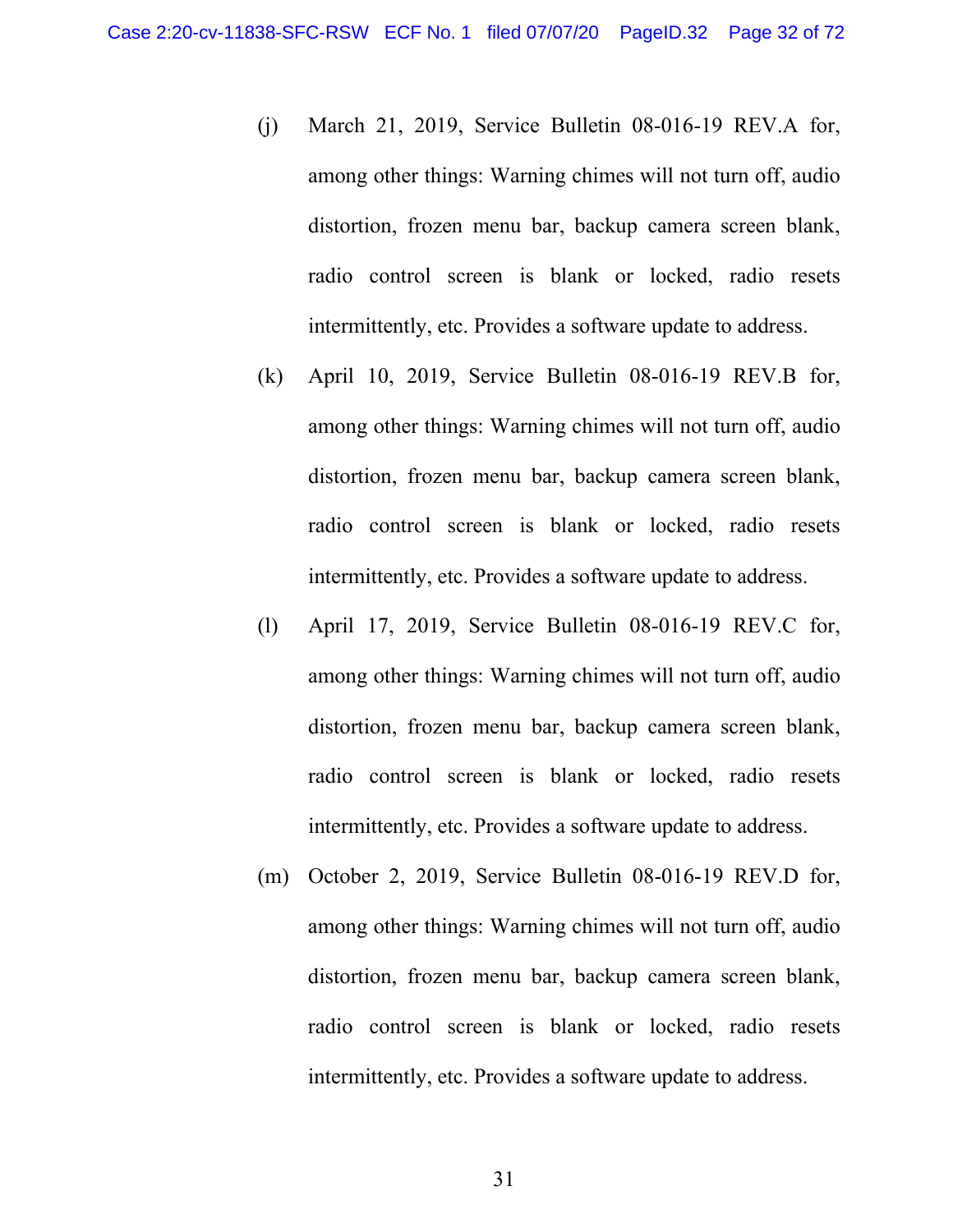- (n) October 4, 2019, Service Bulletin 08-016-19 REV.E for, among other things: Warning chimes will not turn off, audio distortion, frozen menu bar, backup camera screen blank, radio control screen is blank or locked, radio resets intermittently, etc. Provides a software update to address.
- (o) October 19, 2019, Service Bulletin 08-016-19 REV.F for, among other things: Audio distortion, frozen menu bar, backup camera screen blank, radio control screen is blank or locked, radio resets intermittently, etc. Provides a software update to address.
- (p) May 15, 2019, GPOP Issue Review System 9003710 for: single seat back screen not functional. Requires a check for DTCs in the Video Routing Monitor as well as verifications of connections to the screen before replacing parts.
- (q) May 15, 2019, GPOP Issue Review System 9003596 for: rear seat entertainment system video routing module. Providing steps required prior to replacement of the Video Routing Module when the rear screens re not functioning.

71. Importantly, these TSBs, manufacturer communications and/or recalls were not, and are not, disseminated to owners or prospective buyers.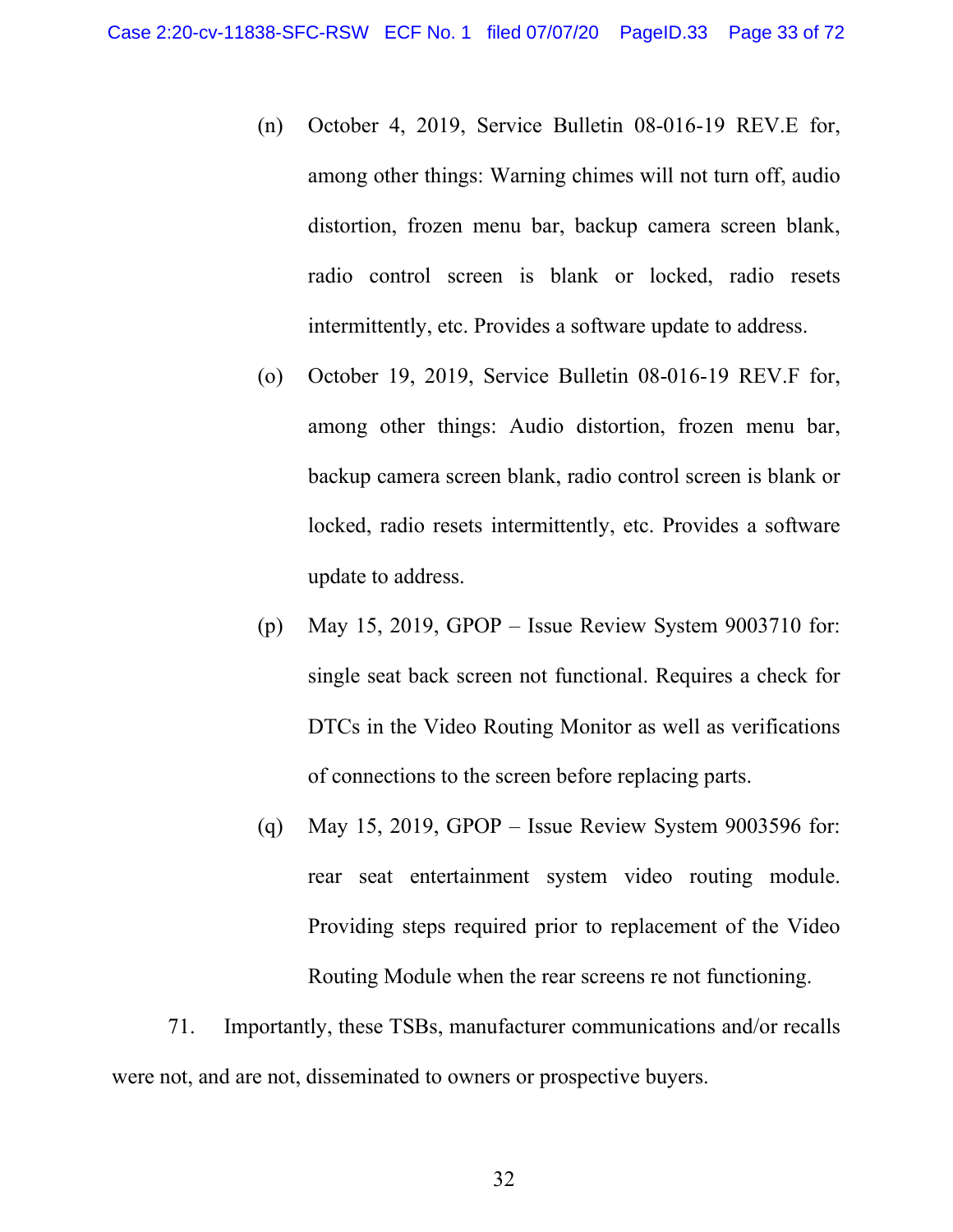72. Federal law requires automakers like FCA to be in close contact with NHTSA regarding potential auto defects, including imposing a legal requirement (backed by criminal penalties) compelling the confidential disclosure of defects and related data by automakers to NHTSA, including field reports, customer complaints, and warranty data. *See TREAD Act,* Pub. L. No. 106-414, 114 Stat. 1800 (2000).

73. Automakers have a legal obligation to identify and report emerging safety-related defects to NHTSA under the Early Warning Report requirements. *Id.*  Similarly, automakers monitor NHTSA databases for consumer complaints regarding their automobiles as part of their ongoing obligation to identify potential defects in their vehicles, including those which are safety-related. *Id.* Thus, FCA knew or should have known of the many complaints about the UConnect Defect logged by NHTSA Office of Defects Investigation ("ODI"). The content, consistency, and disproportionate number of those complaints alerted, or should have alerted, FCA to the UConnect Defect.

74. With respect solely to the Class Vehicles, the following are but a few examples of the many complaints concerning the UConnect Defect which are available through NHTSA's website, www.safercar.gov. Many of the complaints reveal that FCA, through its network of dealers and repair technicians, has been made aware of the UConnect Defect. In addition, the complaints indicate that despite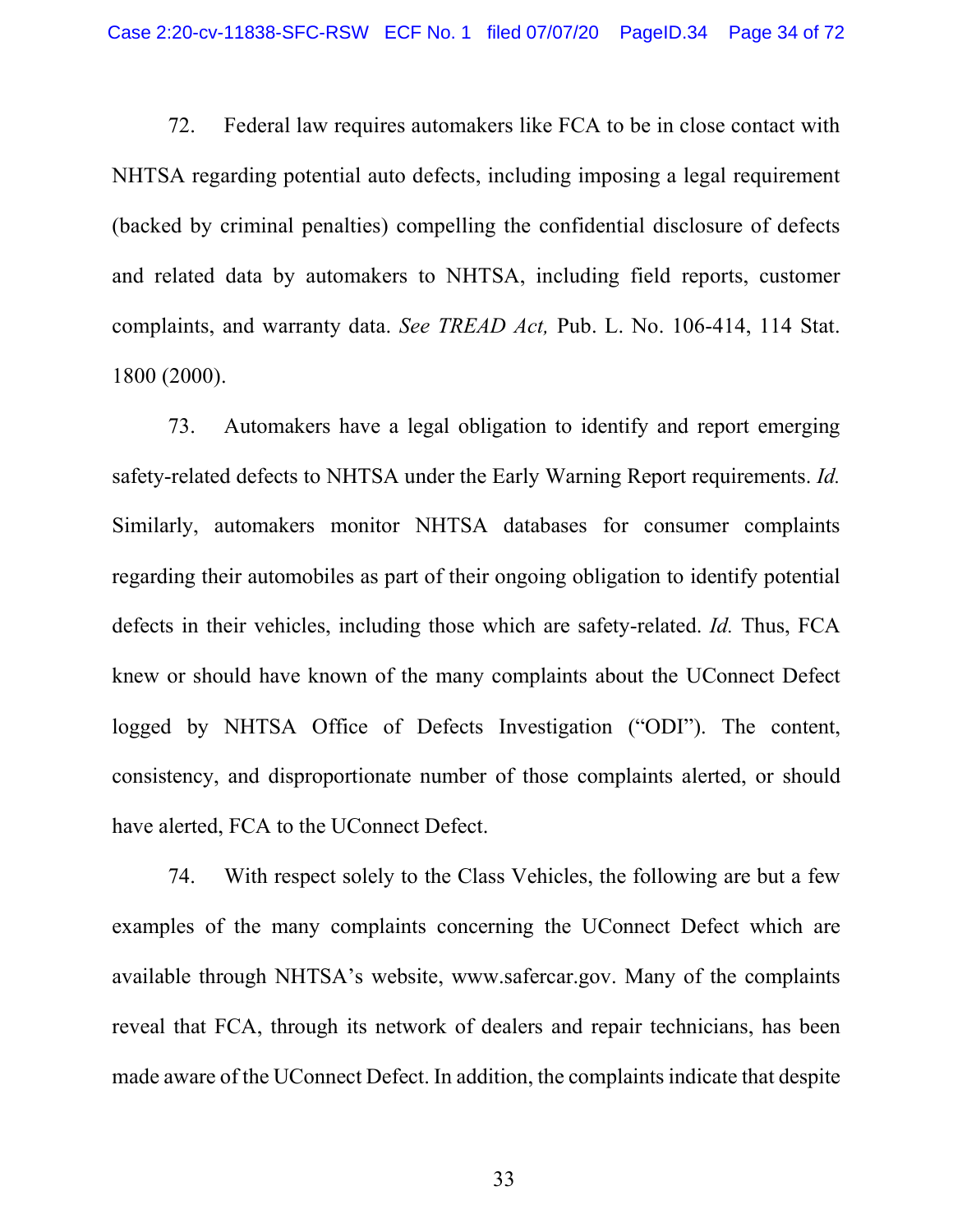having knowledge of the UConnect Defect and even armed with knowledge of the exact vehicles affected, FCA often refused to diagnose the defect or otherwise attempt to repair it while Class Vehicles were still under warranty. When FCA did attempt repairs, it merely replaced the UConnect with a similarly defective UConnect.

Date of Complaint: March 7, 2018<br>
Date of Incident: March 1, 2018<br>
NHTSA ID No.: 11076628 NHTSA ID No.:<br>VIN:

VIN:<br>Vehicle Type: 2017 Chrysler Pacifica 2017 Chrysler Pacifica

LEASED A NEW PACIFICA A FEW MONTHS AGO. AROUND THE END OF FEBRUARY THE VEHICLE STALLED WHILE PARKED. THEN WHILE STARTING UP THE VEHICLE IN MARCH THE VEHICLE INFORMATION SYSTEM SCREEN SHUT OFF FOR NO REASON, THIS INCLUDED SENSORS, BACK UP CAMERAS , NAV , CLIMATE, RADIO ETC.

NHTSA ID No.:<br>VIN:

Date of Complaint: December 29, 2017<br>Date of Incident: October 14, 2017<br>NHTSA ID No.: 11057493 VIN:<br>Vehicle Type: 2017 Chrysler Pacifica 2017 Chrysler Pacifica

THE UCONNECT ENTERTAINMENT SYSTEM WILL ALSO MALFUNCTION FROM TIME TO TIME. SEVERAL SOFTWARE UPDATES HAVE BEEN INITIATED, ADDRESSING WINDOW AND TRANSMISSION CONCERNS ACCORDING TO THE DEALERSHIP'S SERVICE DEPARTMENT. YET, THE VEHICLE DOES NOT FUNCTION PROPERLY, WHERE IDLE AND TRANSMISSION FUNCTIONING OFTEN APPEARS TRANSMISSION FUNCTIONING OFTEN APPEARS<br>COMPROMISED(ROUGH IDLE, ROUGH SHIFTING, SUDDEN<br>RPM INCREASES AND ACCELERATION BURSTS WHEN SHIFTING FROM REVERSE TO DRIVE). I FEAR THIS CAR IS NOT SAFE FOR MY WIFE AND THREE YOUNG CHILDREN.

| September 20, 2017     |
|------------------------|
| September 6, 2017      |
| 11024613               |
| 2C4RC1BG6HR ****       |
| 2017 Chrysler Pacifica |
|                        |

AFTER FOLLOWING GIVEN INSTRUCTIONS MY RADIO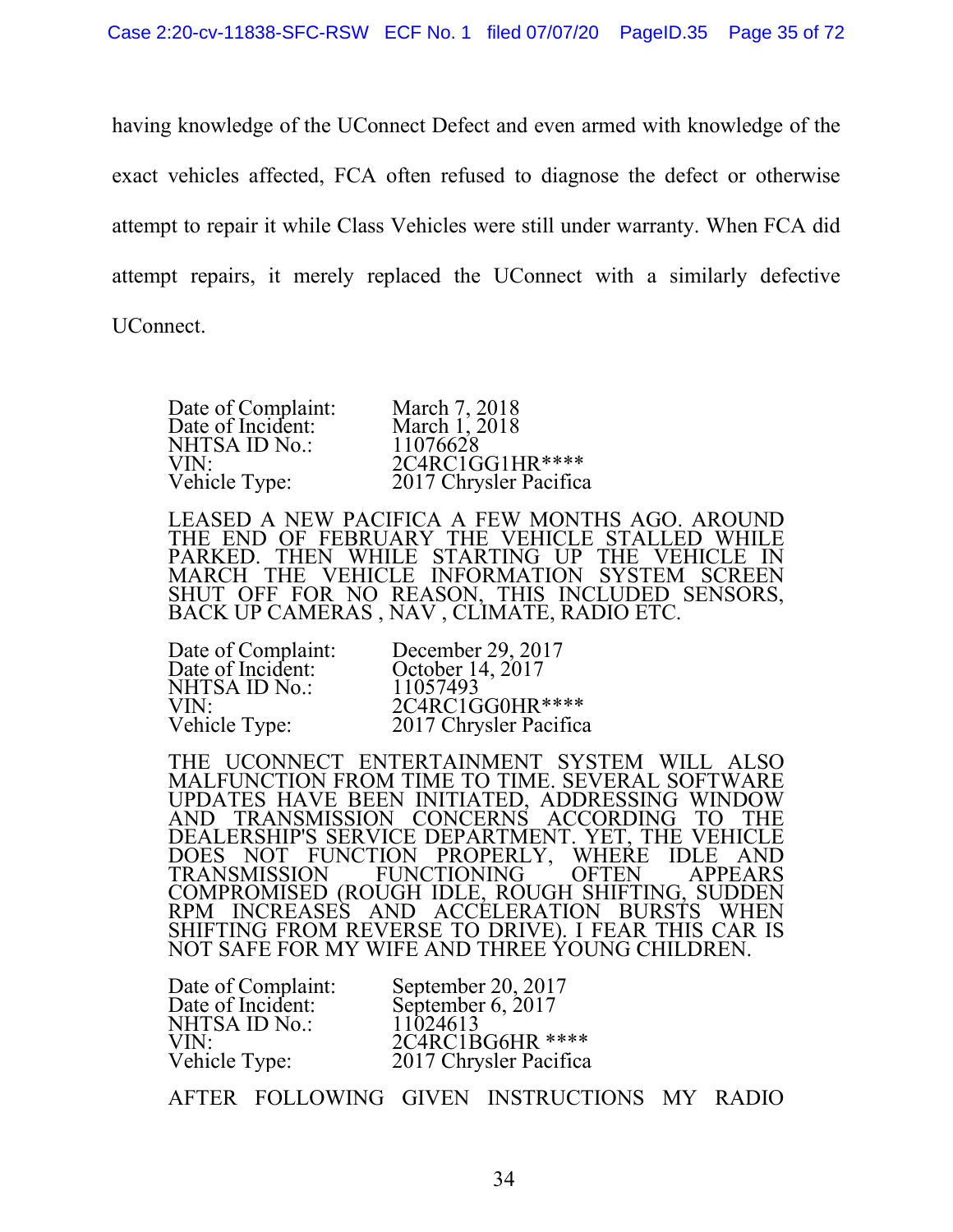### UCONNECT SYSTEM HAS BECOME NONFUNCTIONAL

I HAVE BEEN TOLD BY THE MANUFACTURER I HAVE TO WAIT FOR AN UPDATE OR A FIX. IT HAS BEEN OVER A WEEK ALREADY...UPDATED 10/25/17 \*BF

| August 17, 2017<br>July 1, 2017<br>11016084 |
|---------------------------------------------|
|                                             |
|                                             |
| N/A                                         |
| 2017 Chrysler Pacifica                      |
|                                             |

MY TOUCH SCREEN IS UNRESPONSIVE THREE FOURTHS OF THE TIME THAT I TRY IT. YOU ARE GOING TO MAKE ME PUT A SPECIFIC DATE HERE BUT THAT DOES NOT APPLY BECAUSE IT'S BEEN SINCE THE BEGINNING AND HERE I AM AND IT RIGHT NOW AND IT'S DOING IT AGAIN.

| Date of Complaint: |
|--------------------|
| Date of Incident:  |
| NHTSA ID No.:      |
| VIN:               |
| Vehicle Type:      |

August 19, 2017<br>August 1, 2017<br>11120139 2C3CCABG1HH\*\*\*\* 2017 Chrysler 300

LREAR CAMERA LOCKS UP ON SCREEN AND YOU CAN NOT DO ANYTHING WITH COMPUTER,VEHICLE MUST BE TURNED OFF AND RESTARTED

| Date of Complaint: |
|--------------------|
| Date of Incident:  |
| NHTSA ID No.:      |
| VIN:               |
| Vehicle Type:      |

July 10, 2017<br>April 4, 2017<br>11004078 2C4RC1EG5HR\*\*\*\* Vehicle Type: 2017 Chrysler Pacifica

TL\* THE CONTACT OWNS A 2017 CHRYSLER PACIFICA. THE CONTACT STATED THAT THE BACK UP CAMERA DID NOT CEASE TO FUNCTION EVEN AFTER BEING SHIFTED INTO DRIVE. THE FAILURE OCCURRED INTERMITTENTLY. THE VEHICLE WAS TAKEN TO THE ROUTE 1 CHRYSLER DEALER, BUT THE FAILURE COULD NOT BE DUPLICATED. THE MANUFACTURER WAS NOTIFIED OF THE FAILURE AND STATED THAT NOTHING COULD BE DONE. THE MANUFACTURER INSTRUCTED THE CONTACT TO STOP MANUFACTURER INSTRUCTED THE CONTACT TO STOP<br>CALLING AND PROVIDED CASE NUMBER: 31318899. THE FAILURE MILEAGE WAS APPROXIMATELY 16,000.

### **Customer Complaints on Third-Party Websites**

75. Consumers similarly complained about the defect on various online

forums. Below are some examples.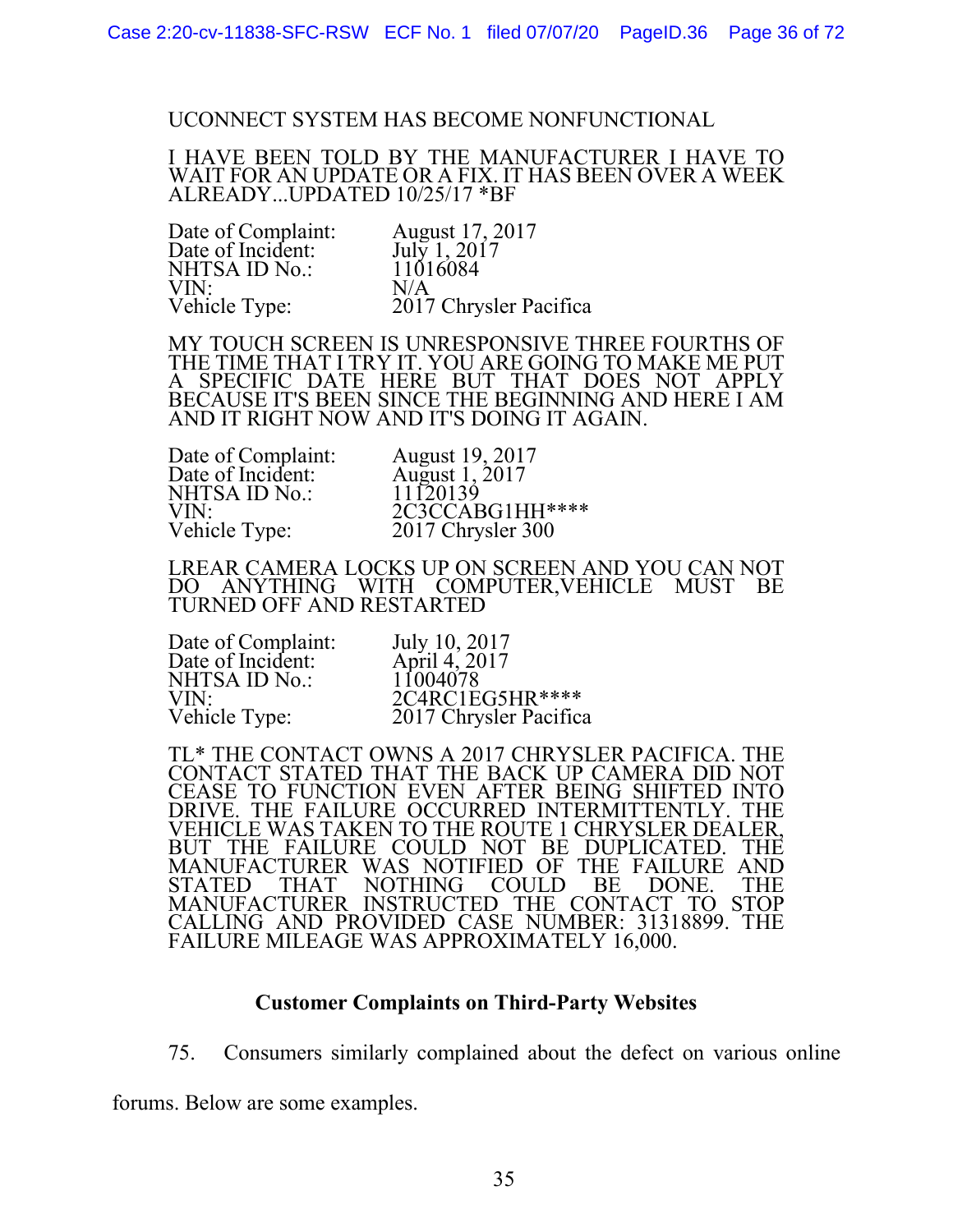CarComplaints.com dated September 8, 2017).

- "Over the air uconnect update caused the radio to freeze. As a result, the uconnect console screen is frozen or rather flashes the Chrysler/Sirius logo constantly. This "update" disabled radio/Bluetooth/electronic controls/navigational/functions. Chrysler says it sent a "fix" to the dealer. The dealer says it has not received it. I am in an endless loop. I have been driving for weeks without a radio or handsfree or navigational assistance. I use my phone as a "substitute". I need to trade this car in. for all the nice features of a large car, I never would have leased it without radio functions." (Complaint posted to
- "Our theater system has not worked properly since we purchased the for repair, but the software patches have not worked and have corrupted the entire system. Chrysler does not know how to fix the problem or what is causing the issue. My band new \$50,000+ vehicle has been sitting at the dealership with no expectation on when the problem will be fixed. (Complaint posted to CarComplaints.com dated April 27, 2018).
- "On numerous occasions the navigation screen would go black or freeze up. On multiple occasions the uconnect theater would not work. Everytime we took it to the dealership said it was fine and didn't need investigate the issue. Recently, we went to the store and made several stops at different stores on our last stop the van would not recognize the keys. We couldn't lock or unlock the van. I had to pull out the emergency key to get into the van. Once inside the van didn't recognize the keys. I ended up having to google the issue for a work around to get home. The entire ride there was a display stating that the key was not in the vehicle. We made on more stop and an left the van running. Ten minutes later it recognized the key and a uconnect started working again. The van is a 2018 and less than a year old. This is unacceptable for a new vehicle. (Complaint posted to unacceptable for a new vehicle. (Complaint posted to CarComplaints.com dated January 31, 2019).
- "Two wonky situations with Uconnect Theater:

1. The screen displays the backup camera while driving forward under 16/17 MPH then switches to the blue "X" screen of death above 16/17 MPH. It will flip back and forth depending on the speed driven. The touchscreen is unusable in this condition. Nothing seems to fixes the issue except stopping/turning off the van. No patter as to why this

situation occurs.<br>2. If a DVD/bluray is in the van while parked then the van is started 2. If a DVD/bluray is in the van while parked then the van is started while the move continues to play, shortly thereafter, the head-unit displays the blue "x" screen of death. Nothing seems to fixes the issue

except stopping/turning off the van.<br>It feels lik it's a software issue that can be fixed with an bug fix update. It feels lik it's a software issue that can be fixed with an bug fix update. Asked about this with two difference dealers and they both give the same shoulder shrug." (Complaint posted to CarComplaints.com dated April 18, 2019.).

• "Technology-wise I give it 2 stars. The screen interface is just ok, it's main issue is glitches. The backup camera would not work from time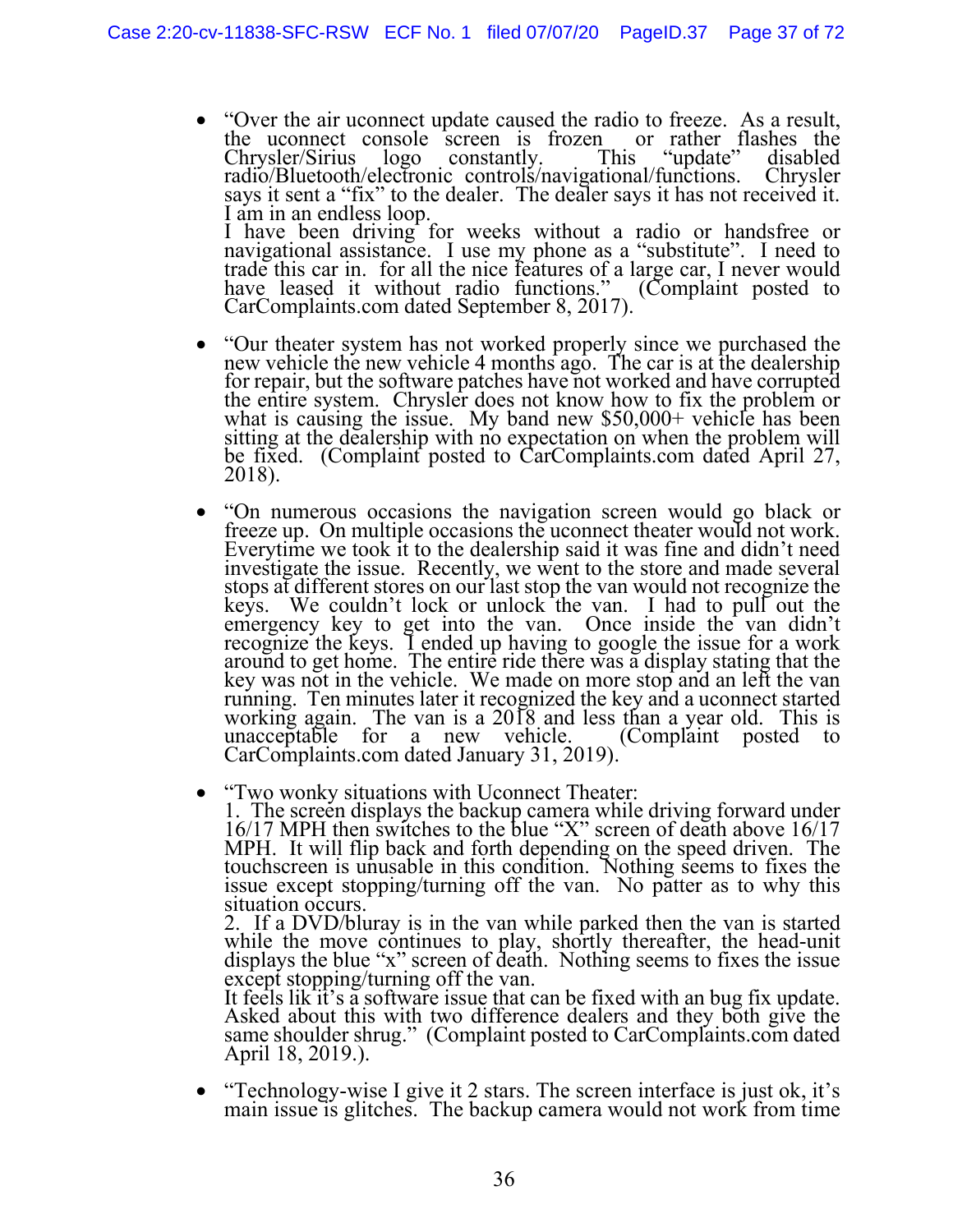to time, volume would get stuck, screens would jump back and forth, sometimes the entire interface will simply reset itself mid-drive. Talk about distraction." (Complaint posted to kbb.com dated April 20, 2019).

- "Backup camera is completely black 90% of the time. The rest of the time it works great. Just paid \$125 for a diagnostic by the dealer. Dealer says we need a new camera and wiring harness. Cost is about \$650 plus tax. Has anybody been here? Thanks, pt." (Complaint posted to https://www.pacificaforums.com/threads/backup-camera- failure.43955/).
- "This morning was the second time now that our uconnect screen has gone somewhat berserk and won't respond to touch. It just quickly gone somewhat berserk and won't respond to touch. It just quickly flashes continuously through each of the screens (radio, climate, phone, settings, etc) and won't stop. We've tried turning the screen off, but it just automatically turns itself back on and continues the flashing. We've tried resetting the system and that didn't stop it either. We have to turn the car off completely to get it to stop. When this happens when you're in the middle of a commute, it's extremely frustrating and distracting. Has anyone else experienced this?" (Complaint posted to https://www.pacificaforums.com/threads/uconnect-flashes-through- screens-uncontrollably.21129/#post-272665).
- "Hi All

My 2018 Pacifica Limited is 10 days old (new) and since last night the Uconnect screen has been going on and off in 30 seconds cycles. When it's off, I have no backup camera, no Bluetooth phone connection, no media/radio etc. That's not a nice welcome to a new car<br>Anyone had this?" (Complaint Anyone had this?" (Complaint posted to https://www.pacificaforums.com/threads/uconnect-8-4- crashing.30458/#post-399490 on February 11, 2018).

- "I have a 2018 pacifica and the rearview camera doesnt show when in reverse. Not sure if their is a glitch or a software update that I'm<br>missing?" (Complaint posted to https://www.pacificaforums.com/threads/rearview-camera-not- working.40177/ on September 26, 2018).
- 76. FCA had superior and exclusive knowledge of the UConnect Defect

and knew or should have known that the defect was not known or reasonably

discoverable by Plaintiffs and Class Members before they purchased or leased the

Class Vehicles.

77. Plaintiffs are informed and believe, and based thereon allege, that

before Plaintiffs purchased their respective Class Vehicles, and since early 2015,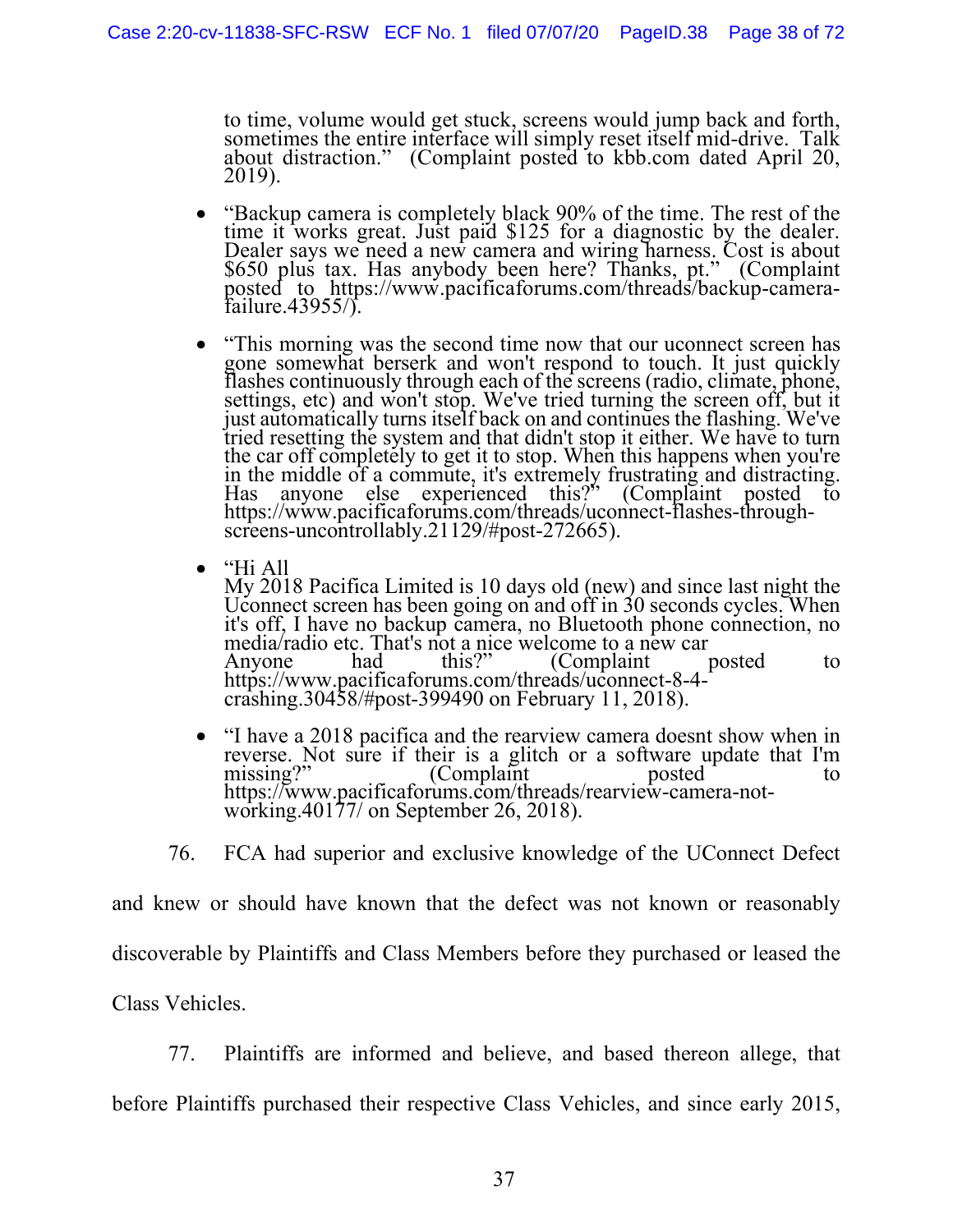FCA knew about the UConnect Defect through sources not available to consumers, including pre-release testing data, early consumer complaints to FCA and its dealers, testing conducted in response to those consumer complaints, high failure rates of the UConnect, data demonstrating the inordinately high volume of replacement part sales, and other aggregate data from FCA dealers about the problem.

78. FCA is experienced in the design and manufacture of consumer vehicles. As an experienced manufacturer, FCA conducts tests, including pre-sale durability testing on incoming components, including the UConnect, to verify the parts are free from defect and align with FCA's specifications.<sup>18</sup> Thus, FCA knew or should have known the UConnect was defective and prone to put drivers in dangerous situations due to the inherent risk of the UConnect Defect failing and causing the backup camera, navigation, or phone connectivity to be compromised or fail.

79. Additionally, Defendant knew or should have known of this widespread defect from the sheer number of reports received from dealerships. Defendant FCA's customer relations department, which interacts with individual dealerships to identify potential common defects, received numerous reports regarding the

<sup>18</sup> Akweli Parker, *How Car Testing Works*, HowStuffWorks.com (Mar. 11, 2009), http://auto.howstuffworks.com/car-driving-safety/safety-regulatory-devices/cartesting.htm ("The idea behind car testing is that it allows manufactures to work out all the kinks and potential problems of a model before it goes into full production.") (last visited June 26, 2020). Exhibit 12.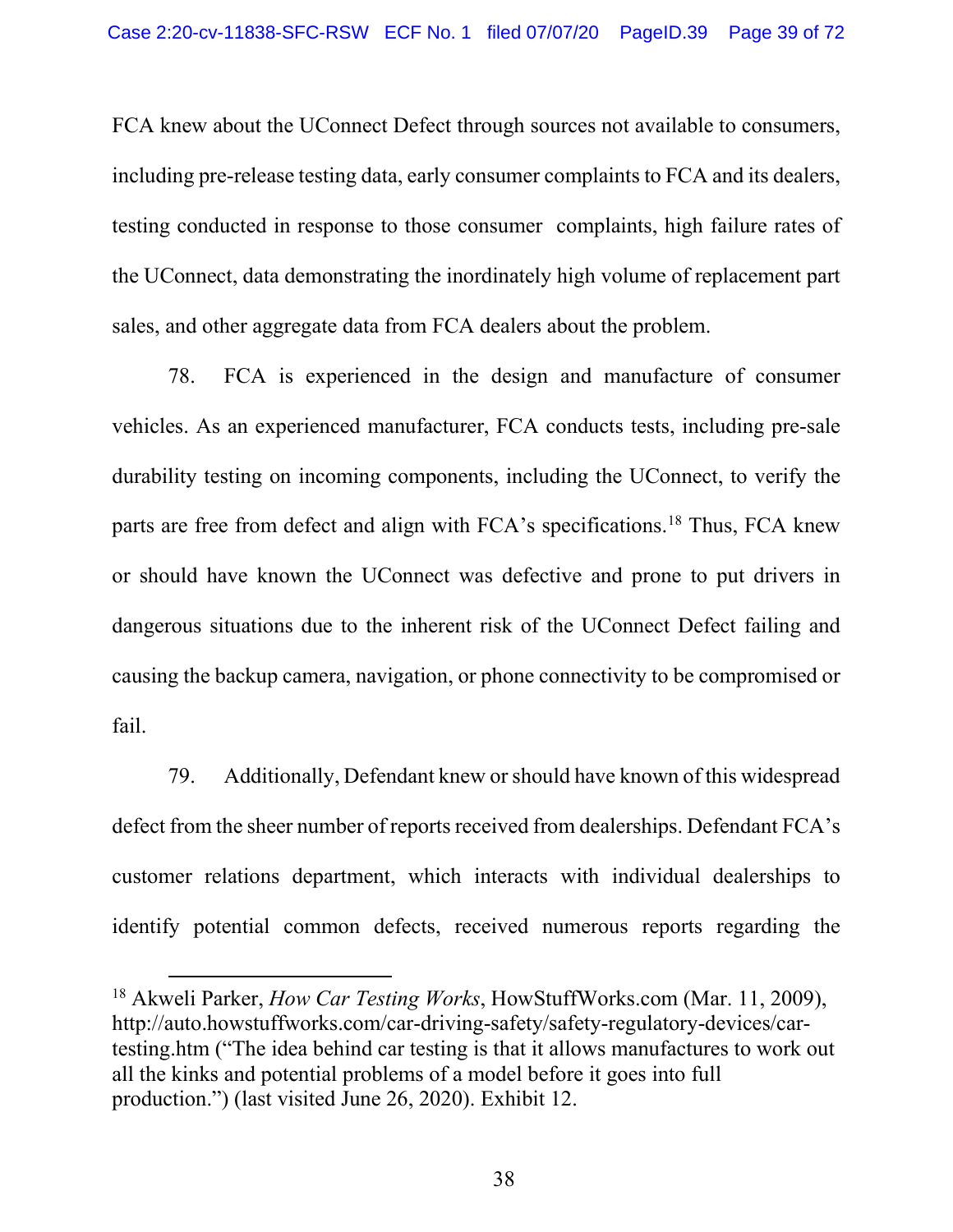UConnect Defect, which led to the release of the TSBs, manufacturer communications and/or recalls.

80. FCA's customer relations department also collects and analyzes field data including, but not limited to, repair requests made at dealerships, technical reports prepared by engineers who have reviewed vehicles for which warranty coverage is being requested, parts sales reports, and warranty claims data.

81. Defendant's warranty department similarly analyzes and collects data submitted by its dealerships to identify warranty trends in its vehicles. It is Defendant's policy that when a repair is made under warranty the dealership must provide FCA with detailed documentation of the problem and a complete disclosure of the repairs employed to correct it. Dealerships have an incentive to provide detailed information to Defendant, because they will not be reimbursed for any repairs unless the justification for reimbursement is sufficiently detailed.

82. The existence of the UConnect Defect is a material fact that a reasonable consumer would consider when deciding whether to purchase or lease a Class Vehicle. No consumer would have reason to search for the UConnect Defect in any publicly available resources. They instead reasonably rely on FCA to either disclose the defect, or sell a vehicle without the UConnect Defect, as FCA is obligated to do by law. Further, even had consumers searched for problems with the UConnect, FCA itself has never publicly affirmatively disclosed the UConnect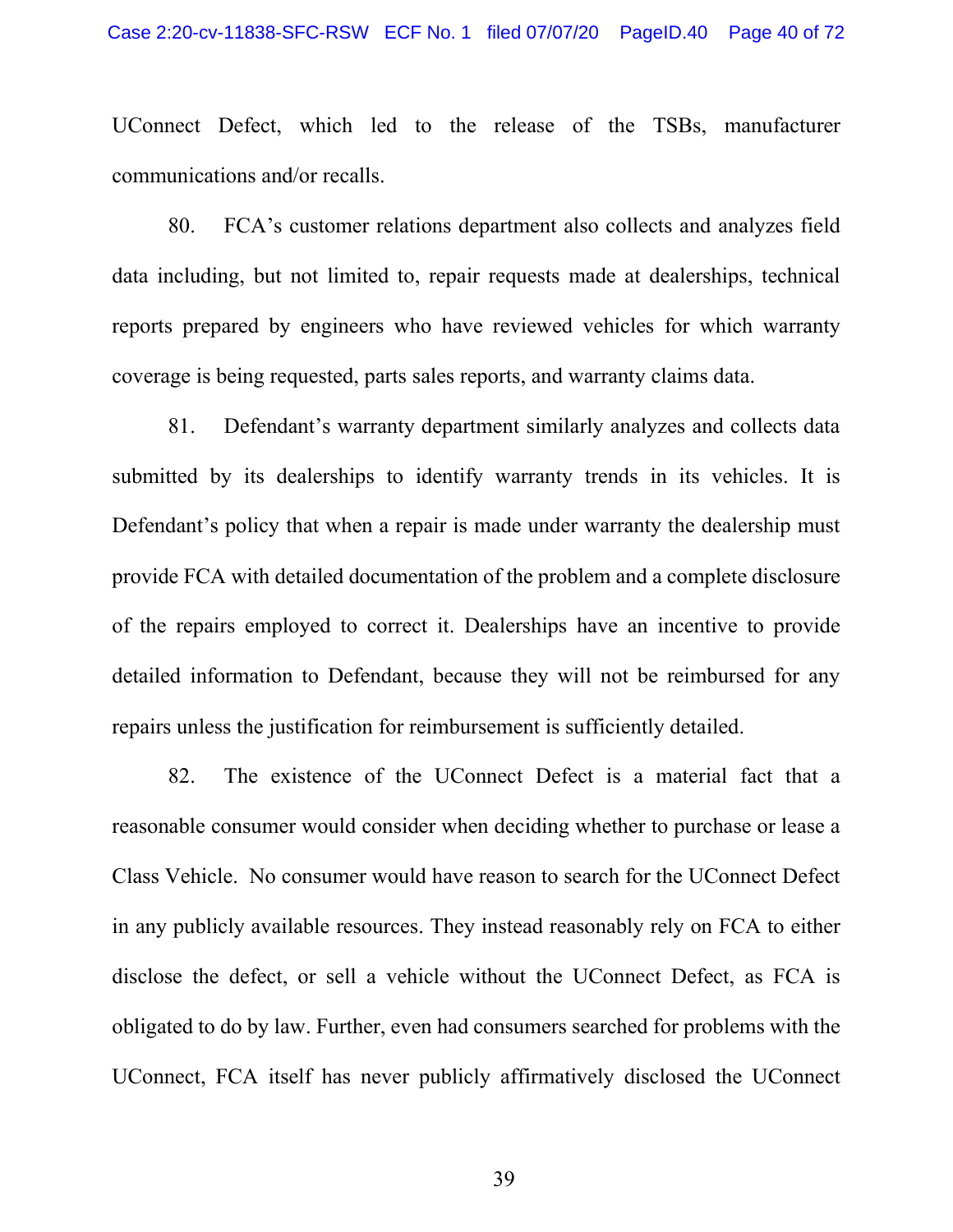Defect. Instead, FCA repeatedly told vehicle owners that there was no defect, that it had repaired the UConnect Defect, or that it was unable to duplicate the Defect. Had Plaintiffs and other Class Members known of the UConnect Defect, they would have paid less for the Class Vehicles or would not have purchased or leased them.

83. Reasonable consumers, like Plaintiffs, expect that a vehicle's UConnect is safe, will function in a manner that will not pose a safety risk, and is free from defects. Plaintiffs and Class Members further reasonably expect that FCA will not sell or lease vehicles with known safety defects, such as the UConnect Defect, and will disclose any such defects to its consumers when it learns of them. They did not expect FCA to conceal and fail to disclose the UConnect Defect to them, and to then continually deny its existence.

#### **FCA Has Actively Concealed the UConnect Defect**

84. Despite its knowledge of the UConnect Defect in the Class Vehicles, FCA actively concealed the existence and nature of the defect from Plaintiffs and Class Members. Specifically, FCA failed to disclose or actively concealed at and after the time of purchase, lease, or repair:

- (a) all known material defects or material nonconformity of the Class Vehicles, including the defects pertaining to the UConnect;
- (b) that the Class Vehicles, including the UConnect, were not in good in working order, were defective, and were not fit for their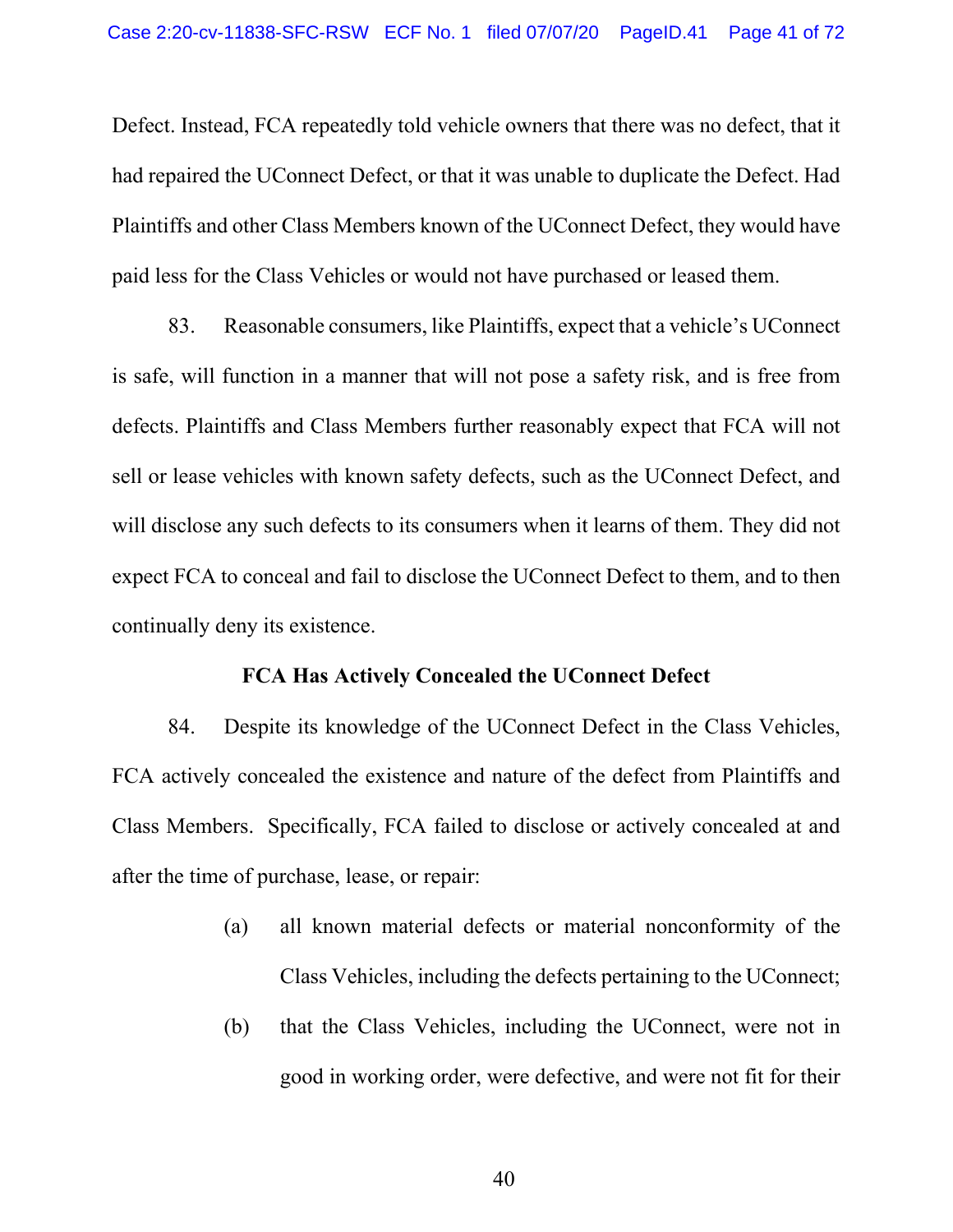intended purposes; and

(c) that the Class Vehicles and the UConnect were defective, even though FCA learned of such defects as early as early 2015.

85. When consumers present their Class Vehicles to an authorized FCA dealer for UConnect repairs, rather than repair the problem under warranty, FCA dealers either inform consumers that their vehicles are functioning properly or conduct repairs that merely mask the UConnect Defect.

86. FCA has caused Class Members to expend money at its dealerships to diagnose, repair or replace the Class Vehicles' UConnect and/or related components, despite FCA's knowledge of the UConnect Defect.

### **FCA Has Unjustly Retained A Substantial Benefit**

87. On information and belief, Plaintiffs allege that Defendant unlawfully failed to disclose the alleged defect to induce them and other putative Class Members to purchase or lease the Class Vehicles.

88. Plaintiffs further allege that Defendant thus engaged in deceptive acts or practices pertaining to all transactions involving the Class Vehicles, including Plaintiffs'.

89. As discussed above therefore, Plaintiffs allege that Defendant unlawfully induced them to purchase their respective Class Vehicles by concealing a material fact (the defective UConnect) and that they would have paid less for the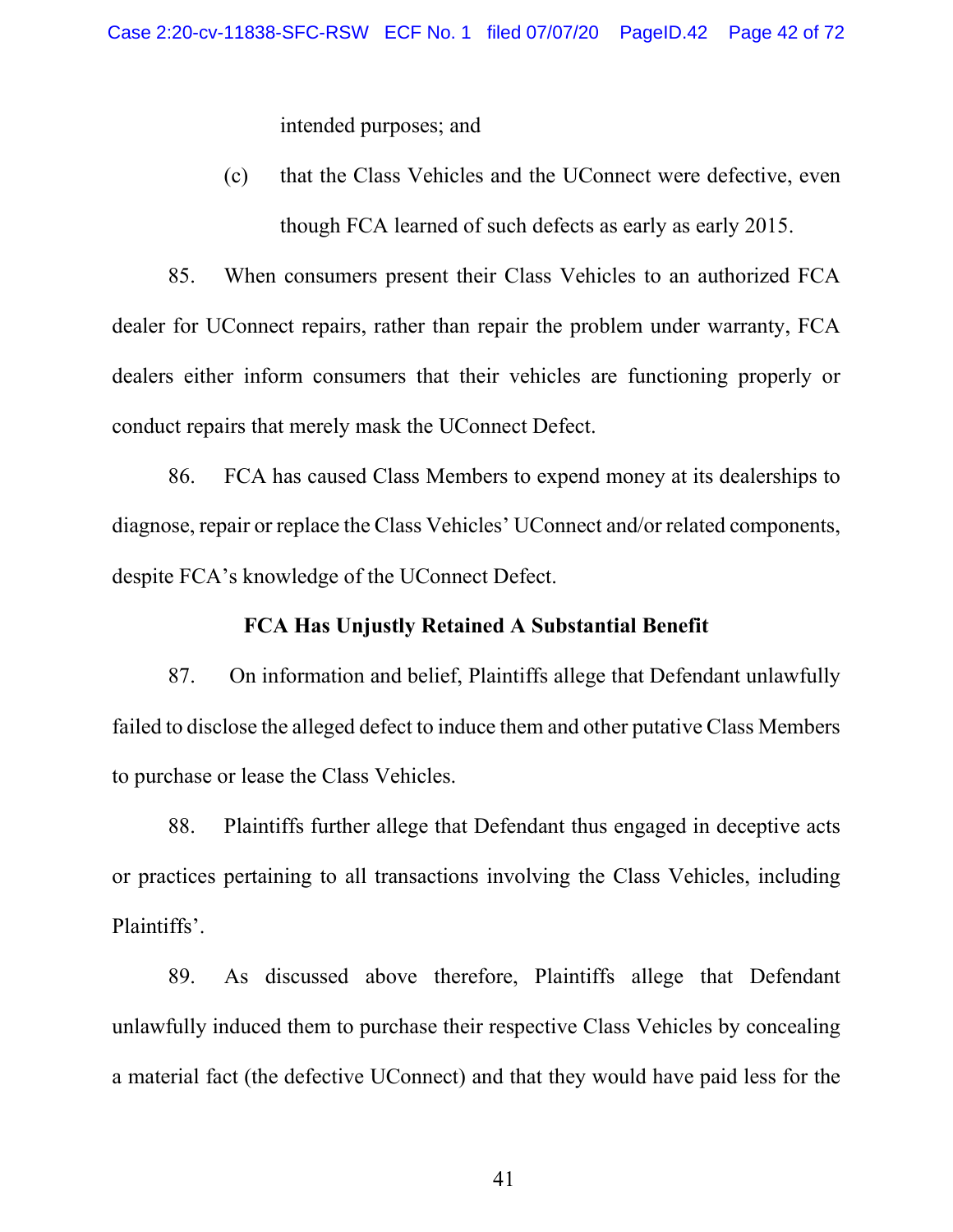Class Vehicles, or not purchased them at all, had they known of the defect.

90. Accordingly, Defendant's ill-gotten gains, benefits accrued in the form of increased sales and profits resulting from the material omissions that did - and likely will continue to - deceive consumers, should be disgorged.

## **CLASS ACTION ALLEGATIONS**

91. Plaintiffs bring this lawsuit as a class action on behalf of themselves and all others similarly situated as members of the proposed Class pursuant to Federal Rules of Civil Procedure 23(a) and 23(b)(3). This action satisfies the numerosity, commonality, typicality, adequacy, predominance, and superiority requirements of those provisions.

92. The Class and Sub-Classes are defined as:

**Class**: All persons in the United States who purchased or leased any 2017-2019 Chrysler Pacifica or 300 Vehicles equipped with FCA US LLC's "UConnect" infotainment system ("Class Vehicles") designed, manufactured, marketed, distributed, sold, warranted, and/or serviced by FCA US, LLC.

**Florida Sub-Class**: All members of the Class who purchased or leased a Class Vehicle in the State of Florida.

**Pennsylvania Sub-Class**: All members of the Class who purchased or leased a Class Vehicle in the Commonwealth of Pennsylvania.

93. Excluded from the Class and Sub-Classes are: (1) Defendant, any entity or division in which Defendant has a controlling interest, and their legal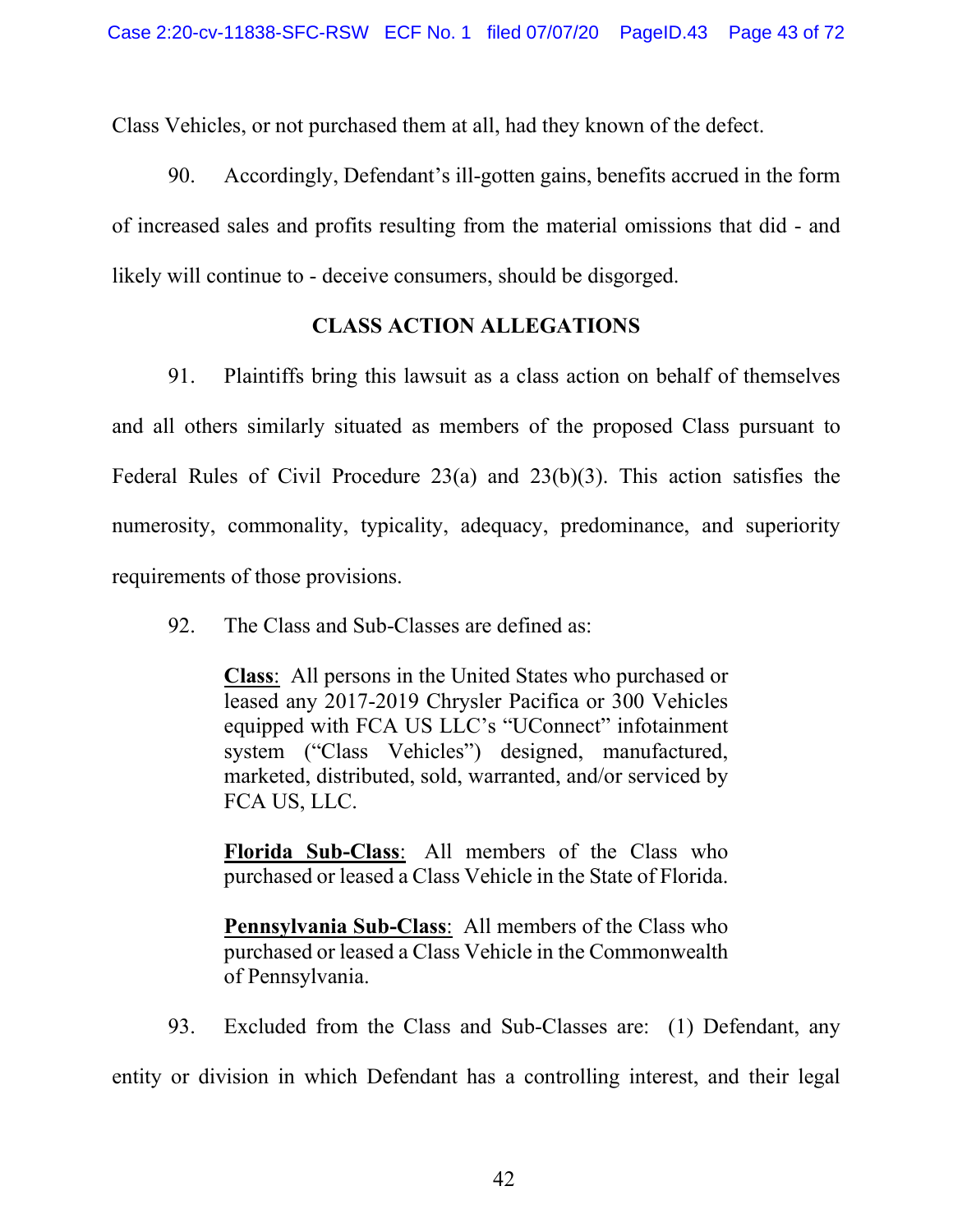representatives, officers, directors, assigns, and successors; (2) the Judge to whom this case is assigned and the Judge's immediate family and staff; (3) any Judge sitting in the presiding state and/or federal court system who may hear an appeal of any judgment entered; and (4) those persons who have suffered personal injuries as a result of the facts alleged herein. Plaintiffs reserve the right to amend the Class and Sub-Class definitions if discovery and further investigation reveal that the Class and Sub-Class should be expanded or otherwise modified.

94. Numerosity: Although the exact number of Class Members is uncertain, and can only be ascertained through appropriate discovery, the number is significant enough, well into the multiple thousands or hundreds of thousands, such that joinder is impracticable. The disposition of the claims of these Class Members in a single action will provide substantial benefits to all parties and to the Court. The Class Members are readily identifiable from information and records in Defendant's possession, custody, or control, as well as from records kept by the Department of Motor Vehicles.

95. Typicality: Plaintiffs' claims are typical of the claims of the Class in that Plaintiffs, like all Class Members, purchased or leased a Class Vehicle designed, manufactured, and distributed by FCA. The representative Plaintiffs, like all Class Members, have been damaged by Defendant's misconduct in that, for example, they have incurred or will incur the cost of repairing or replacing the defective UConnect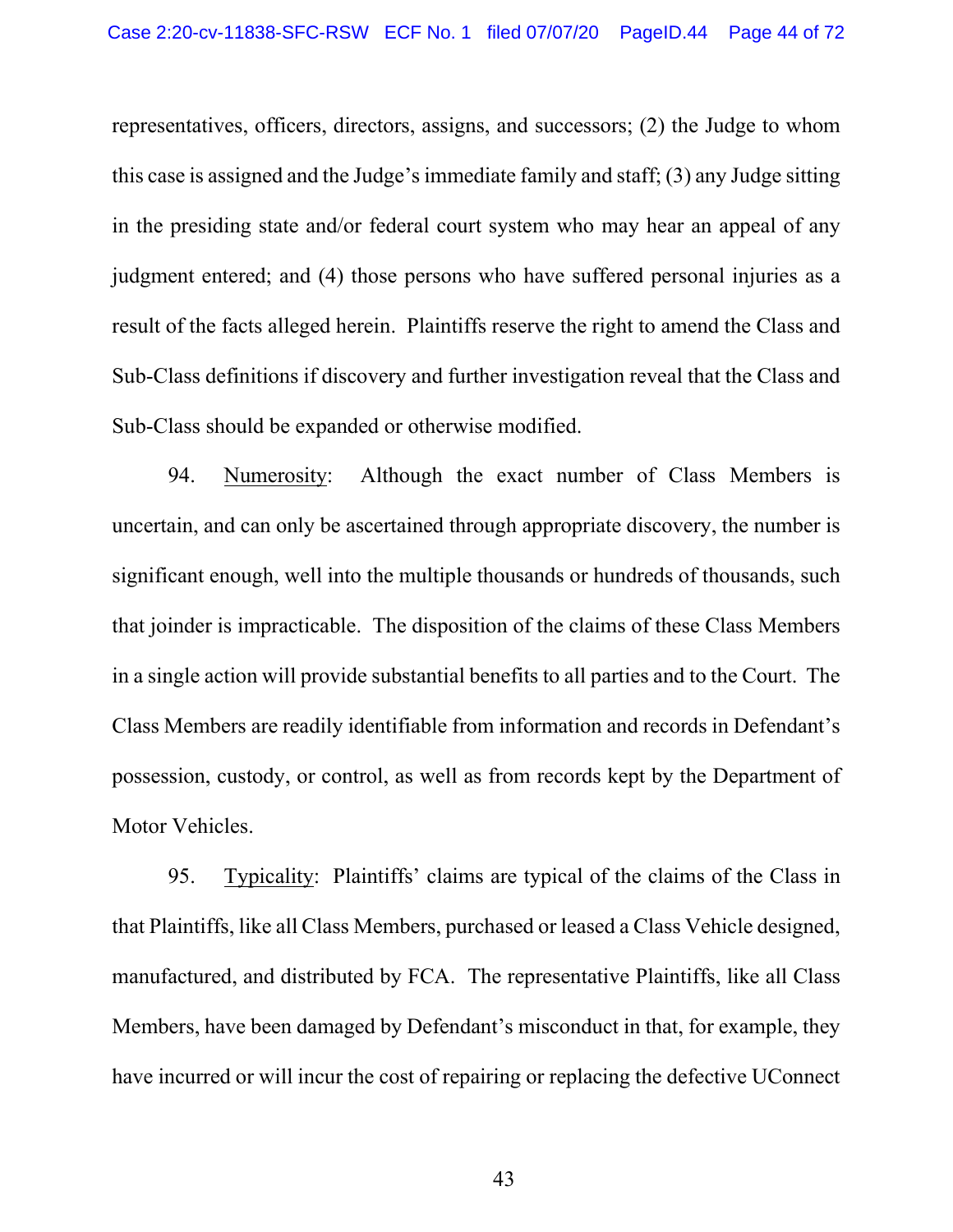and/or its components. Furthermore, the factual bases of FCA's misconduct are common to all Class Members and represent a common thread resulting in injury to the Class.

96. Commonality: There are numerous questions of law and fact common to Plaintiffs and the Class that predominate over any question affecting Class Members individually. These common legal and factual issues include, but are not necessarily limited to, the following:

- (a) Whether Class Vehicles suffer from defects relating to the Uconnect system;
- (b) Whether the defects relating to the Uconnect system constitute an unreasonable safety risk;
- (c) Whether Defendant knew about the defects pertaining to the UConnect and, if so, how long Defendant has known of the defect;
- (d) Whether the defective nature of the UConnect constitutes a material fact;
- (e) Whether Defendant has had an ongoing duty to disclose the defective nature of the Uconnect system to Plaintiffs and Class Members;
- (f) Whether Plaintiffs and the other Class Members are entitled to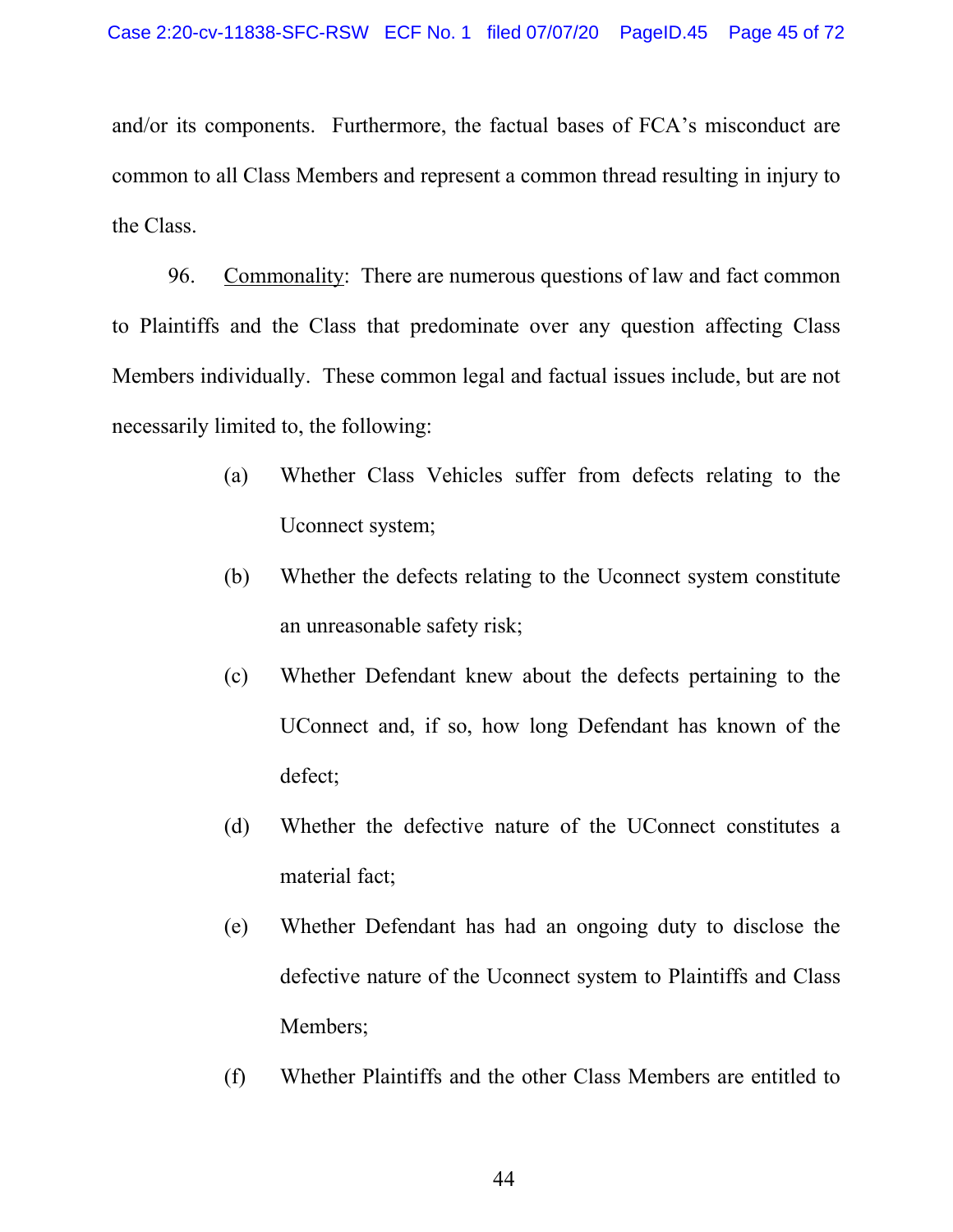equitable relief, including a preliminary and/or a permanent injunction;

- (g) Whether Defendant knew or reasonably should have known of the defects pertaining to the Uconnect system before it sold and leased Class Vehicles to Class Members;
- (h) Whether Defendant should be declared financially responsible for notifying the Class Members of problems with the Class Vehicles and for the costs and expenses of repairing and replacing the defective Uconnect system and/or its components;
- (i) Whether Defendant is obligated to inform Class Members of their right to seek reimbursement for having paid to diagnose, repair, or replace their defective Uconnect systems and/or its components;
- (j) Whether Defendant breached the implied warranty of merchantability, including pursuant to the Magnuson-Moss Warranty Act;
- (k) Whether Defendant breached its express warranties; and
- (l) Whether Defendant breached written warranties pursuant to the Magnuson-Moss Warranty Act.
- 97. Adequate Representation: Plaintiffs will fairly and adequately protect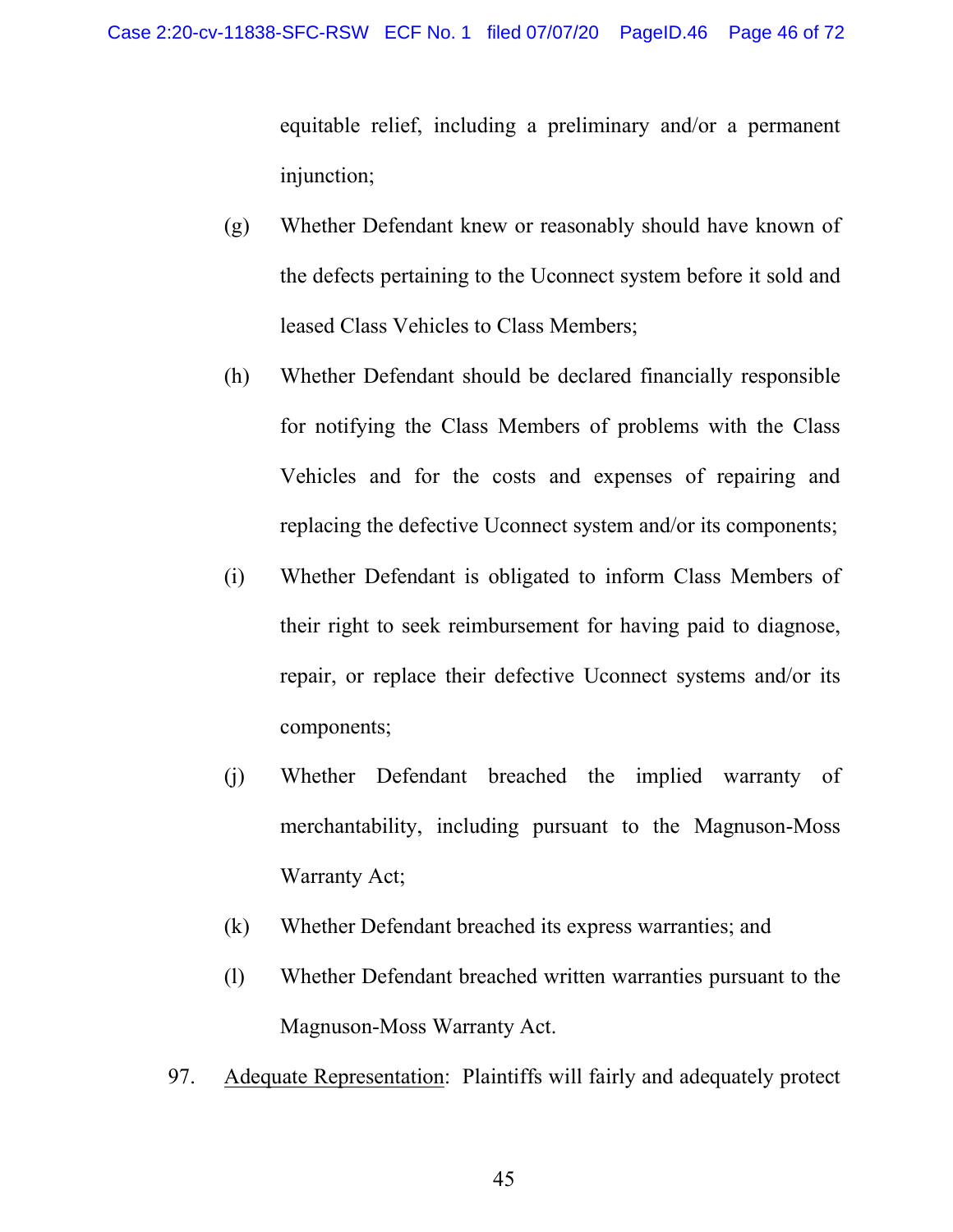the interests of the Class Members. Plaintiffs have retained attorneys experienced in the prosecution of class actions, including consumer and product defect class actions, and Plaintiffs intend to vigorously prosecute this action.

98. Predominance and Superiority: Plaintiffs and Class Members have all suffered, and will continue to suffer, harm and damages as a result of Defendant's unlawful and wrongful conduct. A class action is superior to other available methods for the fair and efficient adjudication of the controversy. Absent a class action, most Class Members would likely find the cost of litigating their claims prohibitively high and would therefore have no effective remedy. Because of the relatively small size of the individual Class Members' claims, it is likely that only a few Class Members could afford to seek legal redress for Defendant's misconduct. Absent a class action, Class Members will continue to incur damages, and Defendant's misconduct will continue unabated without remedy or relief. Class treatment of common questions of law and fact would also be a superior method to multiple individual actions or piecemeal litigation in that it will conserve the resources of the courts and the litigants and promote consistency and efficiency of adjudication.

### **FIRST CAUSE OF ACTION (Breach of Express Warranty) (On Behalf of the Class and the Sub-Classes)**

99. Plaintiffs incorporate by reference the allegations contained in the other paragraphs of this Complaint.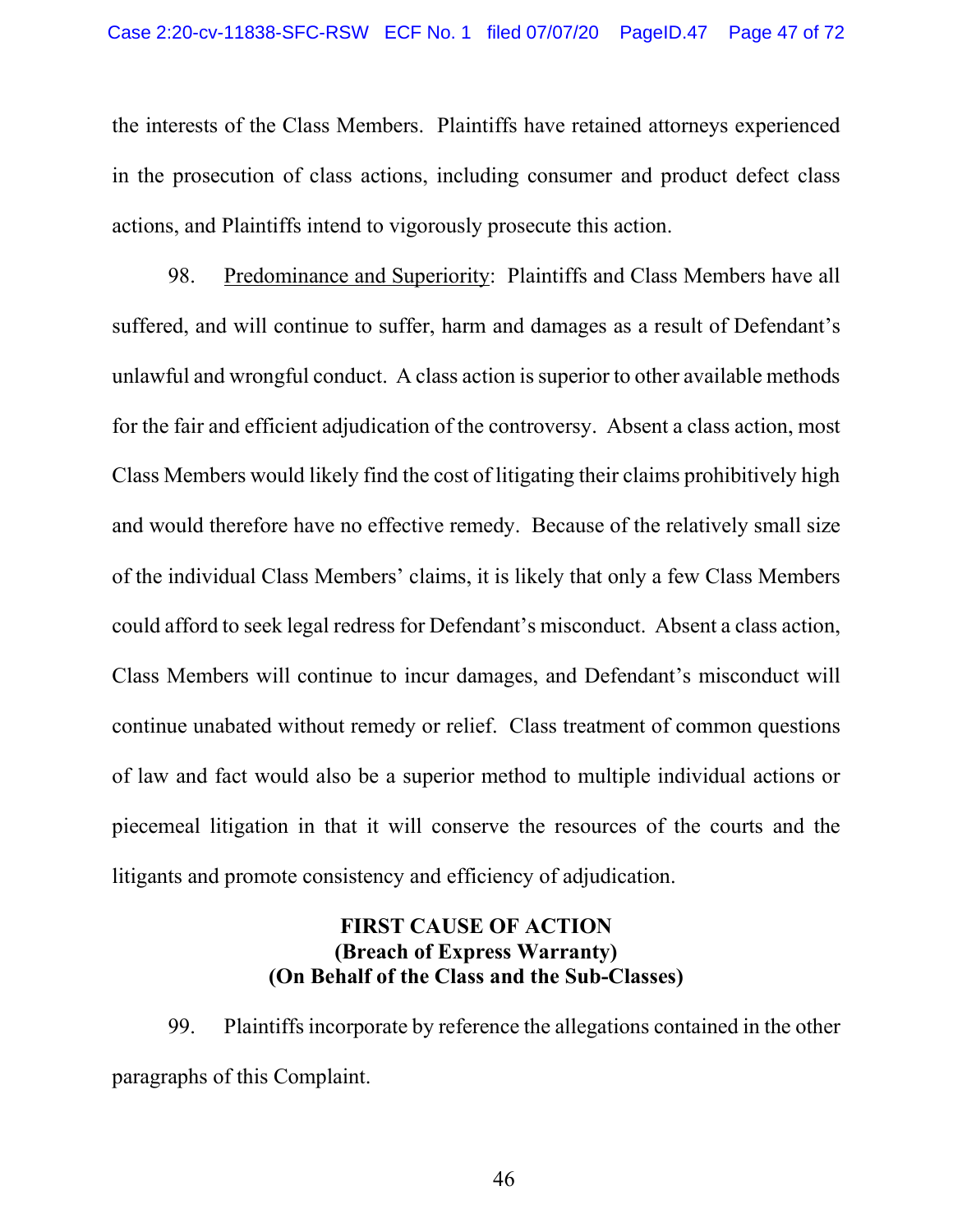100. Plaintiffs bring this claim individually and on behalf of the members of the Class and Sub-Classes.

101. FCA is a "merchant" as defined under the Uniform Commercial Code (UCC).

102. The Class Vehicles are "goods" as defined under the UCC.

103. FCA provided a New Vehicle Limited Warranty that expressly warranted FCA would repair any defects in materials or workmanship free of charge during the applicable warranty periods.

104. Plaintiffs and Class Members experienced the UConnect Defect within the warranty period.

105. FCA breached its warranty by failing to provide an adequate repair when Plaintiffs and the Class Members presented their Class Vehicles to authorized FCA dealers for repair of the Uconnect Defect.

106. The warranty formed the basis of the bargain that was reached when Plaintiffs and Class Members purchased or leased their Class Vehicles.

107. As a result of FCA's breach of its express warranty, Plaintiffs and Class Members have suffered economic damages including, but not limited to, the loss of the benefit of their bargain, loss of vehicle use, diminished value, substantial loss in value and resale value, out-of-pocket expenses for maintenance and service that they otherwise would not have incurred but for the UConnect Defect.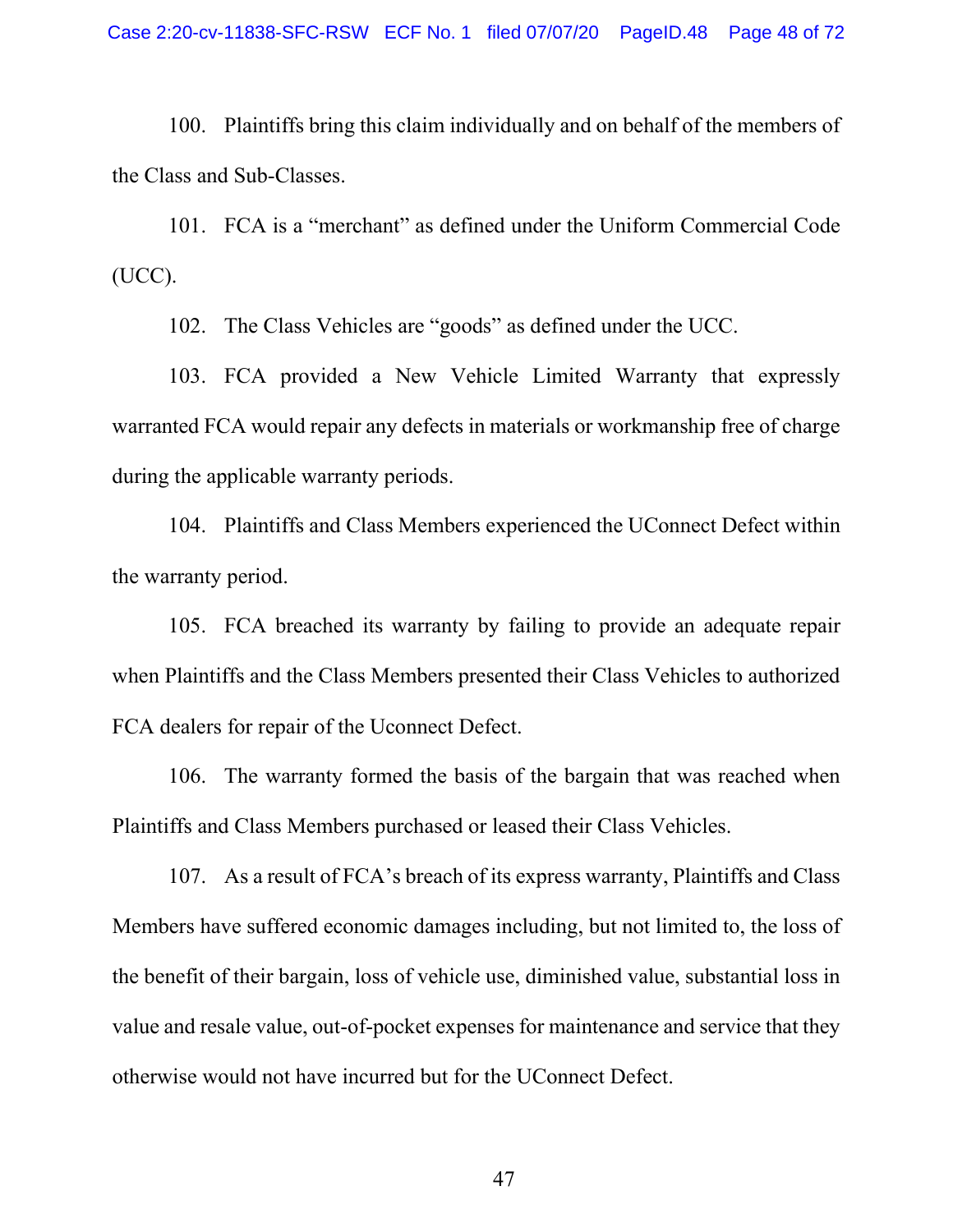108. Plaintiffs and Class Members were not required to notify FCA of the breach or were excused from doing so because affording FCA a reasonable opportunity to cure its breach would have been futile.

109. Plaintiffs and Class Members provided FCA with notice of the issues complained of herein within a reasonable time by presenting their Class Vehicles to authorized FCA dealers for repair of the UConnect defect. FCA also received notice of the issues complained of herein by numerous complaints made directly to FCA and online, and from internal sources.

110. Plaintiffs and Class Members have complied with all obligations under the warranty or otherwise have been excused from performance of such obligations as a result of FCA's conduct described herein.

111. In its capacity as a supplier and/or warrantor, and by the conduct described herein, any attempt by FCA to limit its express warranty in a manner that would exclude or limit coverage for the UConnect Defect, including benefit-of-thebargain, incidental, or consequential damages, would cause the warranty to fail of its essential purpose. Plaintiffs and Class Members have presented their Class Vehicles to FCA's authorized dealers on numerous occasions and FCA has failed to remedy the UConnect Defect. As a result, Plaintiffs and Class Members are left with defective vehicles that pose a safety hazard and do not function as intended and, therefore, have been deprived of the benefit of their bargains.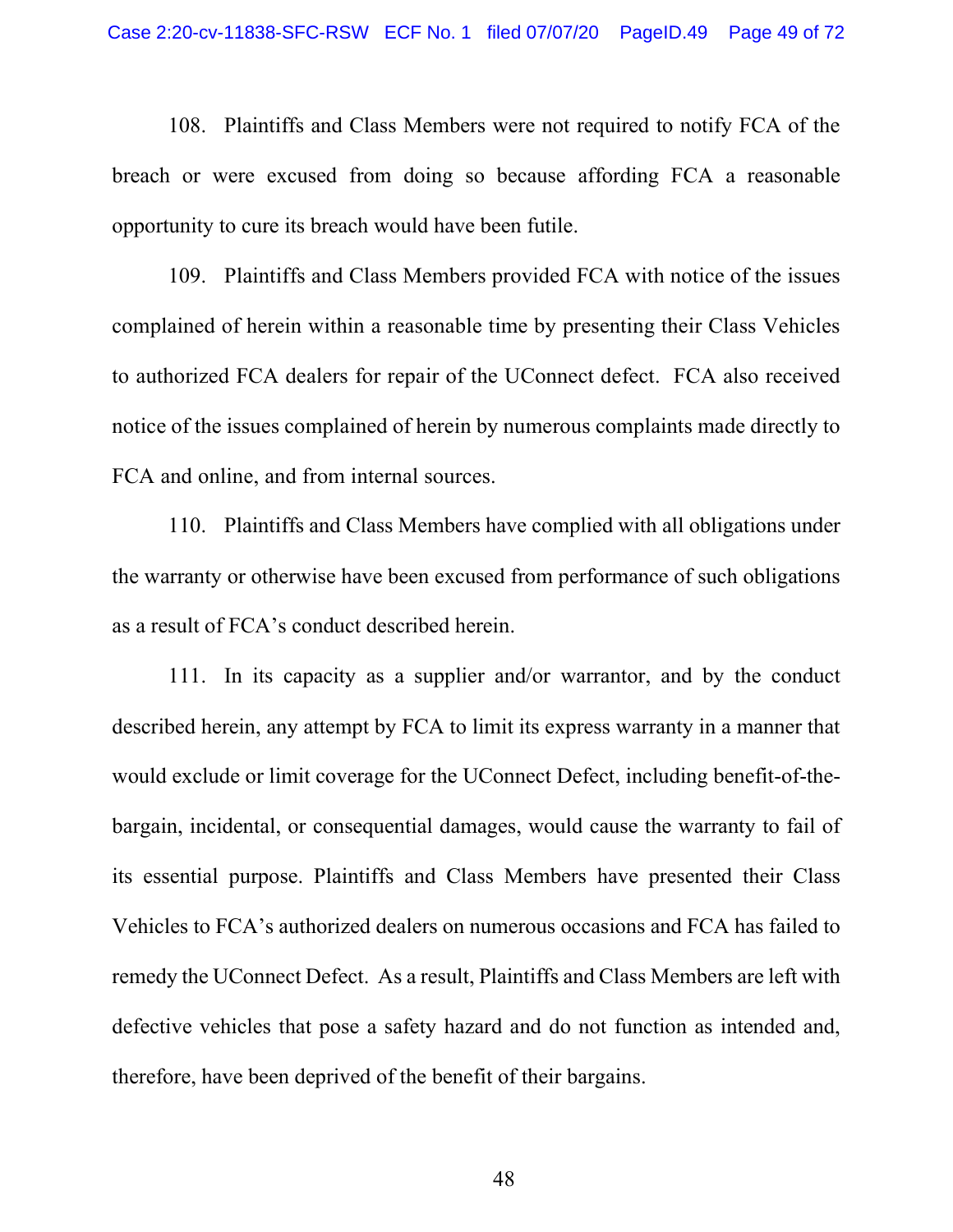112. In its capacity as a supplier and/or warrantor, and by the conduct described herein, any attempt by FCA to limit its express warranty in a manner that would exclude or limit coverage for the UConnect Defect would be unconscionable. FCA's warranties were adhesive and did not permit negotiations. FCA possessed superior knowledge of the UConnect Defect, which is a latent defect, prior to offering Class Vehicles for sale. FCA concealed and did not disclose the UConnect Defect, and FCA did not remedy the UConnect Defect prior to sale (or afterward).

## **SECOND CAUSE OF ACTION (Breach of Written Warranty under the Magnuson-Moss Warranty Act, 15 U.S.C. § 2303** *et seq***.) (On Behalf of the Class and the Sub-Classes)**

113. Plaintiffs incorporate by reference the allegations contained in the other paragraphs of this Complaint.

114. Plaintiffs bring this cause of action on behalf of themselves and on behalf of the Class and the Sub-Classes against Defendant.

115. Defendant provided all purchasers and lessees of the Class Vehicles with an express warranty described *infra*, which became a material part of the bargain. Accordingly, Defendant's express warranty is an express warranty under state law.

116. The UConnect and its component parts were manufactured and/or installed in the Class Vehicles by Defendant and are covered by the express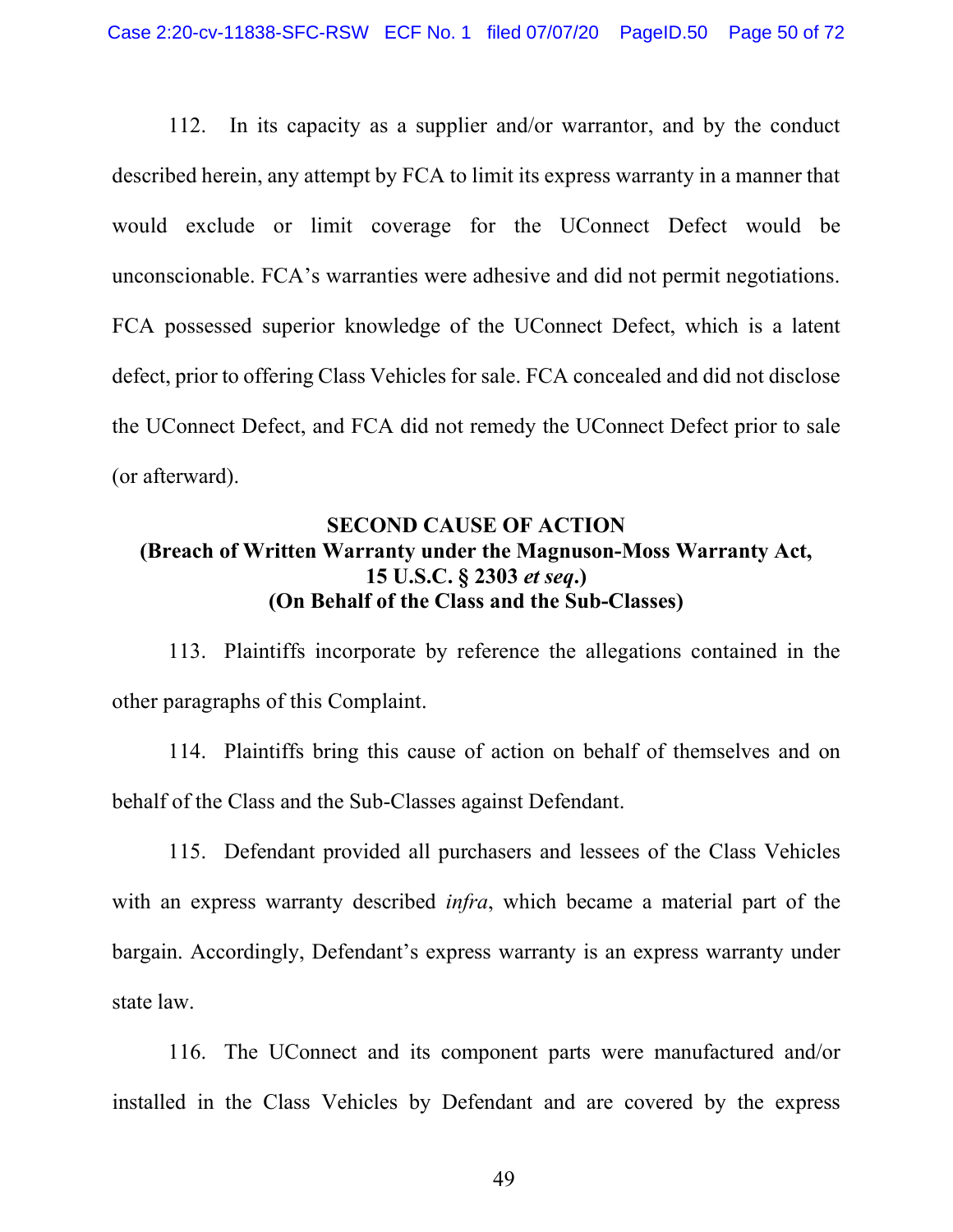warranty.

117. In a section entitled "What's Covered," Defendant's express warranty provides in relevant part that "The Basic Limited Warranty covers the cost of all parts and labor needed to repair any item on your vehicle when it left the manufacturing plant that is defective in material, workmanship or factory preparation." The warranty further provides that "You pay nothing for these repairs. These warranty repairs or adjustments—including all parts and labor connected with them—will be made by your dealer at no charge, using new or remanufactured parts."

118. According to FCA, "The Basic Limited Warranty lasts for 36 months from the date it begins or for 36,000 miles on the odometer, whichever occurs first."

119. Defendant breached the express warranties by selling and leasing Class Vehicles with the UConnect Defect, requiring repair or replacement within the warranty period, and refusing to honor the express warranty by repairing or replacing, free of charge, the UConnect and its component parts, and instead, replacing the defective UConnect and its components with equally defective UConnect and components. By simply replacing Plaintiffs' and Class Members' defective UConnect with similarly defective parts, FCA has failed to "repair" the defects as alleged herein.

120. Plaintiffs and the Class were not required to notify FCA of the breach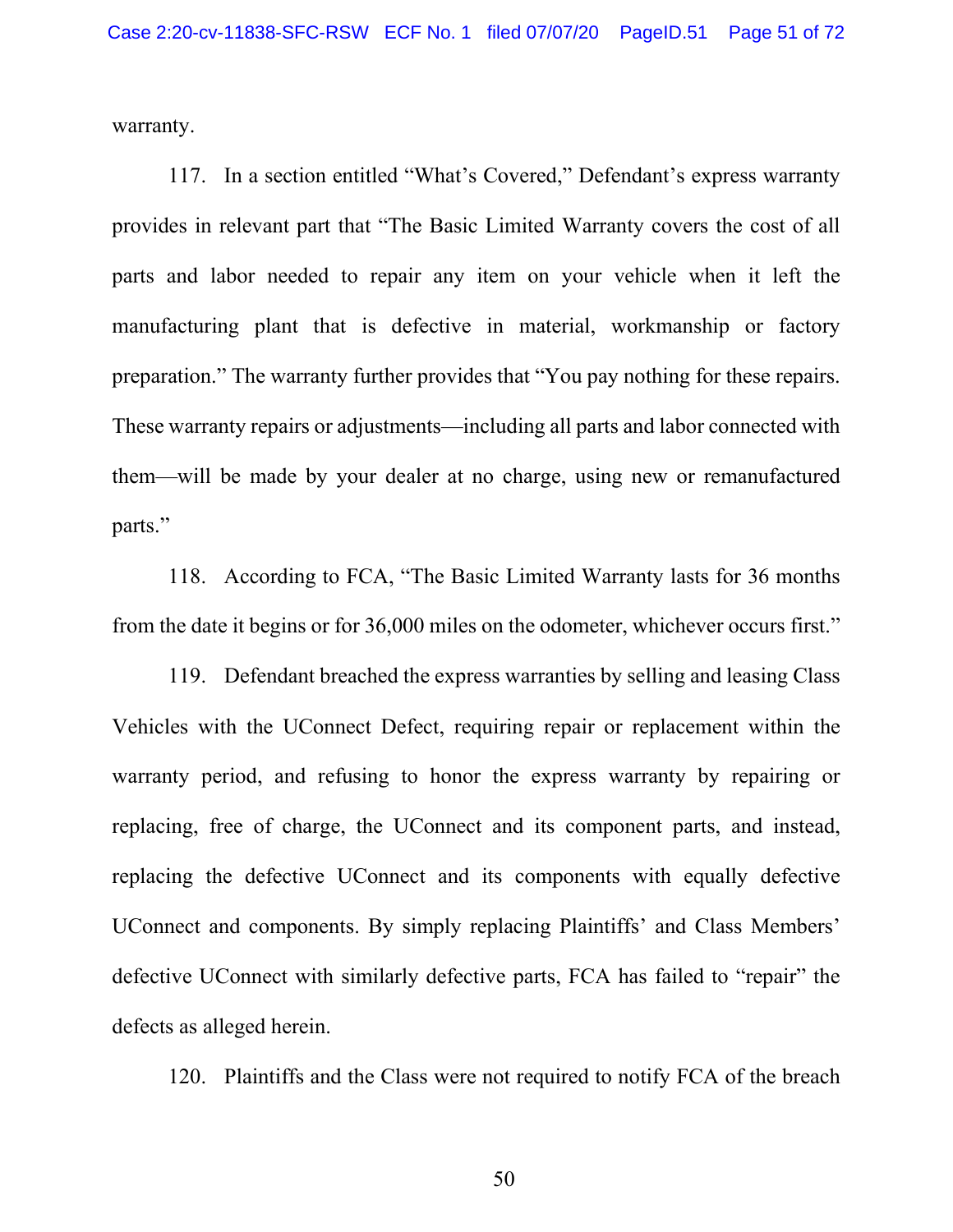or were excused from doing so because affording FCA a reasonable opportunity to cure its breach of written warranty would have been futile.

121. Plaintiffs and the Class provided FCA with notice of the issues complained of herein within a reasonable time by presenting their Class Vehicles to authorized FCA dealers for repair of the UConnect defect. FCA also had notice of the issues complained of herein by numerous complaints made directly to FCA and online, and from internal sources.

122. As a direct and proximate cause of Defendant's breach, Plaintiffs and the other Class Members have suffered, and continue to suffer, damages, including economic damages at the point of sale or lease. Additionally, Plaintiffs and the other Class Members have incurred or will incur economic damages at the point of repair in the form of the cost of repair.

123. Plaintiffs and the other Class Members are entitled to legal and equitable relief against Defendant, including actual damages, consequential damages, specific performance, attorneys' fees, costs of suit, and other relief as appropriate.

## **THIRD CAUSE OF ACTION (Breach of Implied Warranty of Merchantability) (On Behalf of the Class and Sub-Classes)**

124. Plaintiffs incorporate by reference the allegations contained in the other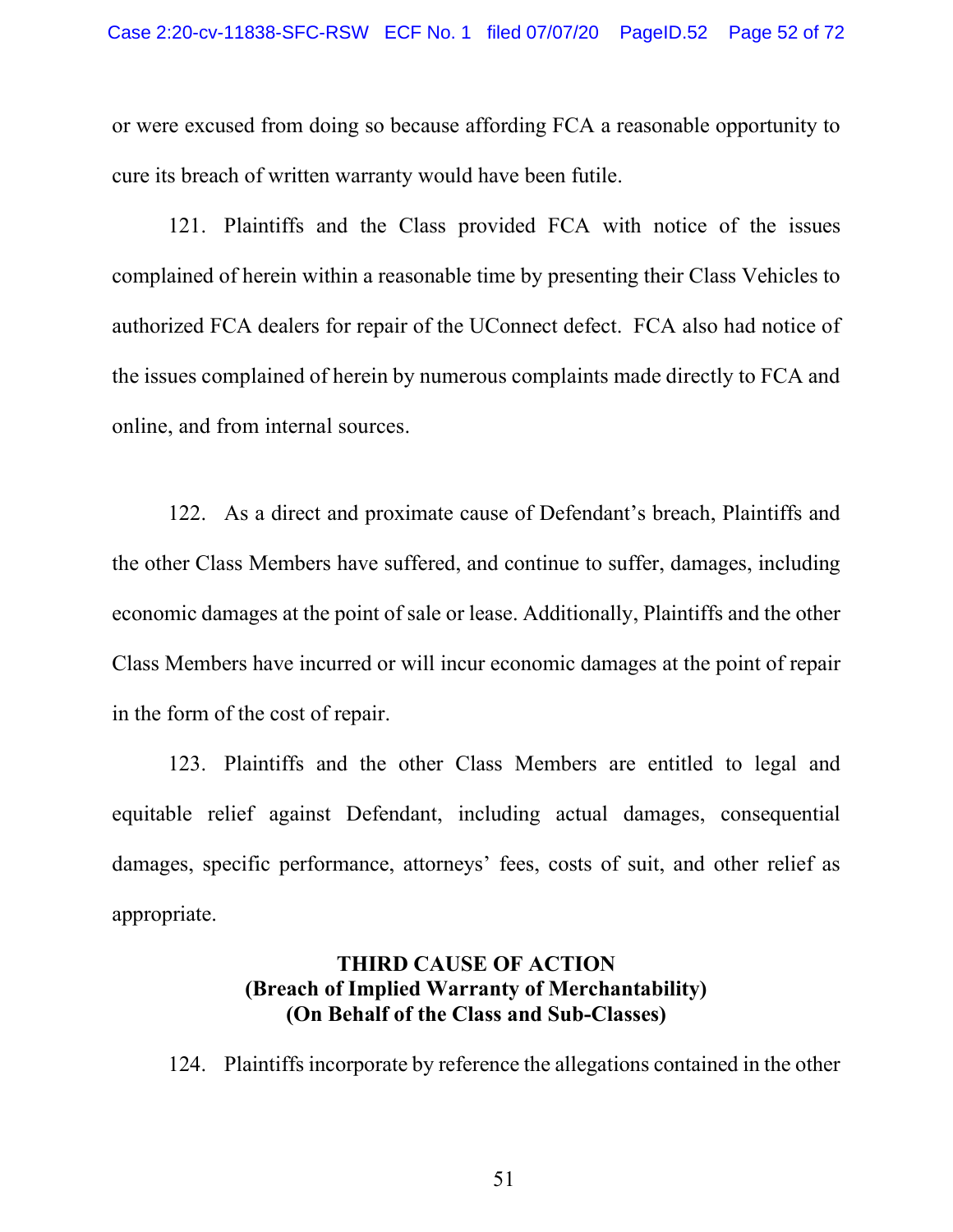paragraphs of this Complaint.

125. Plaintiffs bring this cause of action on behalf of themselves and the members of the Class and the Sub-Classes.

126. FCA is a "merchant" as defined under the UCC.

127. The Class Vehicles are "goods" as defined under the UCC.

128. A warranty that the Class Vehicles were in merchantable quality and condition arises by operation of law with respect to transactions for the purchase and lease of Class Vehicles. Defendant provided Plaintiffs and Class Members with an implied warranty that the Class Vehicles and their components and parts are merchantable and fit for the ordinary purposes for which they were sold.

129. However, the Class Vehicles are not fit for their ordinary purpose of providing reasonably reliable and safe transportation because, *inter alia*, the Class Vehicles suffered from the inherent UConnect Defect at the time of sale and thereafter.

130. Defendant's actions, as complained of herein, breached the implied warranty that the Class Vehicles were of merchantable quality and fit for such use.

131. Plaintiffs and the Class were not required to notify FCA of the breach or were excused from doing so because affording FCA a reasonable opportunity to cure its breach of implied warranty would have been futile.

132. FCA also had notice of the issues complained of herein by the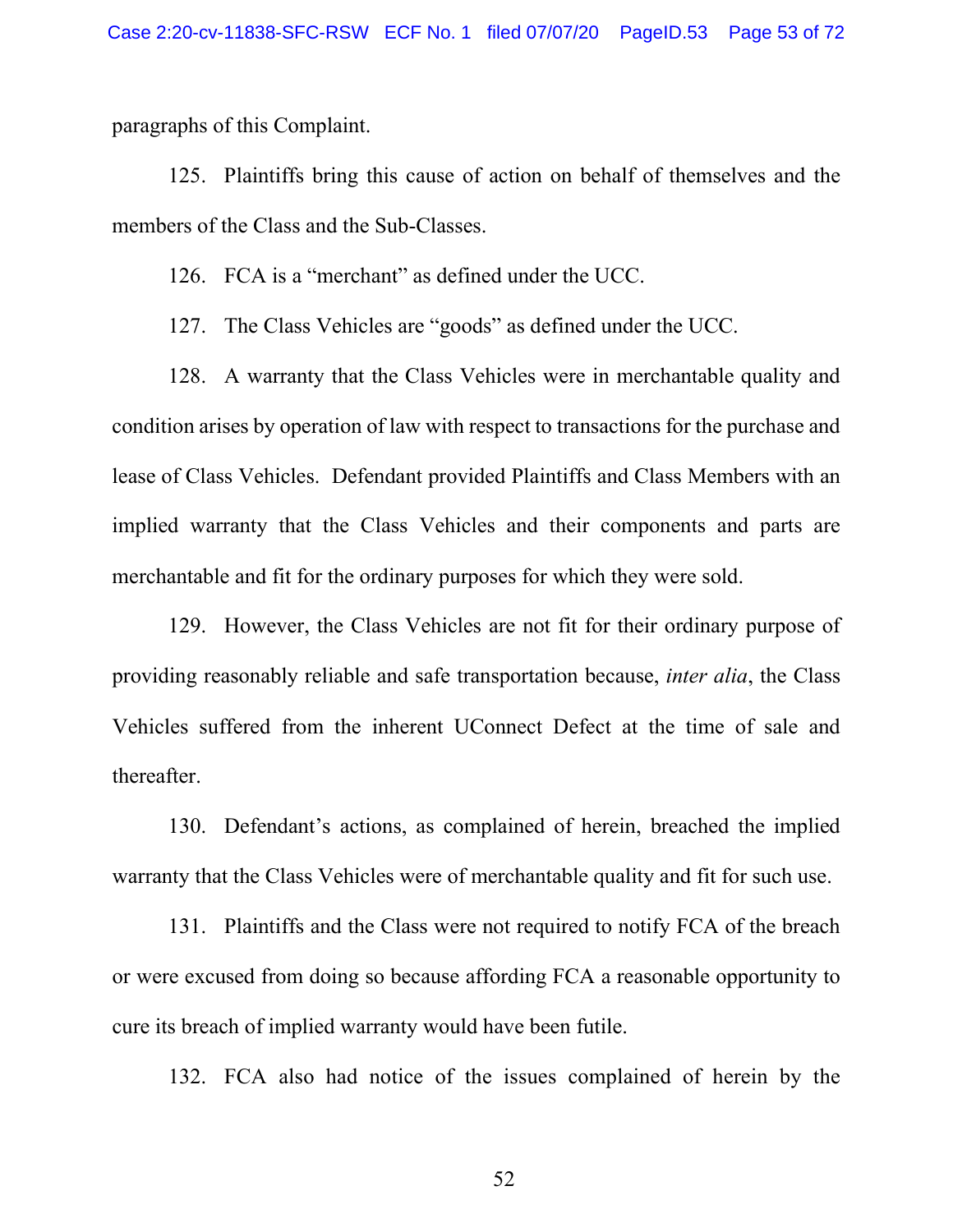presentation of Plaintiffs' Class Vehicles to authorized FCA dealers for repair of the Uconnect defect, numerous complaints made directly to FCA and online, and from internal sources.

133. Defendant has been afforded a reasonable opportunity to cure its breach, including when Plaintiffs and Class Members brought their vehicles in for diagnoses and repair of the UConnect system.

134. Because Plaintiffs purchased their vehicles from authorized FCA dealers, Plaintiffs are in privity with FCA since an agency relationship establishes privity for purposes of the breach of implied warranty claims. In addition, privity is not required because Plaintiffs are intended third-party beneficiaries of Defendant's implied warranties.

135. As a result of Defendant's breach of the applicable implied warranties, owners and/or lessees of the Class Vehicles suffered an ascertainable loss of money, property, and/or value of their Class Vehicles.

## **FOURTH CAUSE OF ACTION (Breach of Implied Warranty under the Magnuson-Moss Warranty Act, 15 U.S.C. § 2303** *et seq***.) (On Behalf of the Class and the Sub-Classes)**

136. Plaintiffs incorporate by reference the allegations contained in the other paragraphs of this Complaint.

137. Plaintiffs bring this cause of action on behalf of themselves and the Class and the Sub-Classes against Defendant.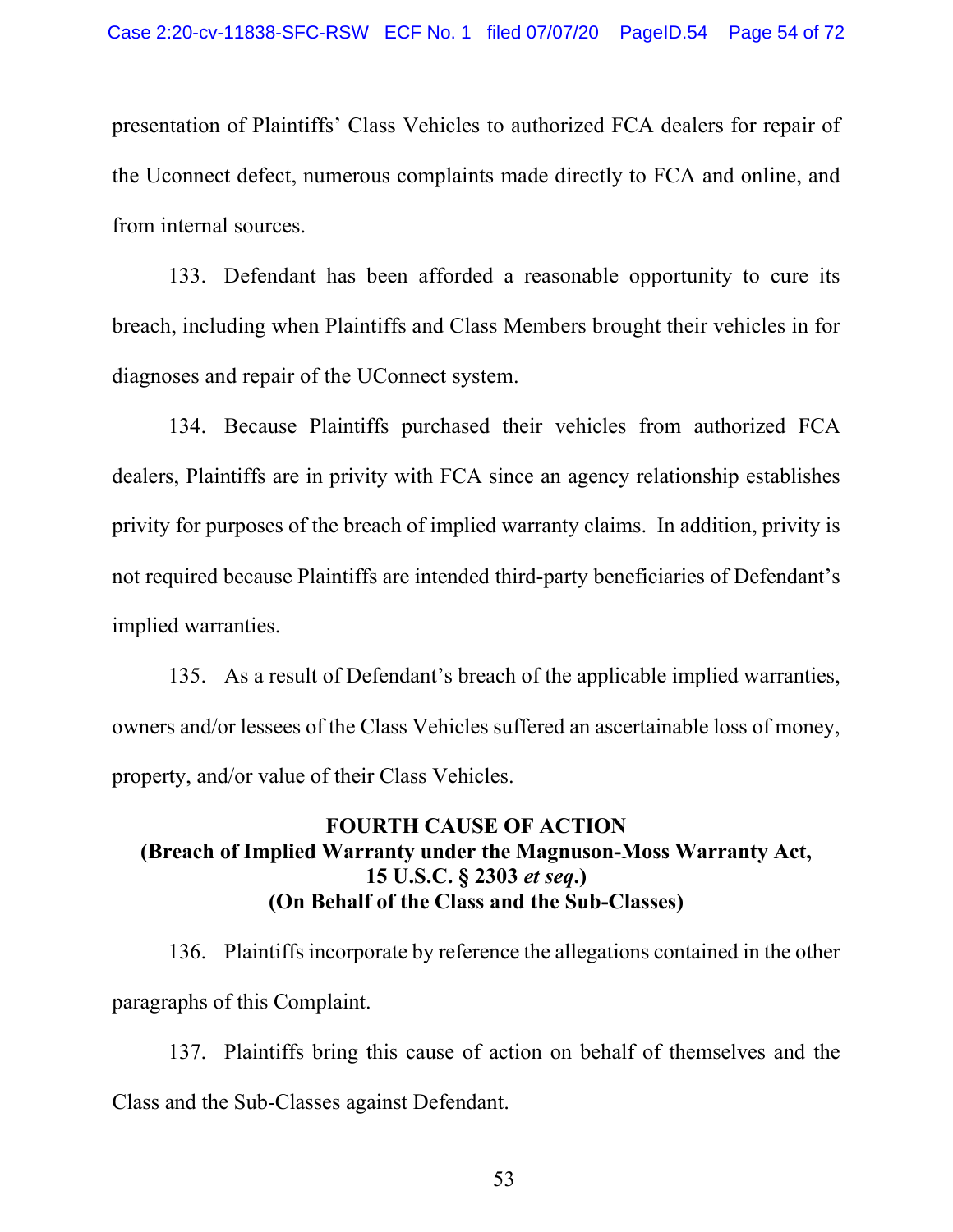138. The Class Vehicles are a "consumer product" within the meaning of the Magnuson-Moss Warranty Act, 15 U.S.C. § 2301(1).

139. Plaintiffs and Class Members are "consumers" within the meaning of the Magnuson-Moss Warranty Act, 15 U.S.C. § 2301(3).

140. Defendant is a "supplier" and "warrantor" within the meaning of the Magnuson-Moss Warranty Act, 15 U.S.C. § 2301(4)-(5).

141. FCA impliedly warranted that the Class Vehicles were of merchantable quality and fit for use. This implied warranty included, among other things: (i) a warranty that the Class Vehicles and their UConnect were manufactured, supplied, distributed, and/or sold by FCA would provide safe and reliable transportation; and (ii) a warranty that the Class Vehicles and their UConnect would be fit for their intended use while the Class Vehicles were being operated.

142. Contrary to the applicable implied warranties, the Class Vehicles and their UConnect at the time of sale and thereafter were not fit for their ordinary and intended purpose of providing Plaintiffs and Class Members with reliable, durable, and safe transportation. Instead, the Class Vehicles are defective, including the defective design of their UConnect. Accordingly, the Class Vehicles are not fit for their intended use.

143. Defendant's breach of implied warranties has deprived Plaintiffs and Class Members of the benefit of their bargain.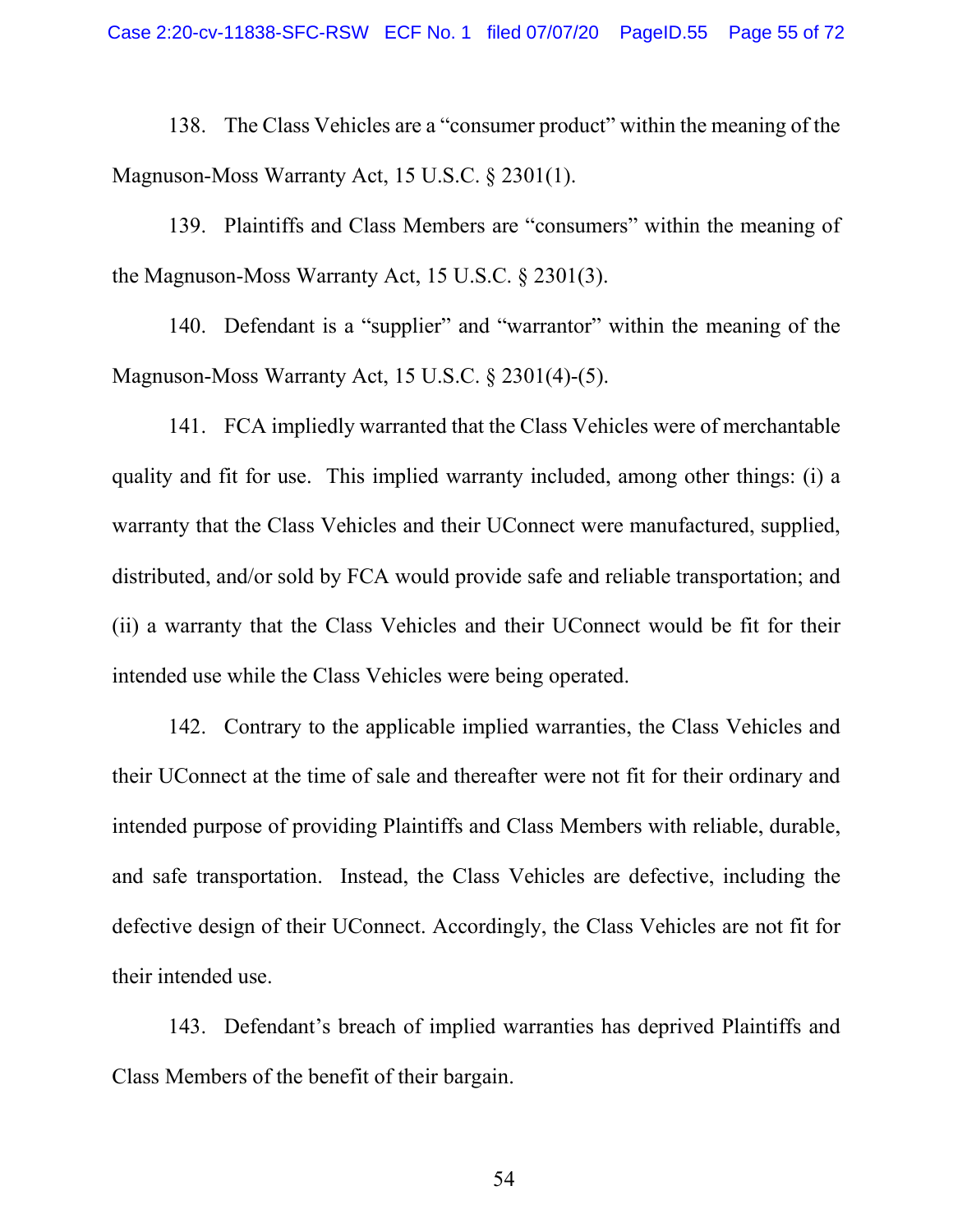144. The amount in controversy of Plaintiffs' individual claims meets or exceeds the sum or value of \$25.00. In addition, the amount in controversy meets or exceeds the sum or value of \$50,000.00 (exclusive of interests and costs) computed based on all claims to be determined in this suit.

145. Plaintiffs and the Class were not required to notify FCA of the breach or were excused from doing so because affording FCA a reasonable opportunity to cure its breach have been futile.

146. FCA also had notice of the issues complained of herein by the presentation of Plaintiffs' Class Vehicles to authorized FCA dealers for repair of the Uconnect defect, numerous complaints made directly to FCA and online, and from internal sources.

147. Defendant has been afforded a reasonable opportunity to cure its breach, including when Plaintiffs and Class Members brought their vehicles in for diagnoses and repair of the UConnect.

148. As a direct and proximate cause of Defendant's breach of implied warranties, Plaintiffs and Class Members sustained and incurred damages and other losses in an amount to be determined at trial. Defendant's conduct damaged Plaintiffs and Class Members, who are entitled to recover actual damages, consequential damages, specific performance, diminution in value, costs, attorneys' fees, and/or other relief as appropriate.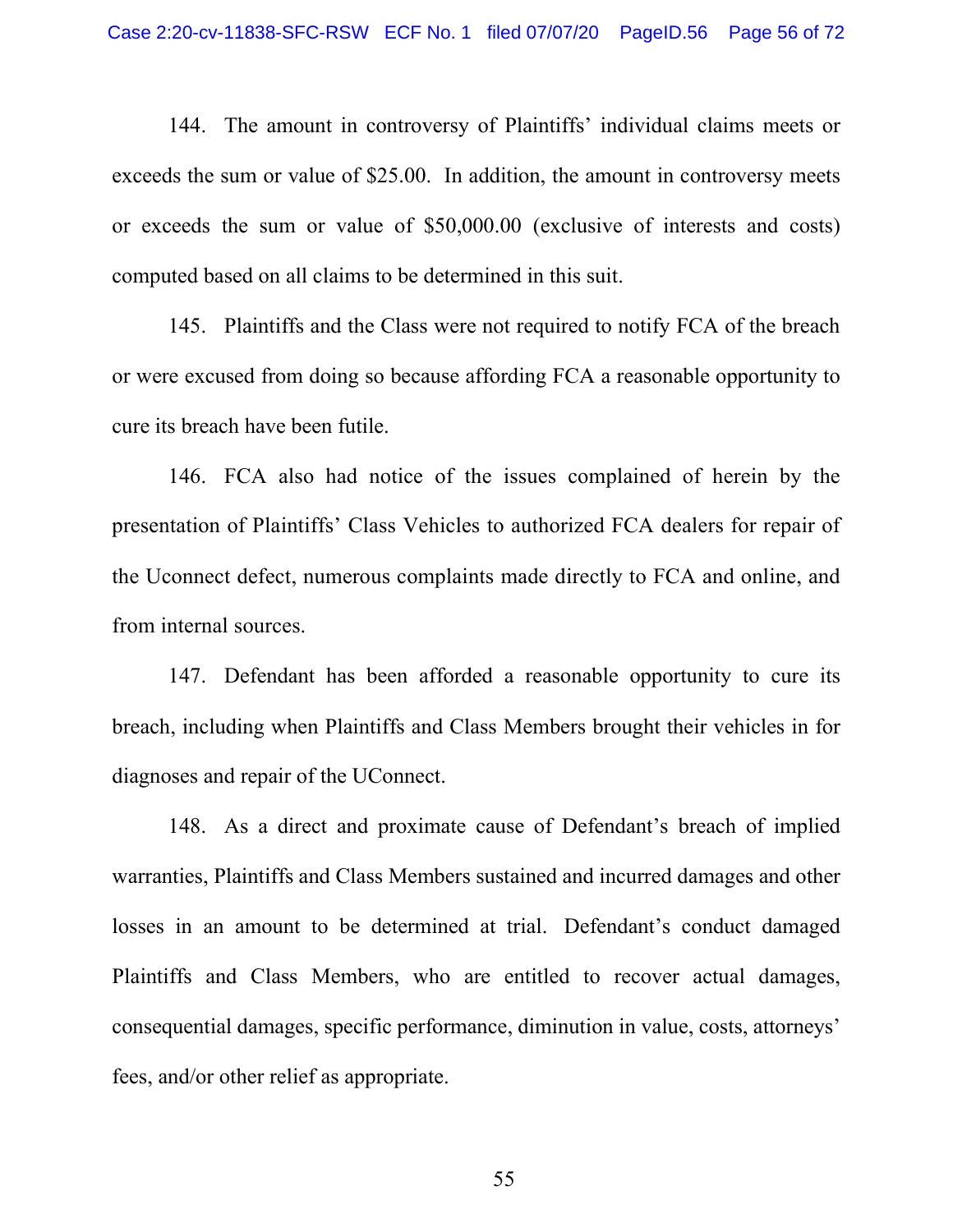149. As a result of Defendant's violations of the Magnuson-Moss Warranty

Act as alleged herein, Plaintiffs and Class Members have incurred damages.

# **FIFTH CAUSE OF ACTION (Violation of Florida Deceptive and Unfair Trade Practices Act Fla. Stat. § 501.201***, et seq***.) (On Behalf of the Florida Sub-Class)**

150. Plaintiffs incorporate by reference the allegations contained in the other paragraphs of this Complaint.

151. Plaintiff Pistorio brings this cause of action on behalf of himself and the Florida Sub-Class.

152. Plaintiff Pistorio and Florida Sub-class Members are "consumers" within the meaning of Fla. Stat. §501.203 (7).

153. Defendant engages in "trade or commerce" within the meaning of Fla. Stat. §501.203 (8) by offering for sale or lease the Class Vehicles to Plaintiff Pistorio and Florida Sub-class Members.

154. By failing to disclose and concealing the UConnect Defect from Plaintiff Pistorio and Florida Sub-class Members, FCA violated Fla. Stat. §501.204 (1), by engaging in "[u]nfair methods of competition, unconscionable acts or practices, and unfair or deceptive acts or practices in the conduct of any trade or commerce."

155. FCA's unfair and deceptive acts or practices occurred repeatedly in FCA's trade or business, were capable of deceiving a substantial portion of the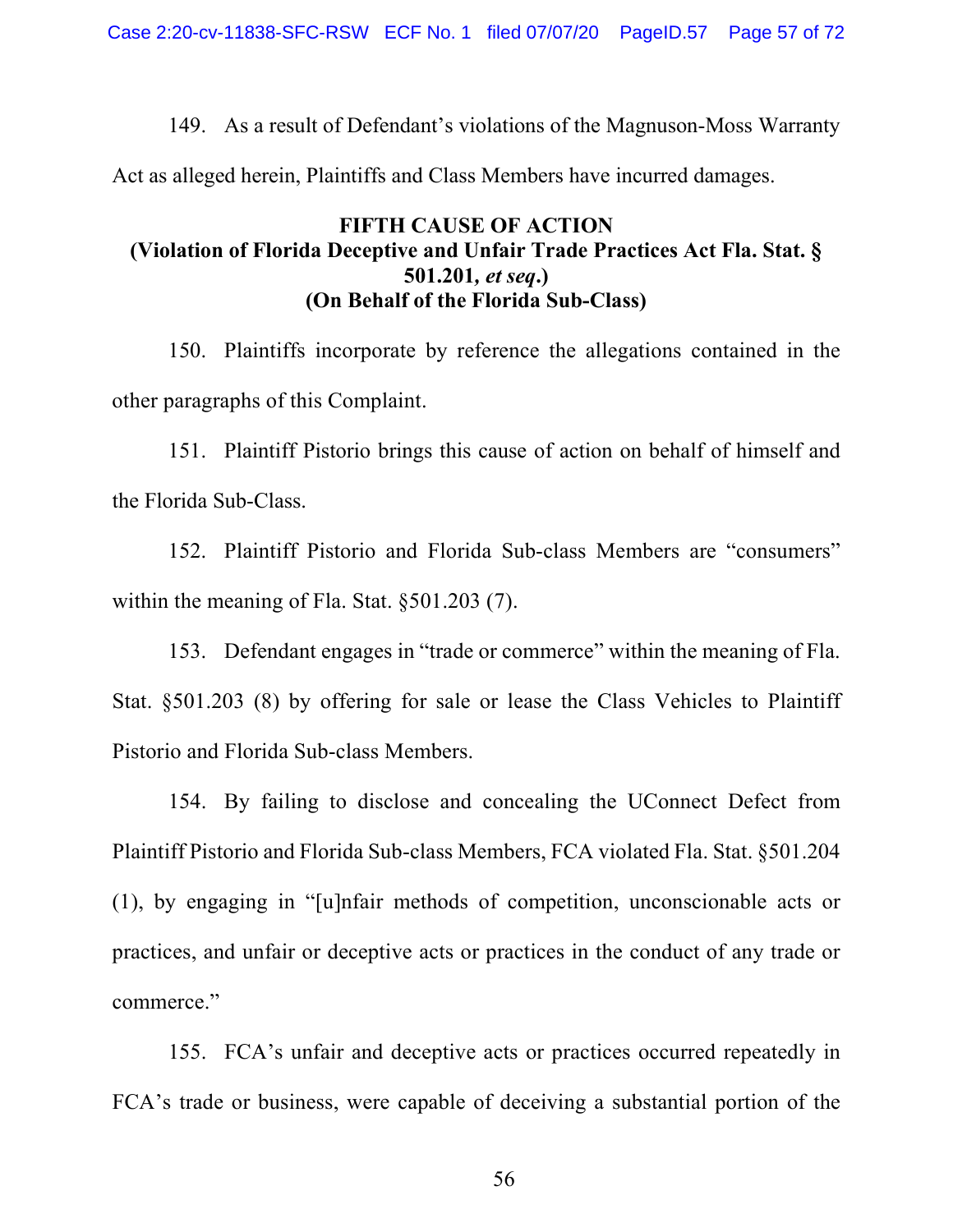purchasing public, and imposed a serious safety risk on the public.

156. FCA knew that the Class Vehicles suffered from an inherent defect, were defectively manufactured or designed or contained defective materials, and were not suitable for their intended use.

157. FCA's acts and practices, described herein, are unfair in violation of Florida law because it violates Florida public policy and warranty laws requiring a manufacturer to ensure that goods it places on the market are fit for their ordinary and intended purposes.

158. FCA acted in an unethical, unscrupulous, outrageous, oppressive, and substantially injurious manner, in at least the following respects:

- (a) promoted and sold or leased Class Vehicles it knew were defective;
- (b) failed to disclose the UConnect Defect;
- (c) failed to make repairs or made repairs and provided replacements that caused Plaintiff and the Florida Sub-class members to experience repeated instances of failure, rendering the New Vehicle Limited Warranty useless; and
- (d) minimized the scope and severity of the problems with the Class Vehicles, refusing to acknowledge that they are defective, and failing to provide adequate relief to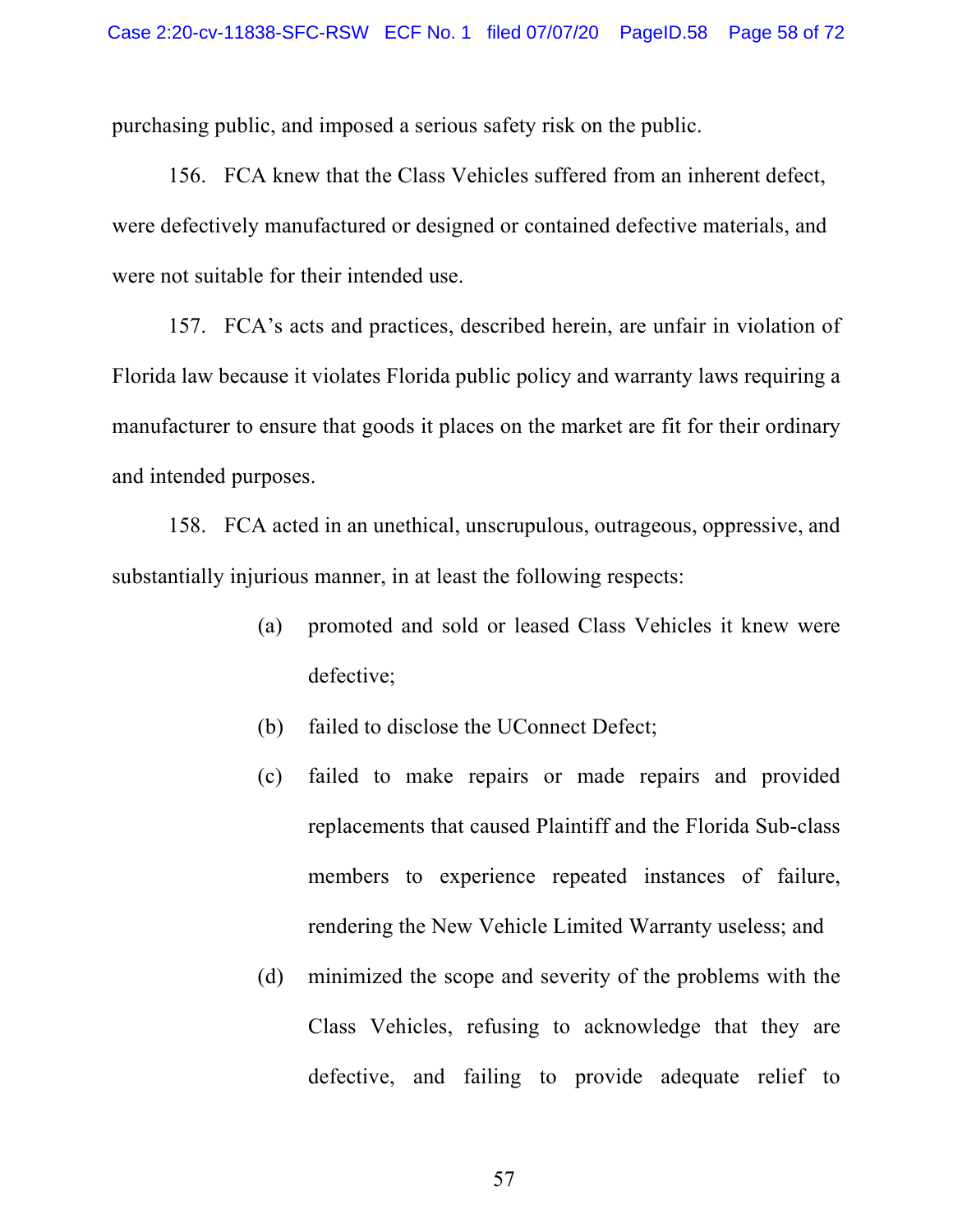#### consumers.

159. As a result of the UConnect defect, Plaintiff Pistorio and Florida Subclass Members were harmed and suffered actual damages in that the Class Vehicles' UConnect systems are substantially certain to fail or have failed before their expected useful life has run.

160. FCA had a duty to Plaintiff Pistorio and Florida Sub-class Members to disclose the UConnect Defect because:

- (a) FCA was in a superior position to know the true state of facts about the safety defect in the Class Vehicles' UConnect systems; and
- (b) Plaintiff Pistorio and Florida Sub-class Members could not reasonably have been expected to learn or discover that their UConnect systems had a dangerous safety defect until it manifested.

161. In failing to disclose the UConnect Defect, FCA knowingly and intentionally concealed material facts and breached its duty not to do so. Had Plaintiff Pistorio and Florida Sub-class Members known that the Class Vehicles' UConnect systems were defective, they would not have purchased or leased the Class Vehicles or would have paid less for them.

162. Plaintiff Pistorio and Florida Sub-class Members are reasonable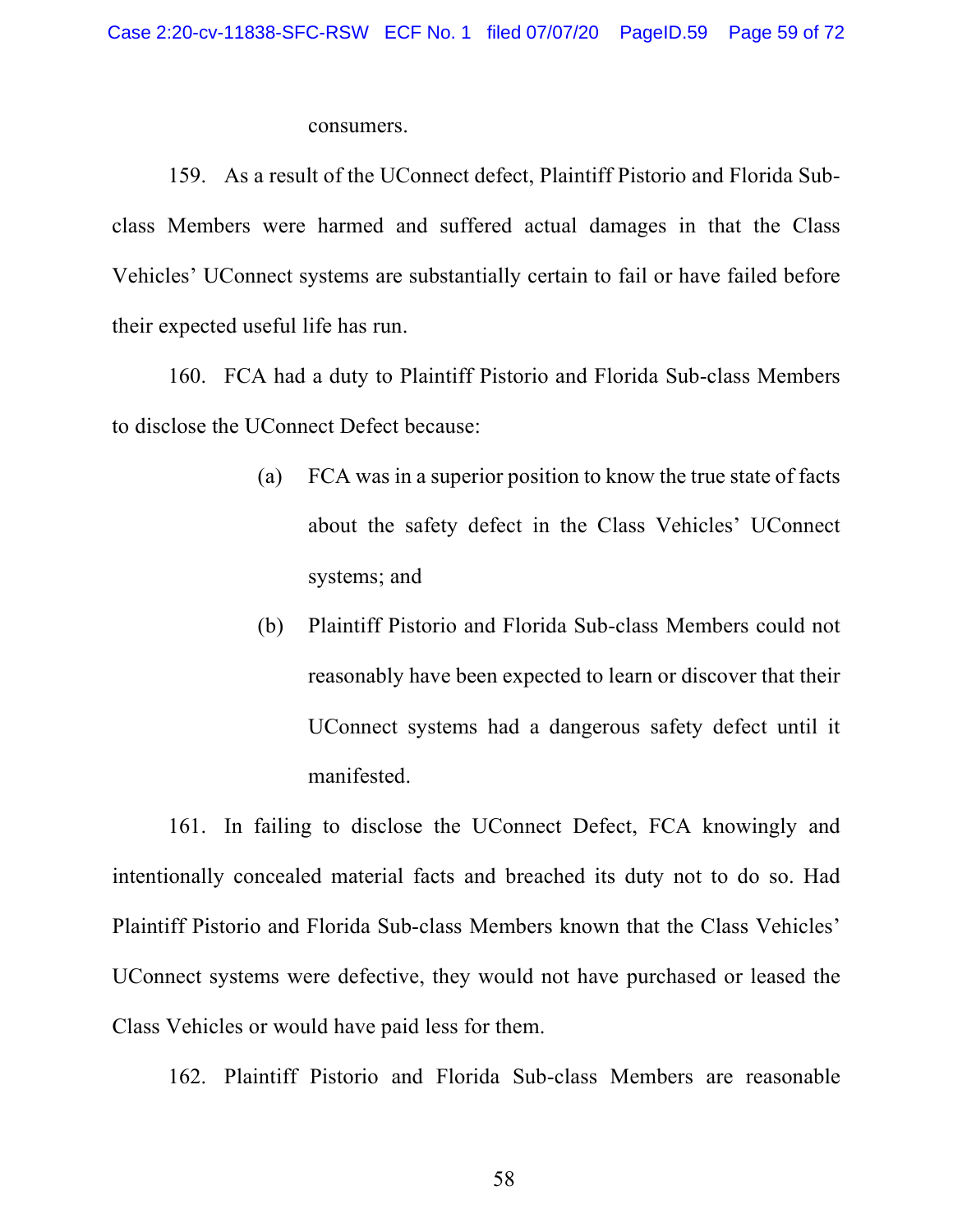consumers who do not expect the UConnect systems installed in their vehicles to exhibit the UConnect Defect.

163. As a result of FCA's conduct, Plaintiff Pistorio and Florida Sub-class Members were harmed and suffered actual damages in that the Class Vehicles experienced and may continue to experience the UConnect Defect.

164. As a direct and proximate result of FCA's unfair or deceptive acts or practices, Plaintiff Pistorio and Florida Sub-class Members suffered and will continue to suffer actual damages.

165. Plaintiff Pistorio and Florida Sub-class Members are entitled to equitable relief, actual damages, including the diminished value of their Class Vehicles, attorneys' fees and costs, and any other relief provided by law.

# **SIXTH CAUSE OF ACTION (Violations of Pennsylvania Unfair Trade Practices and Consumer Protection Law, 73 P.S. § 201-1,** *et seq***.) (On Behalf of the Pennsylvania Sub-Class)**

166. Plaintiffs incorporate by reference the allegations contained in the other paragraphs of this Complaint.

167. Plaintiff Murdock brings this cause of action on behalf of himself and the Pennsylvania Sub-Class.

168. Plaintiff Murdock and the Pennsylvania Sub-class Members are "persons," as defined by 73 P.S. §201-2 (2), who may bring a private suit pursuant to 73 P.S. §201-9.2 because they purchased or leased the Class Vehicles primarily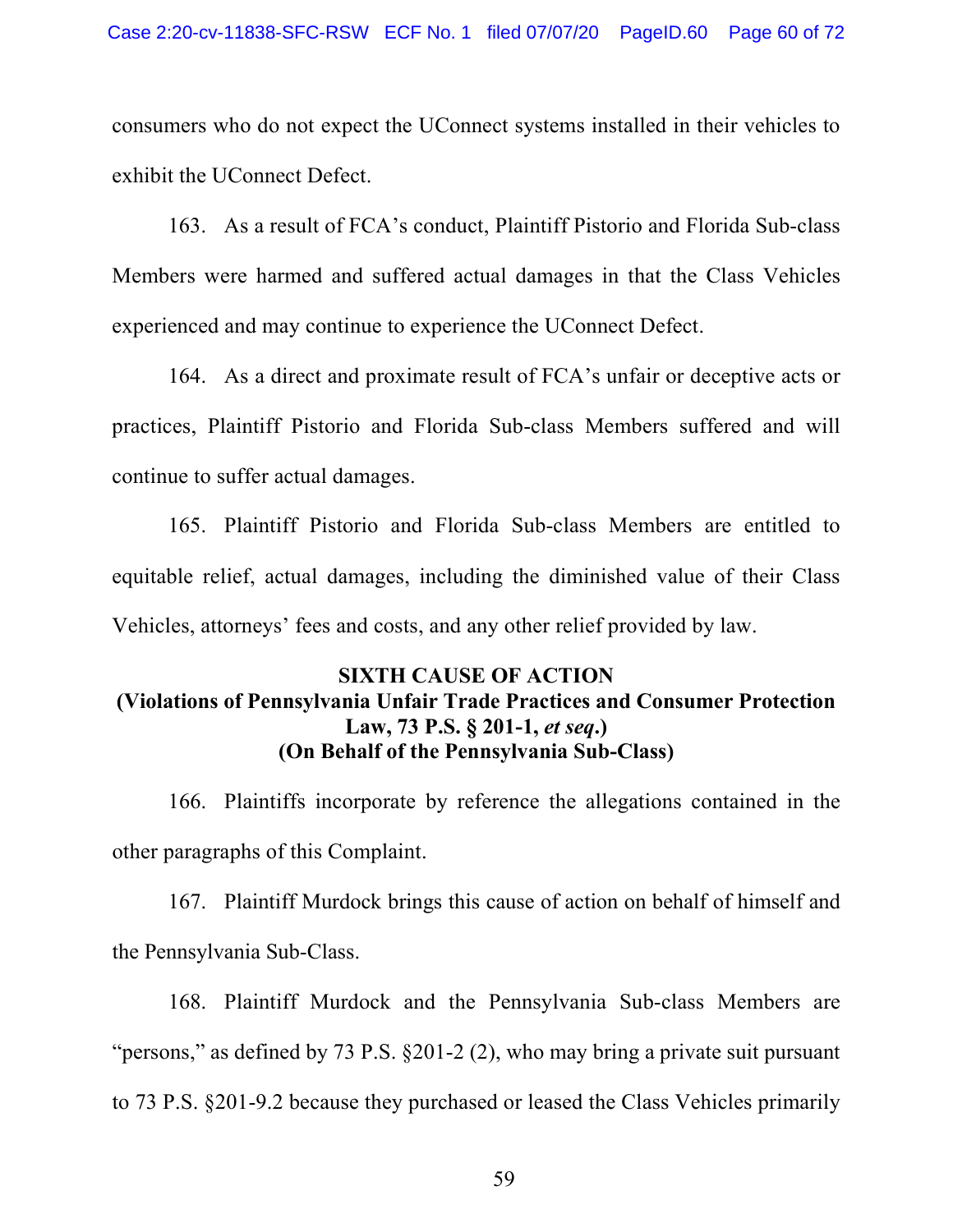for personal, family, or household purposes.

169. FCA's practices, acts, policies and course of conduct, as described above, were intended to induce, and did induce, Plaintiff Murdock and the Pennsylvania Sub-class Members to purchase and/or lease the above-mentioned Class Vehicles with the UConnect Defect.

170. FCA sold and/or leased the Class Vehicles knowingly concealing that they contained the design, manufacturing, and materials and/or workmanship defects.

171. FCA's practices, acts, policies and course of conduct are actionable in that:

- (a) FCA actively and knowingly omitted from Plaintiff Murdock and the Pennsylvania Sub-class Members at the time of purchase or lease of the Class Vehicles and thereafter, the design, manufacturing, and materials and/or workmanship defects of the UConnect systems in Class Vehicles; and
- (b) FCA failed to give adequate warnings and notices regarding the use of, defects in, and problems with the UConnect systems to consumers who purchased or leased said Class Vehicles, despite the fact that FCA possessed prior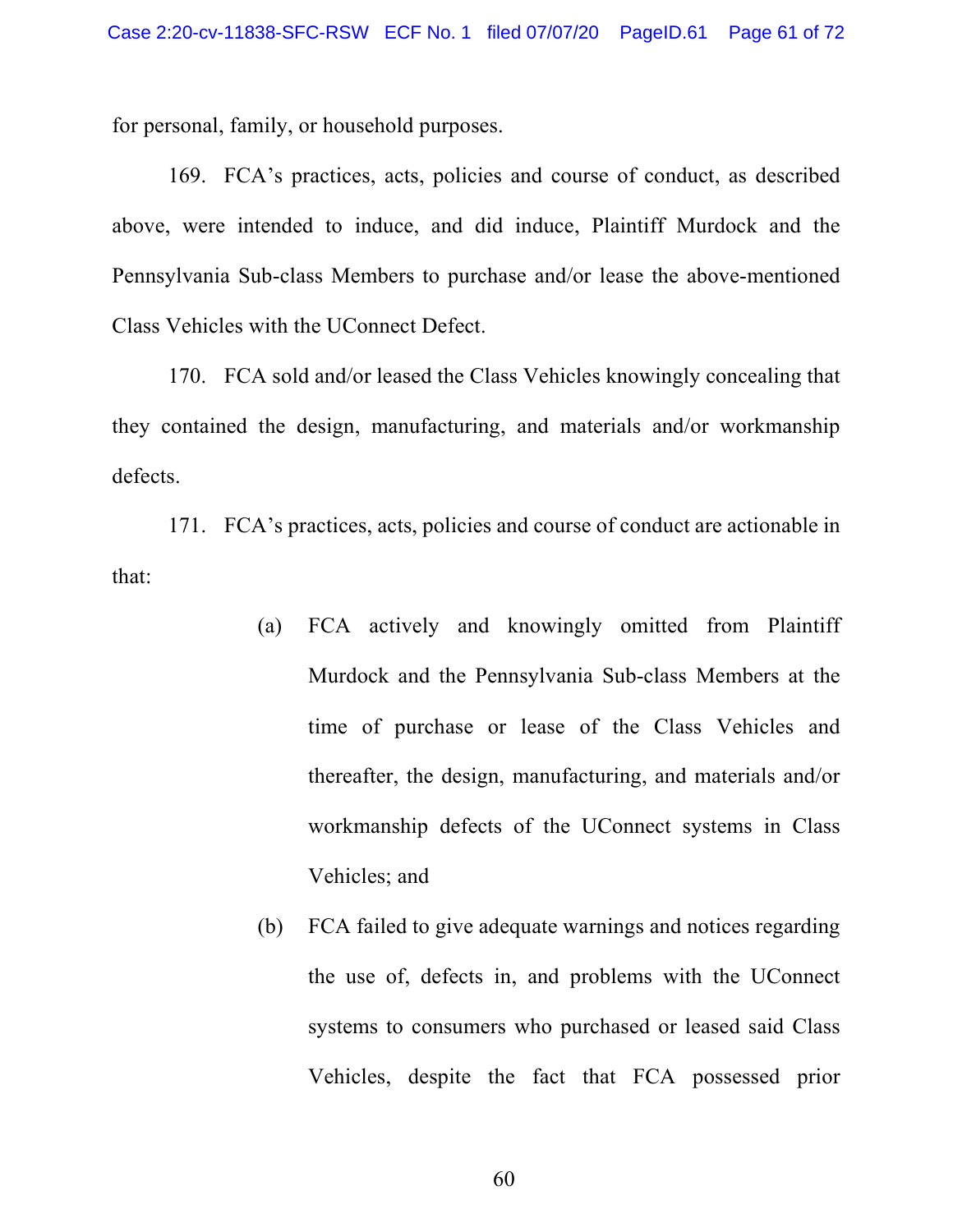knowledge of the inherent defects to the UConnect system.

172. FCA failed to disclose to and/or actively concealed the fact from Plaintiff Murdock and the Pennsylvania Sub-class Members, either through direct warnings or recall notices, that the UConnect system was defective. Defendant's post-sale denial of Plaintiff Murdock and the Pennsylvania Sub-class Members' warranty claims and continuing failure to disclose the defect amounted to deceptive conduct under the Pennsylvania Unfair Trade Practices and Consumer Protection Law and occurred within six years of initiating this action.

173. FCA's actions and/or omissions caused or certainly will cause Plaintiff Murdock and the Pennsylvania Sub-class Members to expend time and, upon information and belief, sums of money at FCA dealerships and elsewhere to repair and/or replace the UConnect system, despite the fact FCA had prior knowledge of the defects at the time of placing said vehicles into the stream of commerce.

174. All the aforementioned conduct is and was deceptive and constitutes an unconscionable commercial practice in that Defendant has, by the use of knowing intentional material omissions, failed to disclose the true defective nature of the UConnect system.

175. Under the Pennsylvania Unfair Trade Practices and Consumer Protection Law, 73 P.S. §201-2, "unfair methods of competition" and "unfair or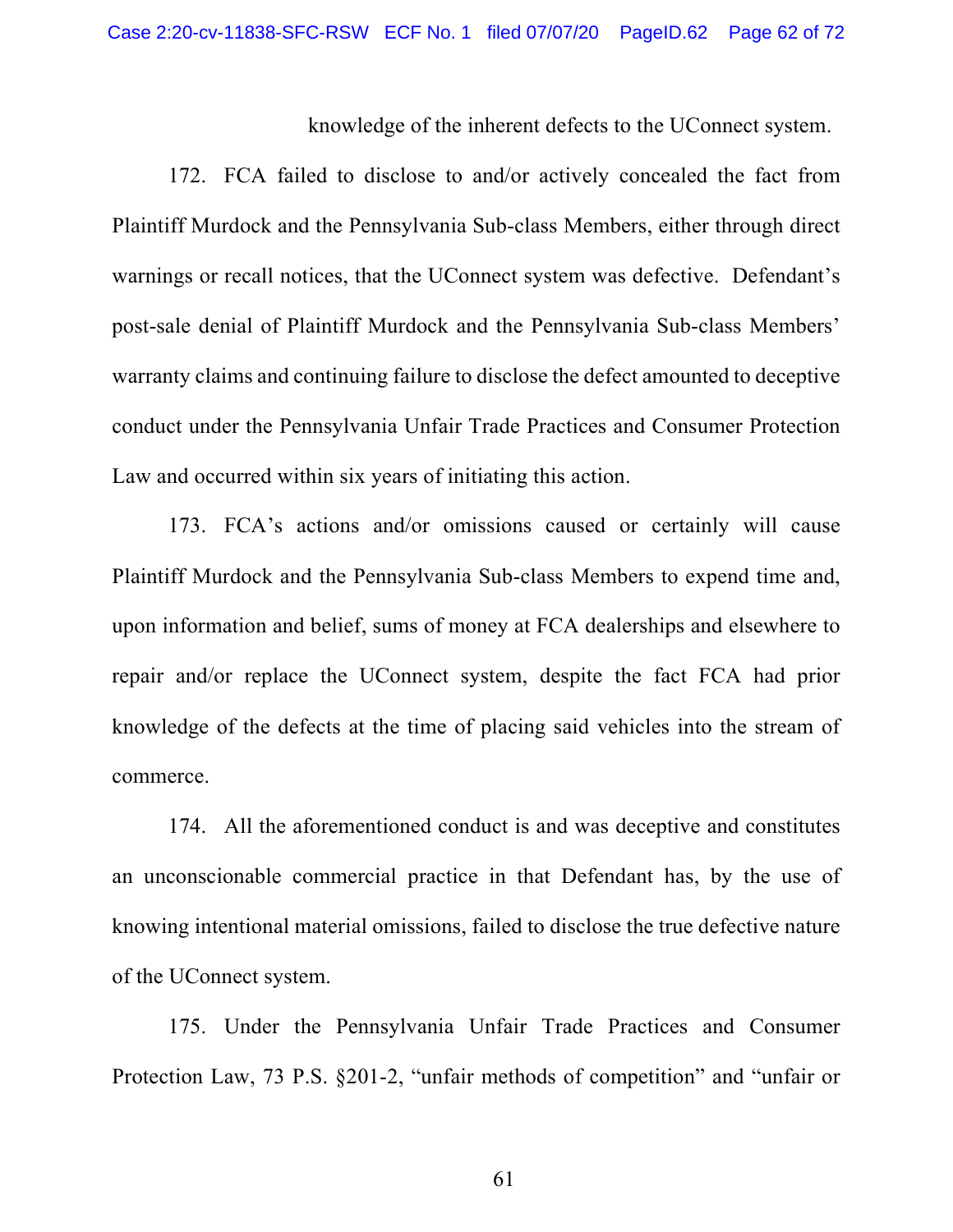deceptive acts or practices" include the following acts or omissions:

- (a) Representing that goods or services have sponsorship, approval, characteristics, ingredients, uses, benefits, or quantities that they do not have or that a person has a sponsorship, approval, status, affiliation or connection that he does not have;
- (b) Representing that goods or services are of a particular standard, quality, or grade, or that goods are of a particular style or model, if they are of another;
- (c) Advertising goods or services with intent not to sell them as advertised;
- (d) Failing to comply with the terms of any written guarantee or warranty given to the buyer at, prior to or after a contract for the purchase of goods or services is made; and
- (e) Engaging in any other fraudulent or deceptive conduct which creates a likelihood of confusion or of misunderstanding.

176. Plaintiff Murdock and members of the public were deceived by and relied upon FCA's omissions and failures to disclose, including but not limited to, FCA's failure to disclose the UConnect Defect.

177. There was a causal nexus between FCA's deceptive and unconscionable commercial practices and Plaintiff Murdock and the Pennsylvania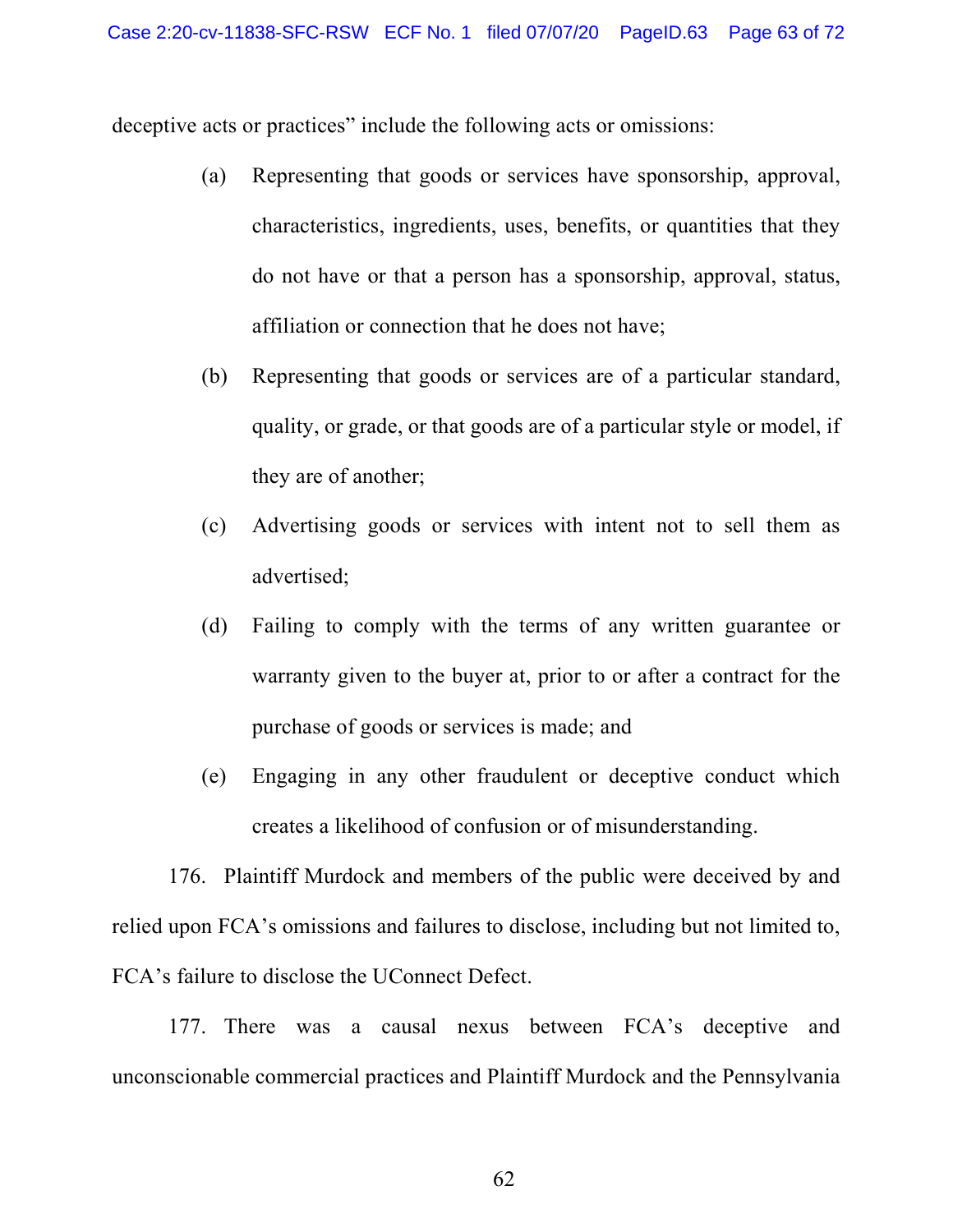Sub-class Members being damaged as alleged herein and, therefore, Plaintiff Murdock and the Pennsylvania Sub-class are entitled to recover actual and/or statutory and/or punitive damages and/or trebled damages to the extent permitted by law in an amount to be proven at trial.

178. In addition, Plaintiff Murdock and the Pennsylvania Sub-class seek the diminished value of their Class Vehicles, based on the difference between what Plaintiff Murdock and the Pennsylvania Sub-class Members paid for their Class Vehicles and what they would have paid, had they been informed of the defect.

179. Plaintiff Murdock and the Pennsylvania Sub-class Members also seek restitution of all monies that FCA received as a result of selling the abovementioned vehicles with an UConnect Defect at the time of purchase and/or lease.

180. In addition, Plaintiff Murdock and the Pennsylvania Subclass Members seek reasonable attorneys' fees and costs.

## **SEVENTH CAUSE OF ACTION (Fraudulent Concealment and/or Fraud in the Inducement) (On Behalf of the Class and the Sub-Classes)**

181. Plaintiffs incorporate by reference the allegations contained in the other paragraphs of this Complaint.

182. Plaintiffs bring this cause of action on behalf of themselves and the Class and the Sub-Classes against Defendant.

183. Defendant intentionally and knowingly concealed, suppressed and/or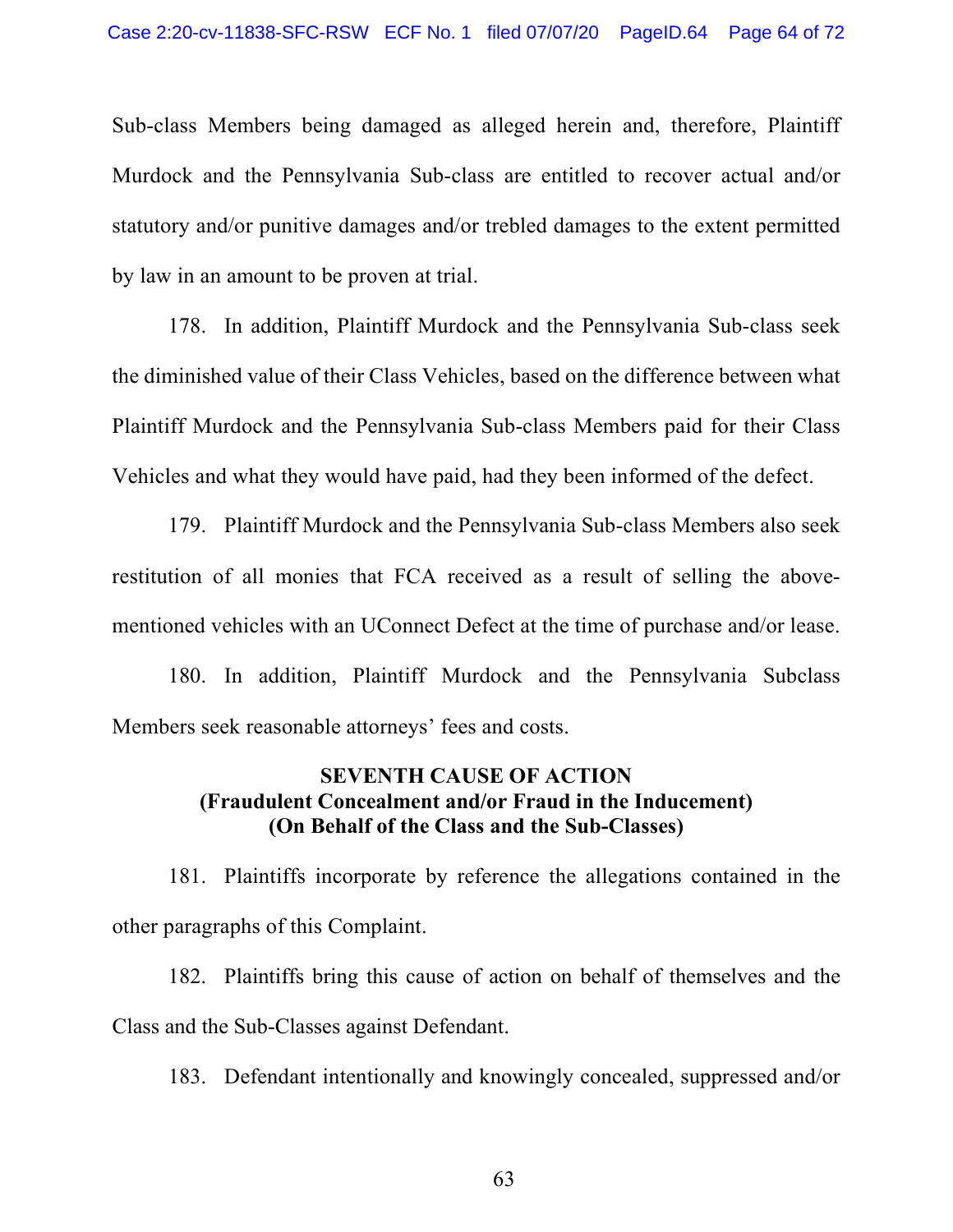omitted material facts concerning the standard, quality or grade of the Class Vehicles, the presence of the UConnect Defect installed in the Class Vehicles, and the risk to the safety and reliability of the Class Vehicles due to the UConnect Defect.

184. Defendant's intentional and knowing concealment, suppression and/or omission of these material facts was done with the intent that Plaintiffs and Class Members would rely on Defendant's omissions.

185. As a direct result of Defendant's fraudulent conduct, Class Members have suffered actual damages.

186. Defendant knew (including at the time of sale or lease and thereafter) that the Class Vehicles contained the UConnect Defect, but Defendant concealed the Defect and never intended to repair or replace the Defect during the warranty period. To date, Defendant has not provided Plaintiffs or Class Members with a repair or remedy that will eliminate the Defect.

187. Defendant owed a duty to disclose the Defect and its corresponding safety hazard to Plaintiffs and Class Members because Defendant possessed superior and exclusive knowledge regarding the Defect. Rather than disclose the Defect, Defendant intentionally and knowingly concealed, suppressed and/or omitted material facts concerning the Defect so that Defendant could sell additional Class Vehicles and avoid the cost of repair or replacement.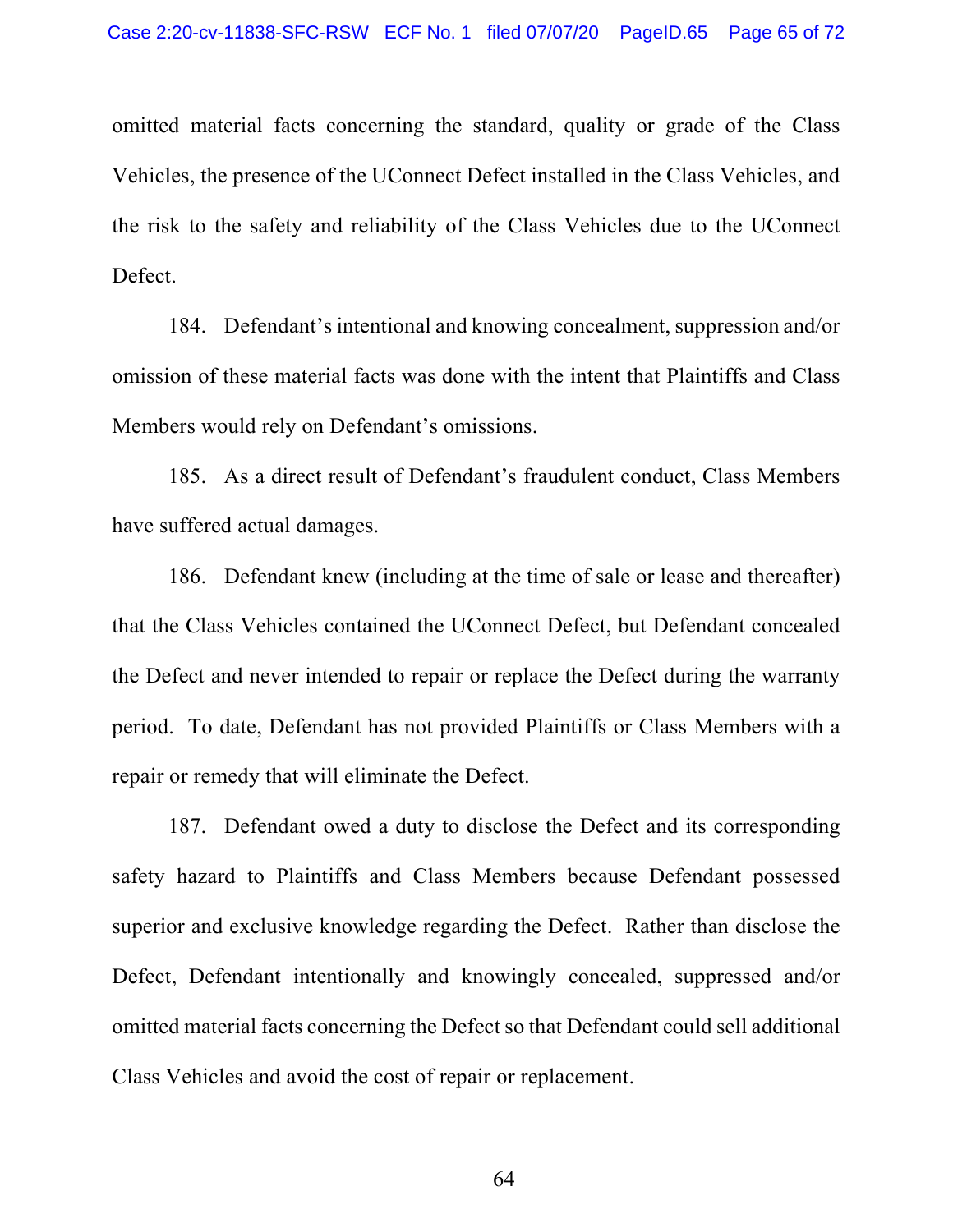188. The Defect exposes drivers and occupants to an unreliable vehicle with a safety defect. Plaintiffs and Class Members had a reasonable expectation that the vehicles would not expose them and other vehicle occupants to such a safety hazard. No reasonable consumer expects a vehicle to be designed, manufactured and assembled with a infotainment system that, like the UConnect in the Class Vehicles, freezes, loses back up camera functionality, loses navigation system functionality, displays black screens, performs repeated unintentional reboots, and generally fails to operate.

189. Plaintiffs and Class Members would not have purchased or leased the Class Vehicles but for Defendant's omissions and concealment of material facts regarding the nature and quality of the Class Vehicles and existence of the Defect, or would have paid less for the Class Vehicles.

190. Defendant knew its concealment and suppression of material facts were false and misleading and knew the effect of concealing those material facts. Defendant knew its concealment and suppression of the Defect would enable it to sell more Class Vehicles and would discourage Plaintiffs and Class Members from seeking replacement or repair of the Defect. Further, Defendant intended to induce Plaintiffs and Class Members into purchasing or leasing the Class Vehicles and to discourage them from seeking replacement or repair of the Defect, to decrease costs and increase profits.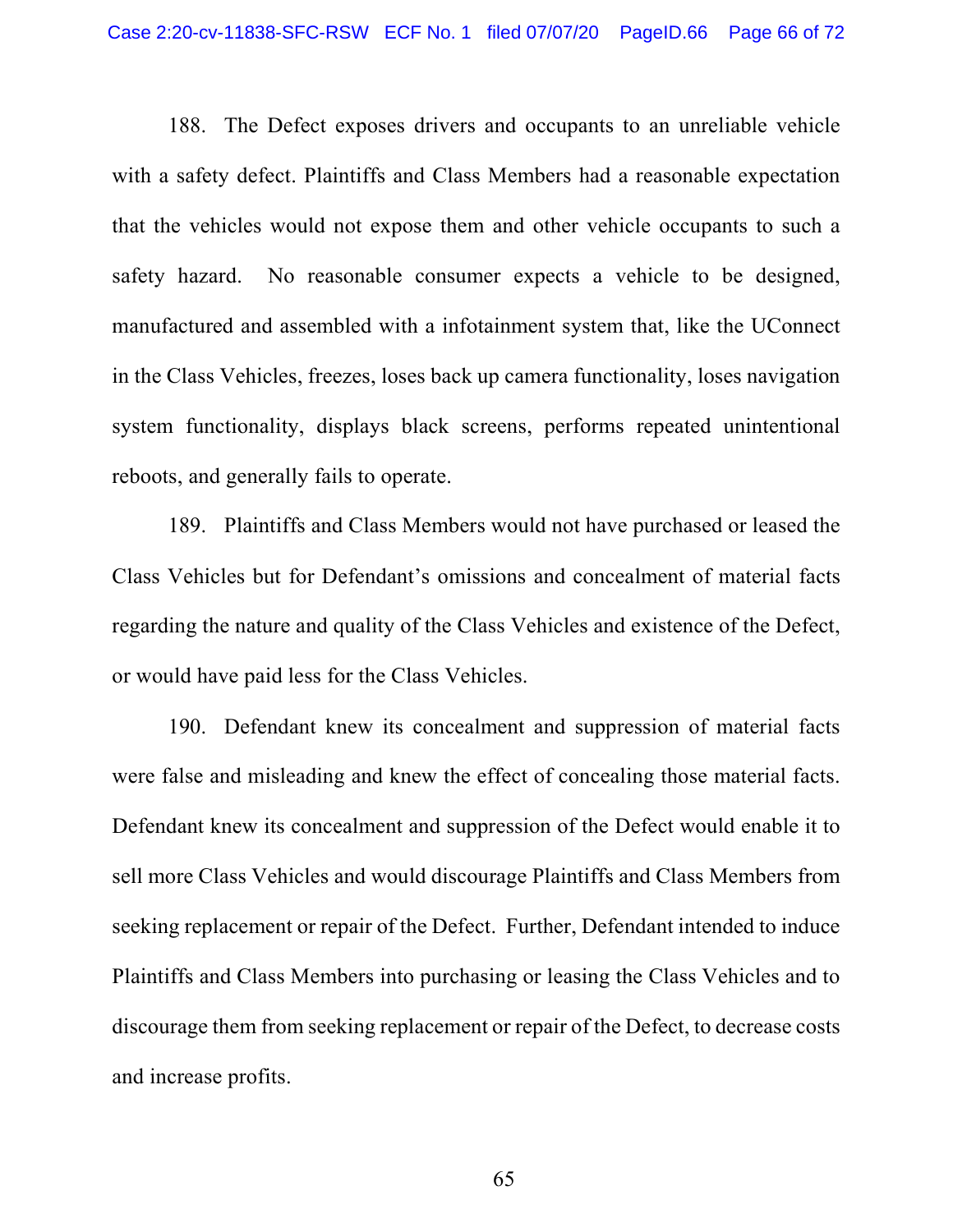191. Defendant acted with malice, oppression and fraud.

192. Plaintiffs and Class Members reasonably relied upon Defendant's knowing concealment and omissions. As a direct and proximate result of Defendant's omissions and active concealment of material facts regarding the Defect and associated safety hazard, Plaintiffs and Class Members have suffered actual damages in an amount to be determined at trial.

### **EIGHTH CAUSE OF ACTION** (**Negligent Misrepresentation**) **(On Behalf of the Class and the Sub-Classes)**

193. Plaintiffs incorporate by reference the allegations contained in the other paragraphs of this Complaint.

194. Plaintiffs bring this cause of action on behalf of themselves and the Class and the Sub-Classes against Defendant.

195. Defendant owed a duty to disclose the UConnect Defect and its corresponding safety hazard to Plaintiffs and Class Members because Defendant possessed superior and exclusive knowledge regarding the Defect and the associated risks.

196. Defendant negligently omitted material facts concerning the Defect in the Class Vehicles. As a direct result of Defendant's negligent conduct, Class Members have suffered actual damages.

197. The Defect is material because Plaintiffs and Class Members had a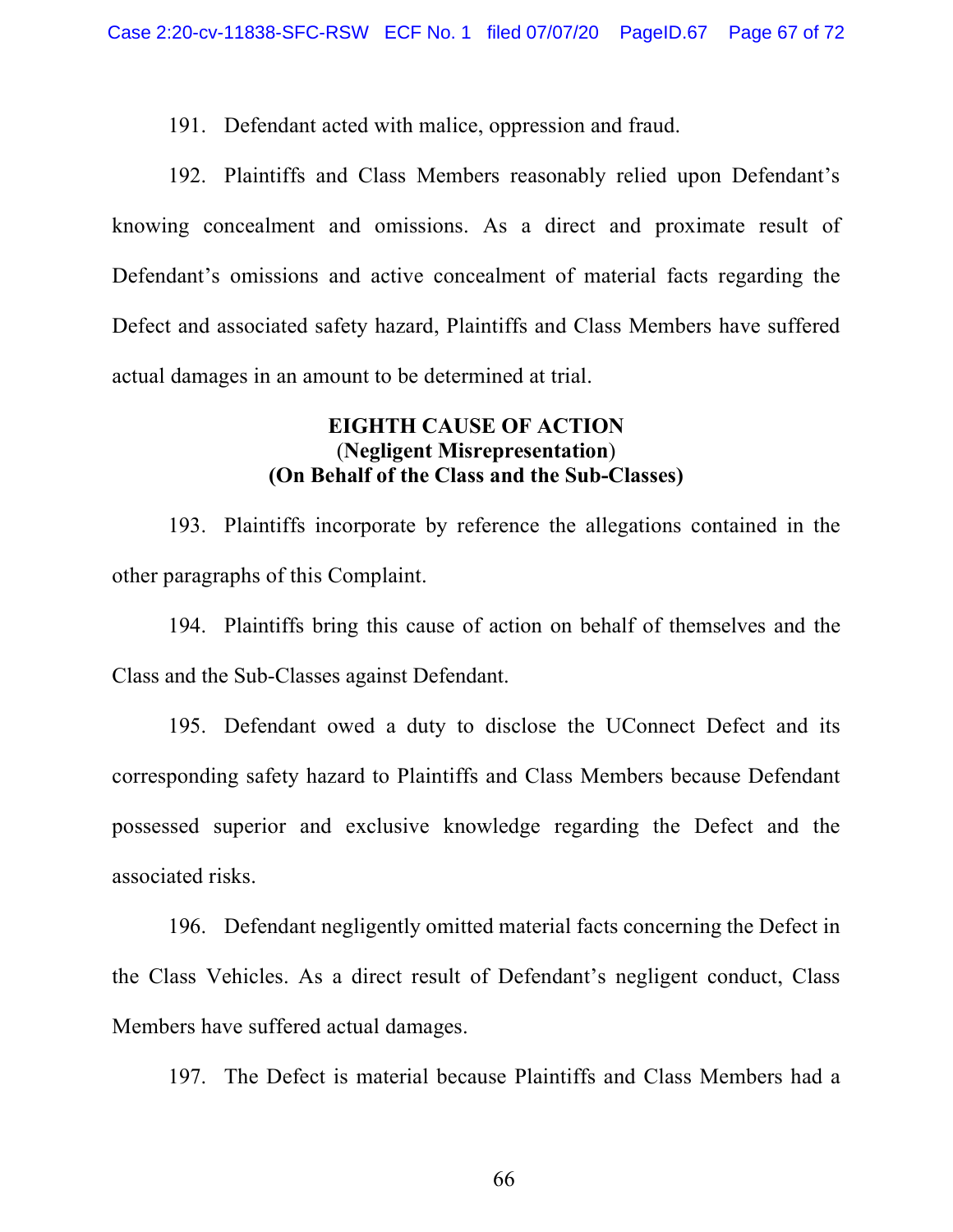reasonable expectation that the vehicles would not suffer from a defect that would expose drivers and occupants to dangerous safety issues and an unreliable vehicle. No reasonable consumer expects a vehicle to present a defect that exposes drivers and occupants to such a safety hazard.

198. Plaintiffs and Class Members would not have purchased the Class Vehicles but for Defendant's negligent omissions of material facts regarding the nature and quality of the Class Vehicles and existence of the Defect, or would have paid less for the Class Vehicles. Plaintiffs and Class Members justifiably relied upon Defendant's negligent omissions of material facts.

199. As a direct and proximate result of Defendant's negligent omissions of material facts regarding the standard, quality or grade of the Class Vehicles and/or the presence of the Defect, Plaintiffs and Class Members have suffered an ascertainable loss and actual damages in an amount to be determined at trial.

### **NINTH CAUSE OF ACTION (For Unjust Enrichment) (On Behalf of the Class and the Sub-Classes)**

200. Plaintiffs incorporate by reference the allegations contained in the other paragraphs of this Complaint.

201. Plaintiffs bring this cause of action, in the alternative, on behalf of themselves and the members of the Class and the Sub-Classes.

202. As a direct and proximate result of Defendant's failure to disclose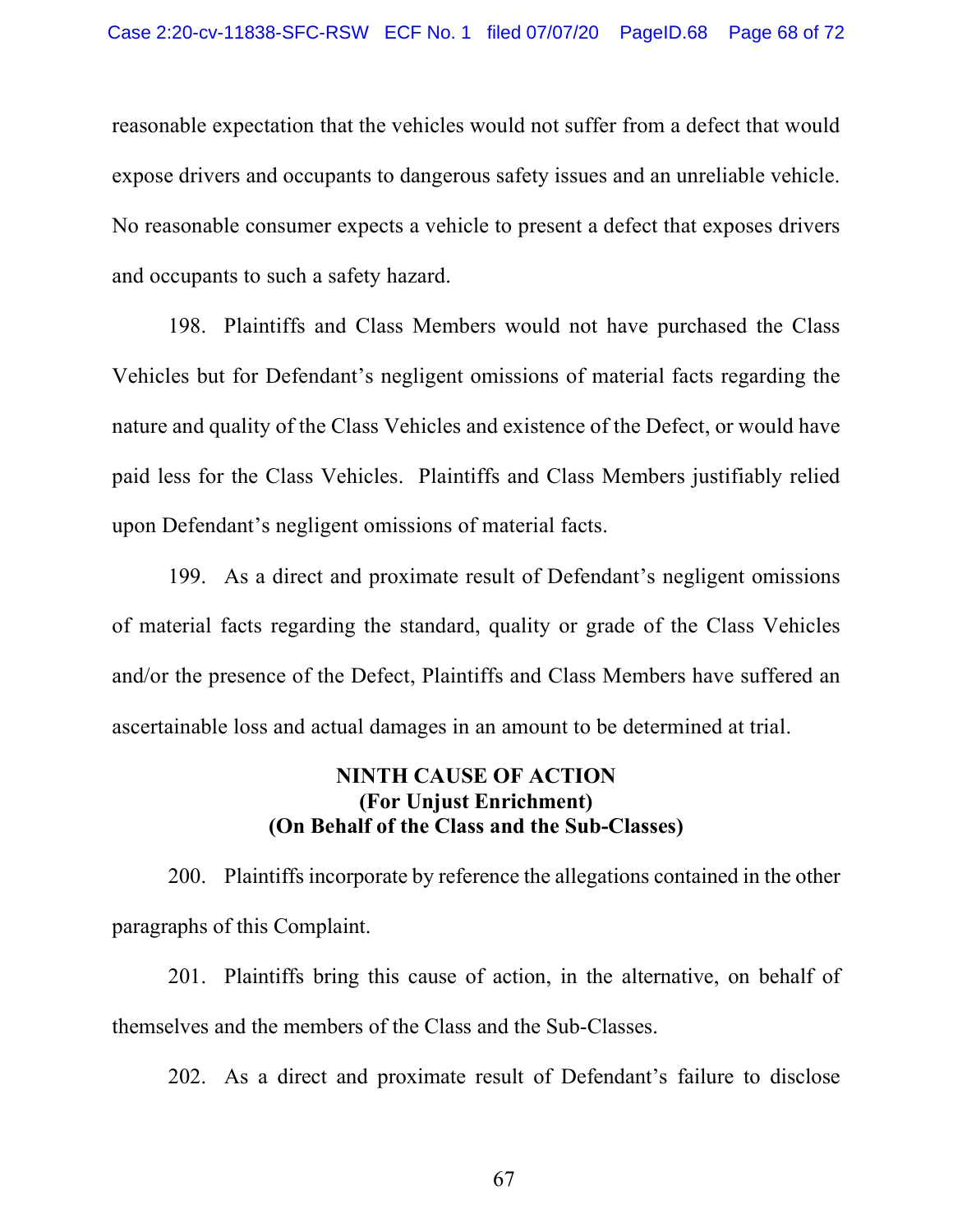known defects, Defendant has unjustly profited from the sale and lease of the Class Vehicles.

203. As a direct and proximate result of Defendant's failure to disclose known defects in the Class Vehicles, Plaintiffs and Class Members have vehicles that require repeated, high-cost repairs.

204. Defendant benefitted while Plaintiffs and the Class members, who originally overpaid for their Class Vehicles, have been forced to pay additional outof-pocket costs and incur additional expense and losses in connection with repairs.

205. Defendant has been unjustly enriched due to the defects in the Class Vehicles through the use of money paid that earned interest or otherwise added to Defendant's profits when said money should have remained with Plaintiffs and Class Members and/or otherwise would not have been conferred on Defendant.

206. It is inequitable for Defendant to retain the benefits of its misconduct.

207. As a result of the Defendant's unjust enrichment, Plaintiffs and Class Members have suffered damages.

#### **RELIEF REQUESTED**

208. Plaintiffs, on behalf of themselves and all others similarly situated, request the Court to enter judgment against Defendant, as follows:

> (a) An order certifying the proposed Class and Sub-Classes, designating Plaintiffs as named representatives of the Class, and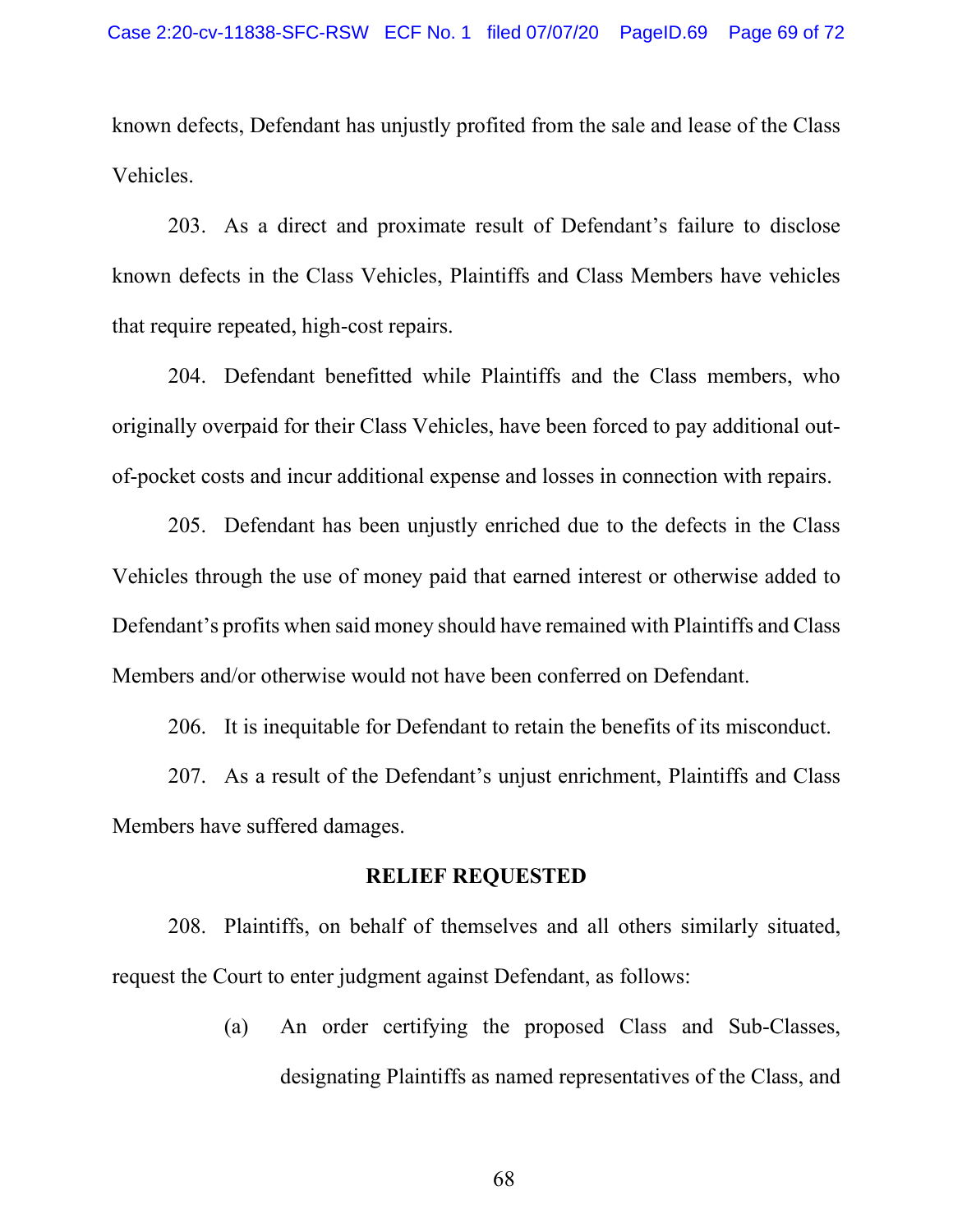designating the undersigned as Class Counsel;

- (a) A Declaration that the UConnect system in Class Vehicles is defective.
- (b) A declaration that Defendant is financially responsible for notifying all Class Members about the defective nature of the UConnect, including the need for appropriate repairs;
- (c) An order enjoining Defendant from further deceptive distribution, sales, and lease practices with respect to Class Vehicles; compelling Defendant to issue a voluntary recall for the Class Vehicles pursuant to 49 U.S.C. § 30118(a); compelling Defendant to remove, repair, and/or replace the Class Vehicles' defective UConnect and/or its components with suitable alternative product(s) that do not contain the defects alleged herein; enjoining Defendant from selling the Class Vehicles with the misleading information; and/or compelling Defendant to reform its warranty, in a manner deemed to be appropriate by the Court, to cover the injury alleged and to notify all Class Members that such warranty has been reformed;
- (d) An award to Plaintiffs and the Class for compensatory, exemplary, and statutory damages, including interest, in an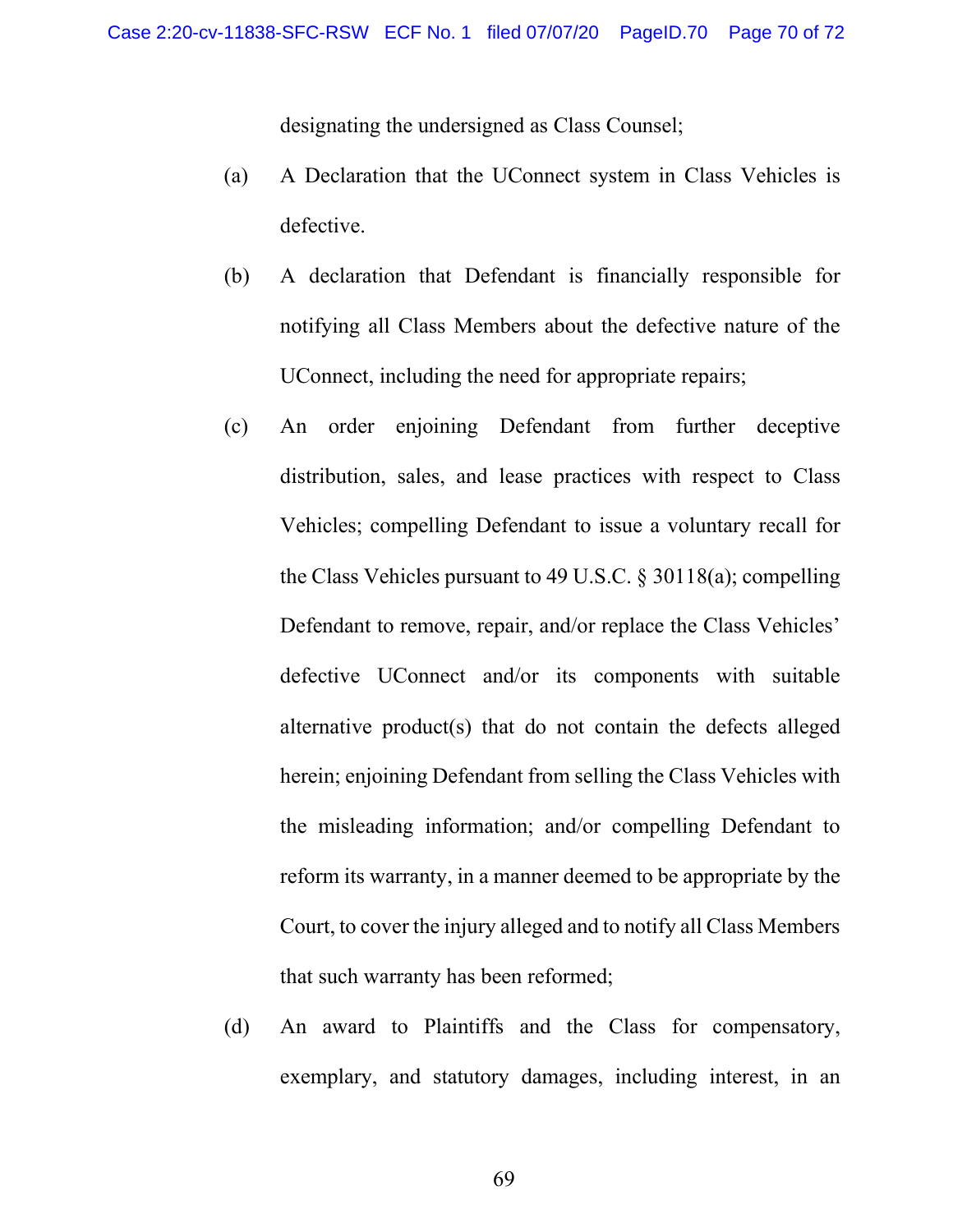amount to be proven at trial;

- (e) Any and all remedies provided pursuant to the Magnuson-Moss Warranty Act;
- (f) A declaration that Defendant must disgorge, for the benefit of the Class, all or part of the ill-gotten profits it received from the sale or lease of its Class Vehicles or make full restitution to Plaintiffs and Class Members;
- (g) An award of attorneys' fees and costs, as allowed by law;
- (h) An award of pre-judgment and post-judgment interest, as provided by law;
- (i) Such other relief as may be appropriate under the circumstances.

### **DEMAND FOR JURY TRIAL**

209. Pursuant to Federal Rule of Civil Procedure 38(b), Plaintiffs demand a trial by jury of all issues in this action so triable.

Dated: July 7, 2020 Respectfully submitted,

*/s/ E. Powell Miller*\_\_\_\_\_\_ E. Powell Miller (P39487) Sharon S. Almonrode (P33938) Emily E. Hughes (P68724) Dennis A. Lienhardt (P81118) William Kalas (P82113) **THE MILLER LAW FIRM, P.C** 950 West University Drive, Suite 300 Rochester, MI 48307 Tel: (248) 841-2200